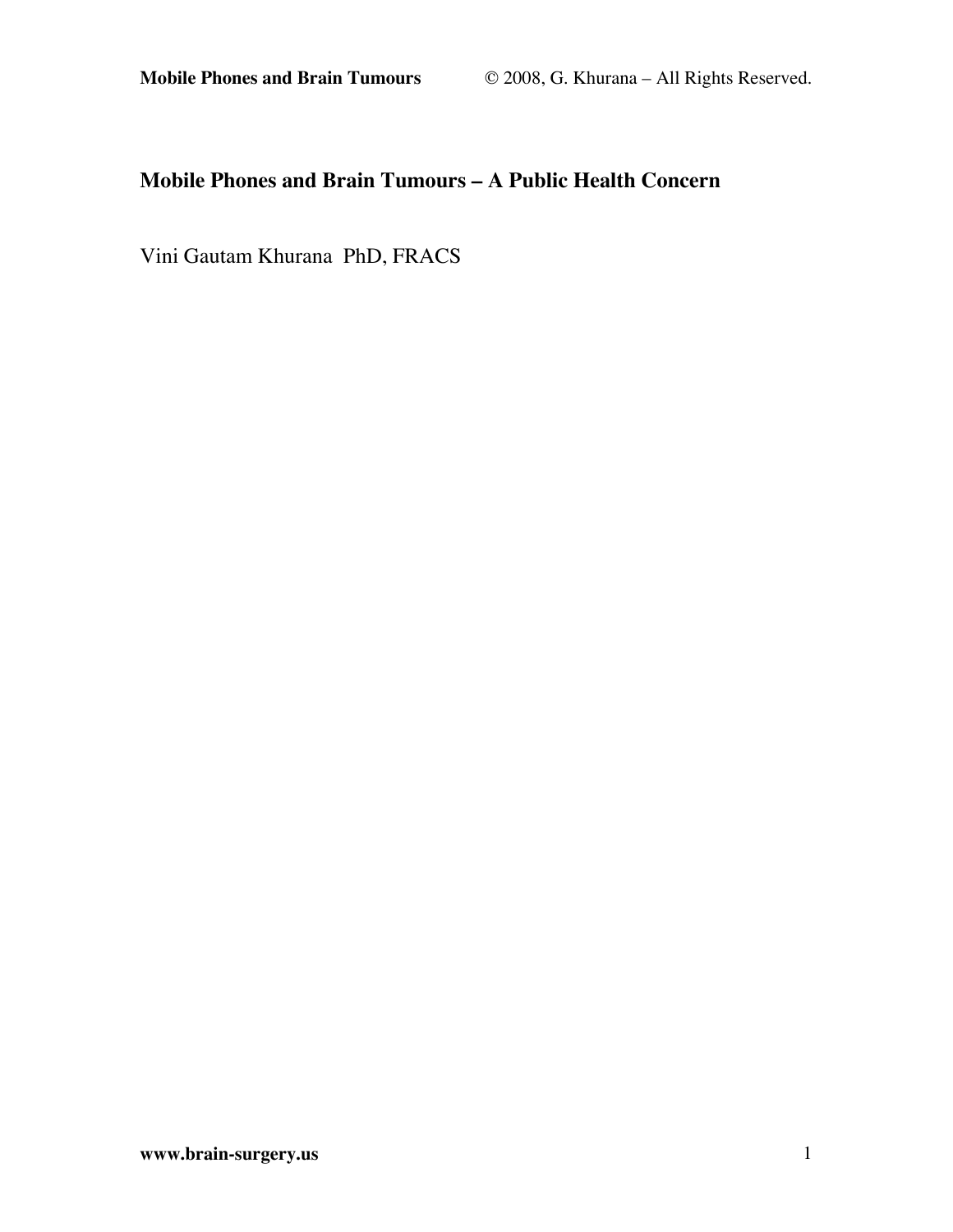The completion of this paper on February 7, 2008 follows **14 months of objective research by the author**, involving the critical review of over 100 sources in the recent medical and scientific literature, in addition to Press reports and Internet content. This paper represents a systematic and concise yet comprehensive review of this area to date and its findings highlight **an emerging global public health concern**.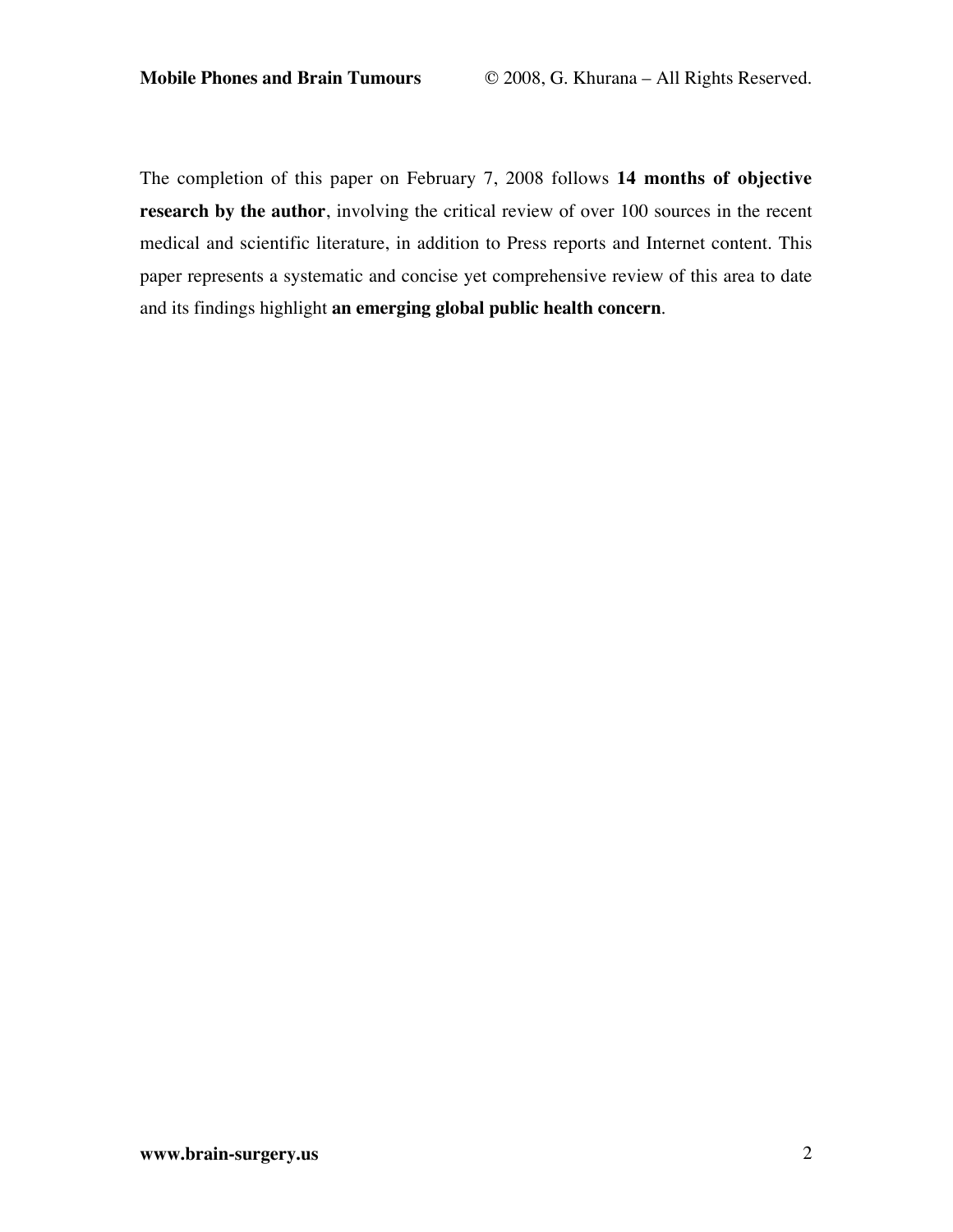### **KEY MESSAGES OF THIS WORK:**

- Mobile phones are convenient and frequently invaluable, yet exposure to their electromagnetic radiation is invisible. Therefore, any **danger** this exposure poses may be **easily dismissed**.
- E**xposure is long-term** and its effects on the body, particularly its electrical organ, the brain, are compounded by numerous other simultaneous long-term exposures including **continuous waves** from radio and TV transmitter towers, cordless phone base stations, power lines, and wireless/WiFi computing devices.
- A **malignant brain tumour** represents a life-ending diagnosis in the vast majority of those diagnosed. There is a significant and increasing body of evidence, to date **at least 8 comprehensive clinical studies internationally and one long-term meta-analysis**, for a link between mobile phone usage and certain brain tumours.
- Taken together, the data presented below compellingly suggest that the link between mobile phones and brain tumours should **no longer** be regarded as a **myth**. Individual and class action lawsuits have been filed in the USA, and at least one has already been successfully prosecuted, regarding the cell phone-brain tumour link.
- The "incubation time" or "**latency**" (i.e., the time from commencement of regular mobile phone usage to the diagnosis of a malignant solid brain tumour in a susceptible individual) may be in the order of **10-20 years**. In the years 2008- 2012, we will have reached the appropriate length of follow-up time to begin to definitively observe the impact of this global technology on brain tumour incidence rates.
- There is currently enough evidence and technology available to warrant Industry and Governments alike in taking **immediate steps** to reduce exposure of consumers to mobile phone-related electromagnetic radiation and to make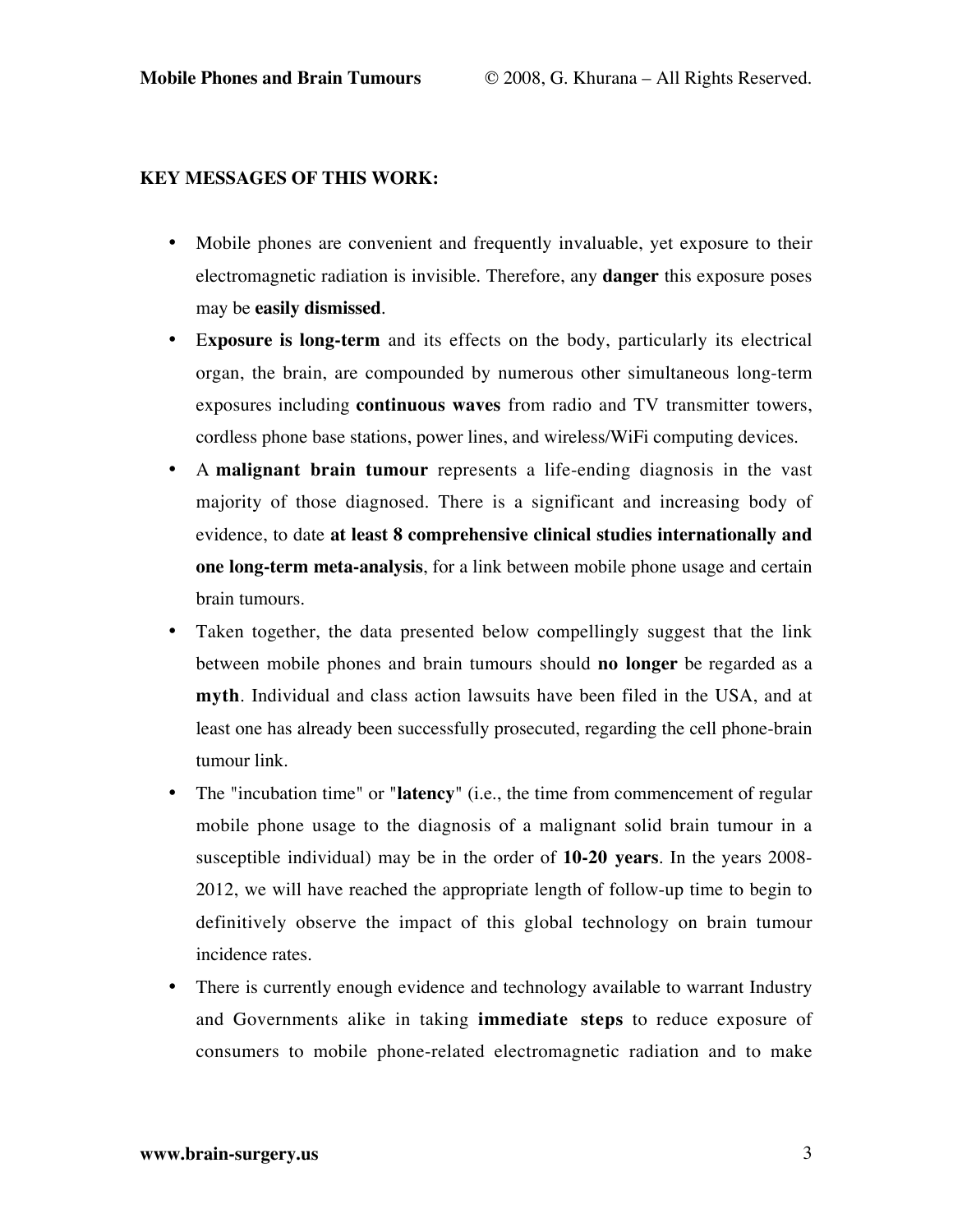consumers clearly aware of potential dangers and how to use this technology sensibly and safely.

• It is anticipated that this danger has far broader **public health ramifications** than asbestos and smoking, and directly concerns all of us, particularly the younger generation, including very young **children**.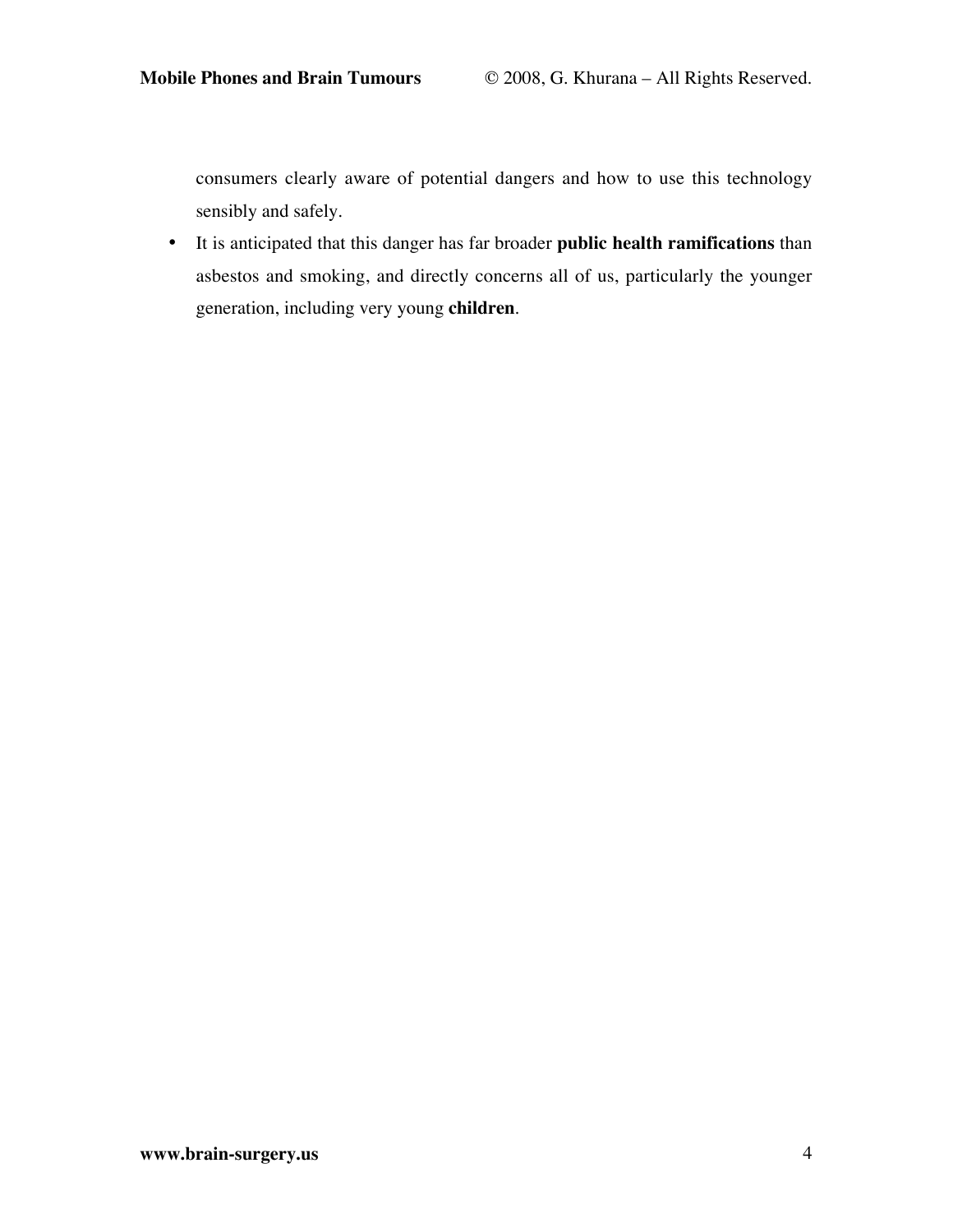# **CONTENTS:**

| 1. | Abstract                                      |                                              | 7  |
|----|-----------------------------------------------|----------------------------------------------|----|
| 2. | Disclaimer and conflict of interest statement |                                              |    |
| 3. | Aims and scope of this project                |                                              | 12 |
| 4. | Hypothesis                                    |                                              | 13 |
| 5. | Introduction                                  |                                              | 14 |
|    | a.                                            | Popular Press and Internet                   | 14 |
|    | b.                                            | About electromagnetic radiation (EMR)        | 17 |
|    | c.                                            | About mobile phones and base stations        | 23 |
|    | d.                                            | About brain tumours                          | 25 |
|    | e.                                            | About the rising incidence of brain tumours  | 26 |
|    | f.                                            | Look's good but is it safe?                  | 29 |
|    |                                               | Safety tips<br>i.                            | 29 |
|    |                                               | ii. About Dr George Carlo                    | 30 |
|    |                                               | g. A matter of susceptibility?               | 32 |
| 6. | Methods                                       |                                              | 38 |
| 7. | Results                                       |                                              | 39 |
|    | a.                                            | Clinical studies                             | 39 |
|    |                                               | Positive clinical studies<br>i.              | 39 |
|    |                                               | ii. Negative clinical studies                | 45 |
|    |                                               | b. Laboratory studies                        | 51 |
|    |                                               | i. Positive laboratory studies               | 51 |
|    |                                               | Negative laboratory studies<br>ii.           | 55 |
|    | c.                                            | Critiques of the clinical studies            | 58 |
|    |                                               | Criticising a negative clinical study<br>i.  | 58 |
|    |                                               | Criticising a positive clinical study<br>ii. | 59 |
| 8. | Conclusions                                   |                                              | 60 |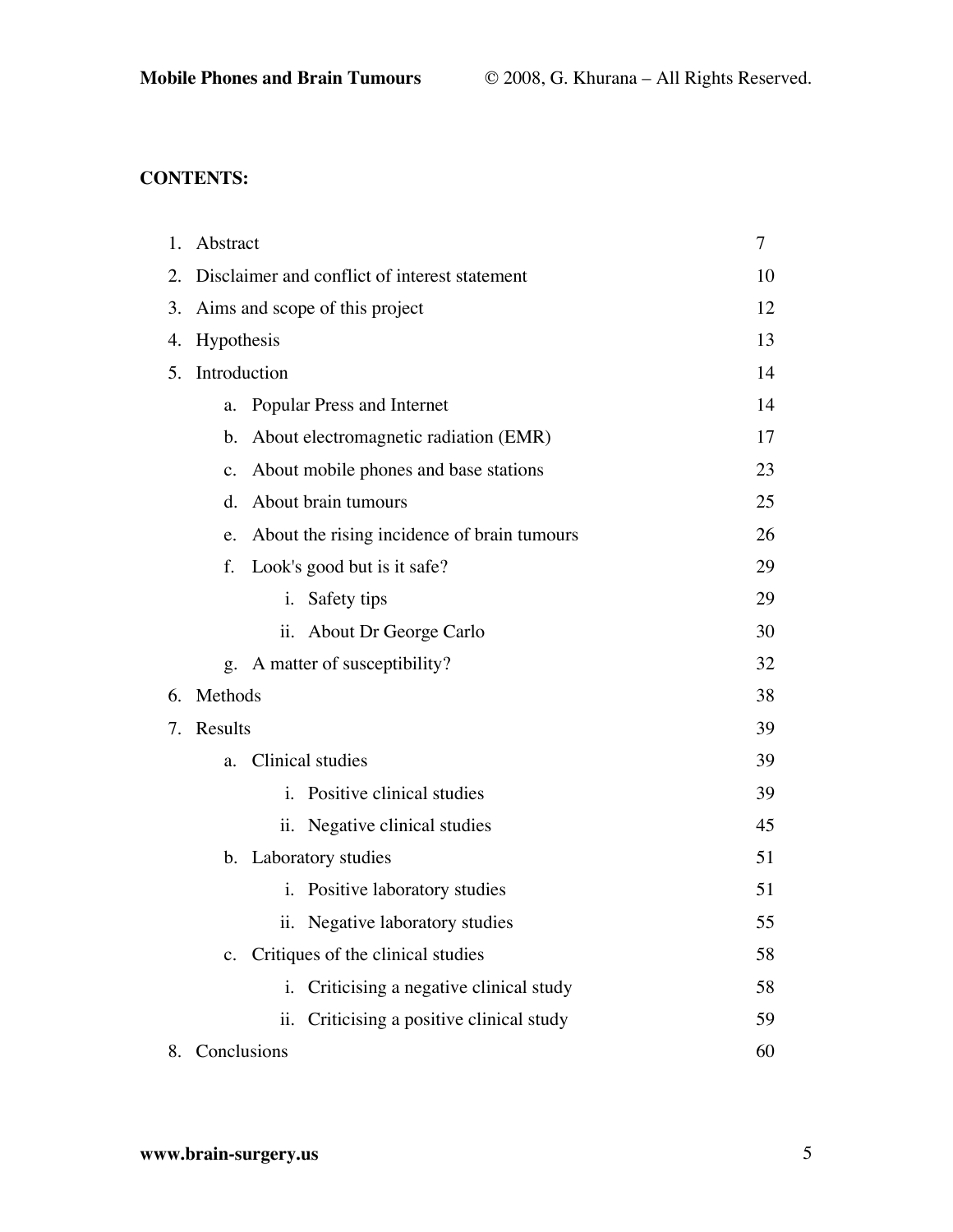| 9. Precautionary recommendations |    |
|----------------------------------|----|
| 10. Bibliography (References)    | 64 |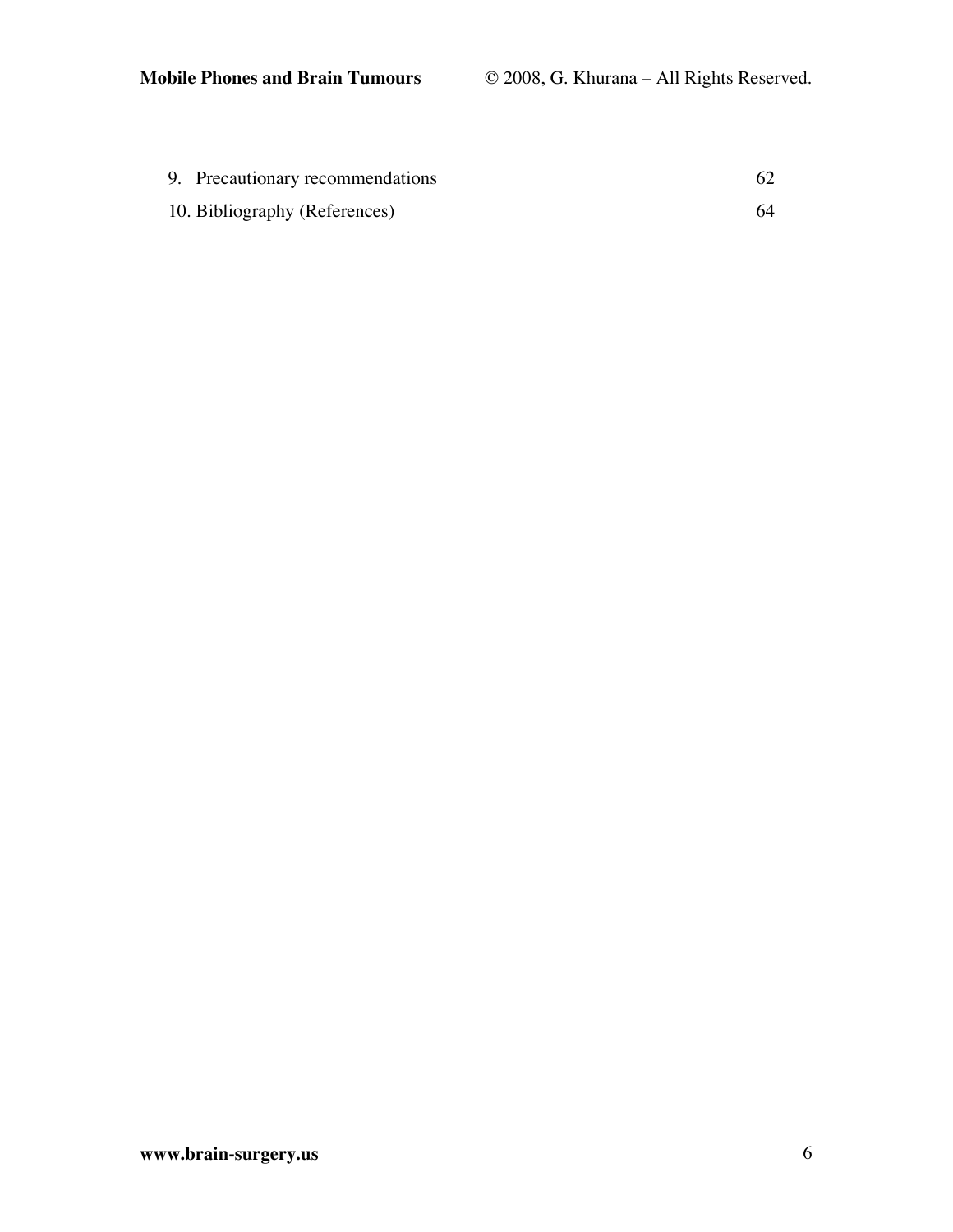## **1. ABSTRACT:**

*The Abstract is a summary of this paper. It conveys the "take home" message of this report.*

Mobile phones are an integral part of Society, with billions of users worldwide across a wide age spectrum. Although the availability of a mobile phone can contribute to the **convenience and safety** of an individual's life, the question arises as to whether **"excessive" use** of a mobile phone can pose a health risk through exposure of a **"heavy" user** to low but repeated and eventually prolonged levels of **electromagnetic radiation (EMR)** at a relatively close proximity ("**near-field**") to the brain, our key electrical organ. Given the widespread use of mobile phones by children and adults alike, the presence of any health risk posed by long-term near-field radiation will inevitably set the stage for the emergence of a **global public health problem**.

The key aim of this paper was to **scientifically and objectively review data** suggesting or refuting a relationship between mobile phone usage and the occurrence of **malignant brain tumours**. Following fourteen months of research involving a comprehensive review of over 100 sources in the recent medical and scientific literature in addition to the Press and Internet, the author concludes that there is a growing body of statistically significant **evidence** for a relationship between the overall **length of use of a mobile phone and the delayed occurrence of a brain tumour on the same side of the head as the "preferred side" for mobile phone usage**. The **elevated risk** (**increased odds**) appears to be in the order of **2 - 4 fold**. It is postulated that some individuals may be more **susceptible** to developing a malignant brain tumour when compared to others exposed to similar durations and strengths of electromagnetic radiation. This susceptibility may be genetically predetermined. The effects of this kind of radiation are likely to be **cumulative and long-term**.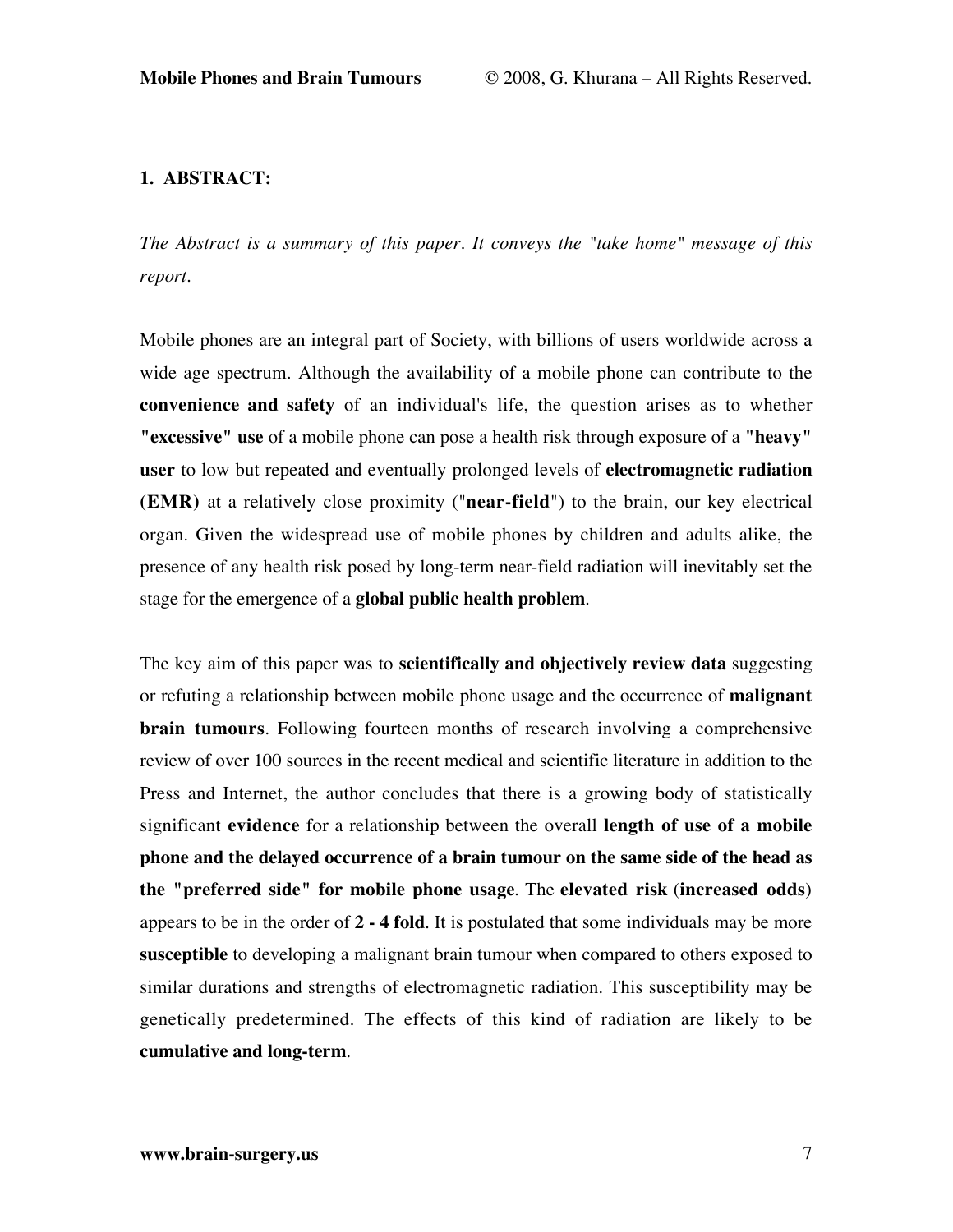In the context of the fact that widespread mobile phone usage commenced in the mid-1980s (earliest in Northern Europe), with the **first 10 years** of widespread usage ending in the **mid 1990s**, and the fact that **solid tumours** may take **several years** to trigger and form, it seems plausible to expect that if no appropriate changes are made by Industry and consumers alike, in the **next 5-10 years** the aforementioned concerning associations will likely be **definitively proven** in the medical literature. Given this calculated "incubation time" and the commencement of mobile telephony's mass deployment in **Sweden**, it is no surprise that Swedish researchers were among the first to report a positive association between cell phone use and brain tumour risk (see studies quoted below). A 2007 Swedish meta-analysis of the international long-term follow up data confirms this growing concern.

At this time, **precautionary but strong recommendations** for members of the **General Public** include (whenever feasible or possible): (i) using a regular "land-line" in preference to a hand-held mobile or cordless phone; (ii) using a hand-held phone on "speaker phone" mode held > 20 cm away or "in-vehicle hands-free speaker" mode as opposed to the typical "mobile phone-to-ear" use; (iii) minimising the use of current Bluetooth devices and unshielded headphone accessories for mobile phones; (iv) minimising the amount of time spent using mobile and cordless phones for all adults; and (v) restricting the use of mobile and cordless phones by children to emergency situations. For members of the **Telecommunications Industry**, the author recommends expediting the development and promotion of safe, practical and ubiquitous EMR/radiofrequency shielding devices for mobile and cordless phones and their Bluetooth and headset accessories, and further refinement of the hands-free "speaker phone" option. For members of the **Health and Scientific Communities**, the author recommends the objective reanalysis of all previous large-scale population studies that reported finding "no link between mobile phones and brain tumours", particularly from the perspectives of whether those "apparently negative or inconclusive studies" examined: (i) groups of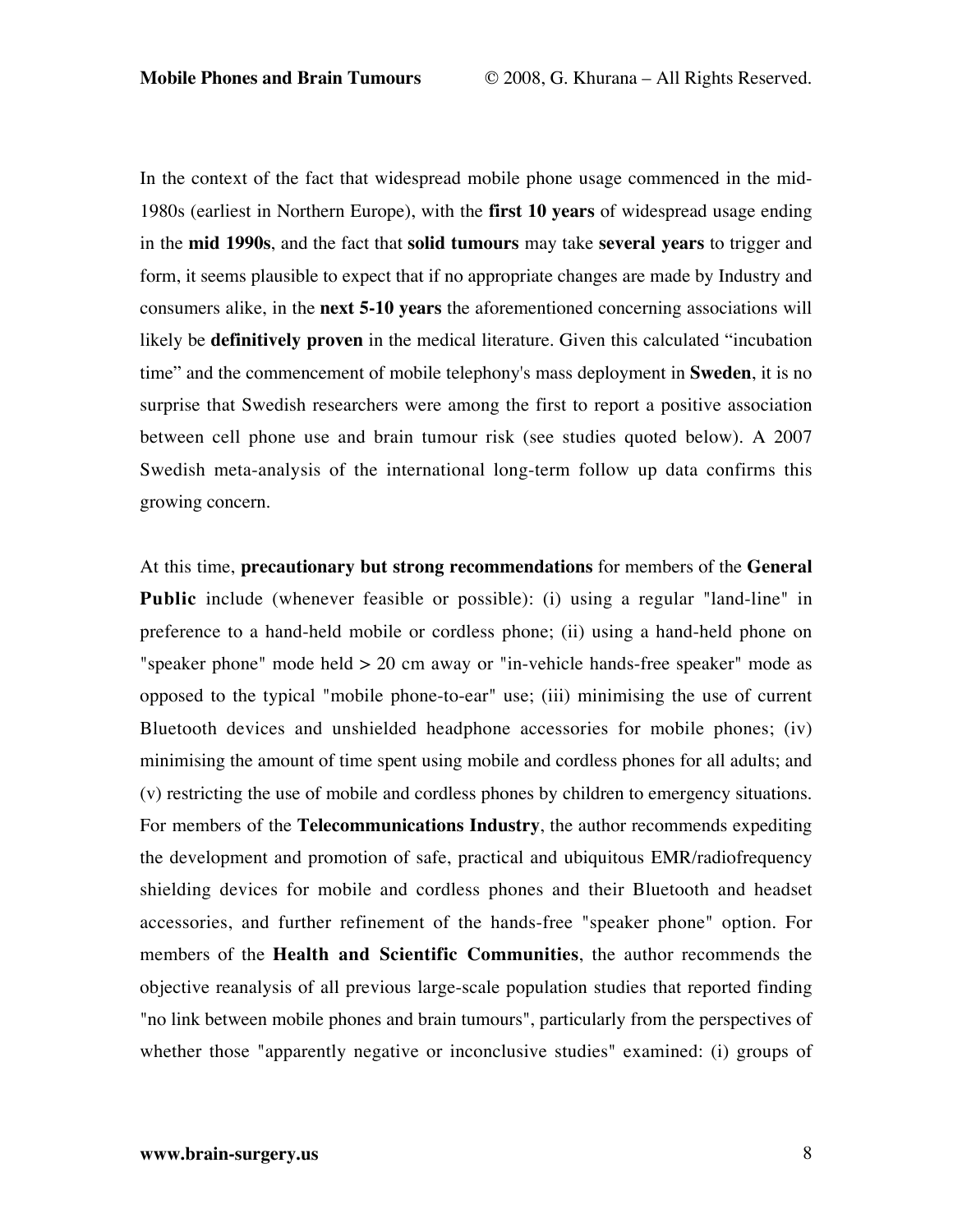"heavy" mobile phone users followed for greater than 10 years; (ii) the occurrence of the key mobile telephony-associated brain tumours, namely acoustic neuroma (vestibular Schwannoma) and astrocytoma, in the study population; and (iii) the relationship between the side of the brain tumour and the "preferred side" for mobile phone usage among "heavy" users in whom a brain tumour developed. Further large-scale studies taking all of these perspectives into account are recommended and encouraged by the author in order to definitively validate or refute the conclusions of this paper. Finally, the aforementioned precautions should be **communicated to all at-risk persons** using mobile phones.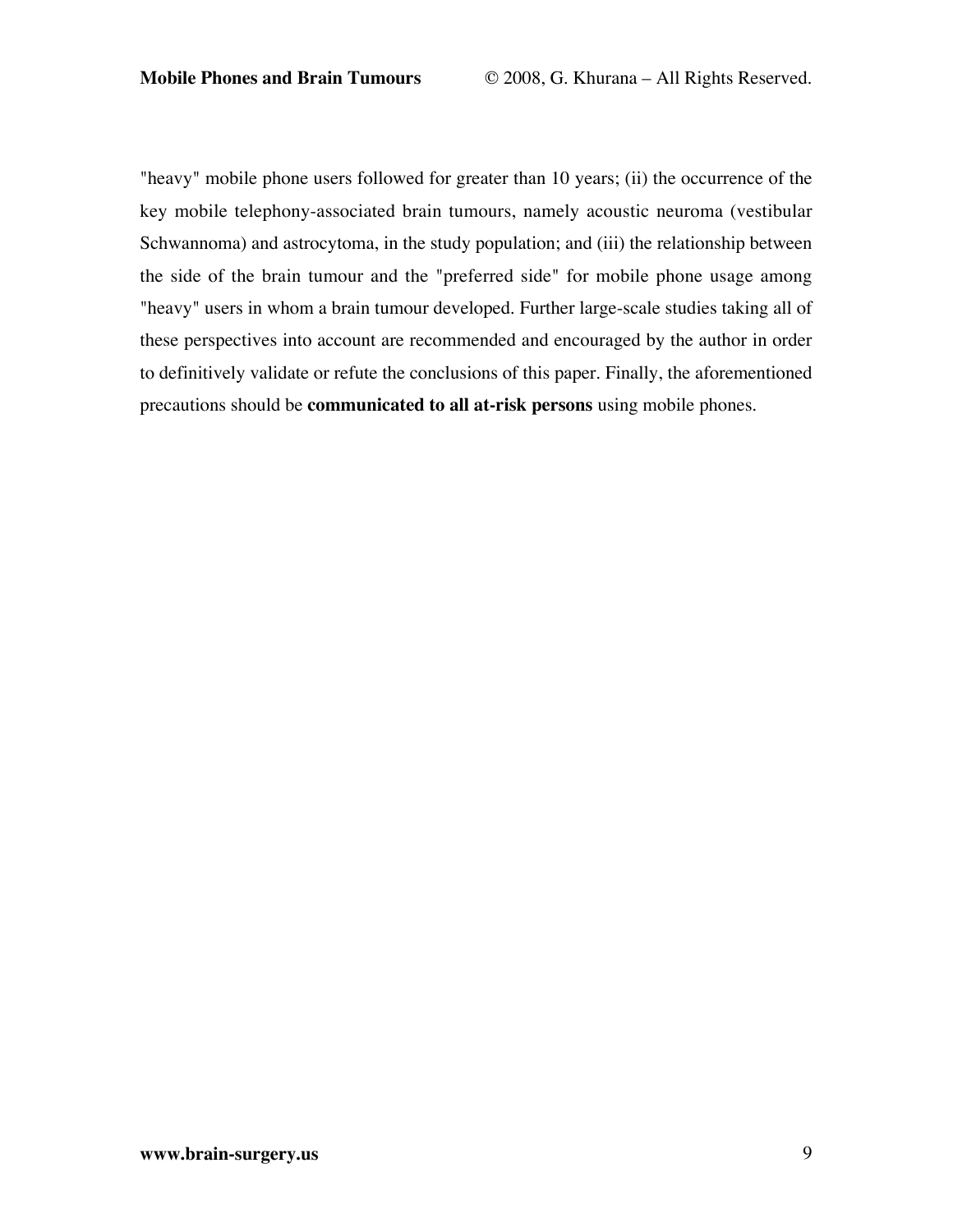## **2. DISCLAIMER & CONFLICT OF INTEREST STATEMENT:**

*The Disclaimer denotes the responsibilities of the author and readers alike regarding the findings and recommendations of this work. The Conflict of Interest Statement discloses any specific relationship, financial or other, between the author and other persons, organisations or companies that can potentially detract from the independence and objectivity of this work.*

## **Disclaimer:**

Findings, conclusions and/or opinions communicated by the author of this paper are based on his **independent research**. This communicated material represents the **evidence-based conclusions** and opinions of the author alone, and do not necessarily reflect those of other individuals or third parties, including any employers. No institutional or company support or endorsement is intended by this communication, and **none was received** by the author for this work prior to this publication. Any recommendations made by the author should be independently and appropriately evaluated by the reader. The author accepts no responsibility and no liability for any negative actions of any person or group pertaining to the contents or recommendations of this paper.

It should be clearly understood that this paper in no way intends to defame or detract from the many positive contributions made by the Telecommunications Industry and its potential regulators. The author himself relies upon wireless technologies, although uses them with due caution (see safety tips, below). This paper should be regarded as a timely, objective and scientific marker for **immediately improving** the technological safety, while enhancing Public awareness and regulatory monitoring of these devices and their dissemination.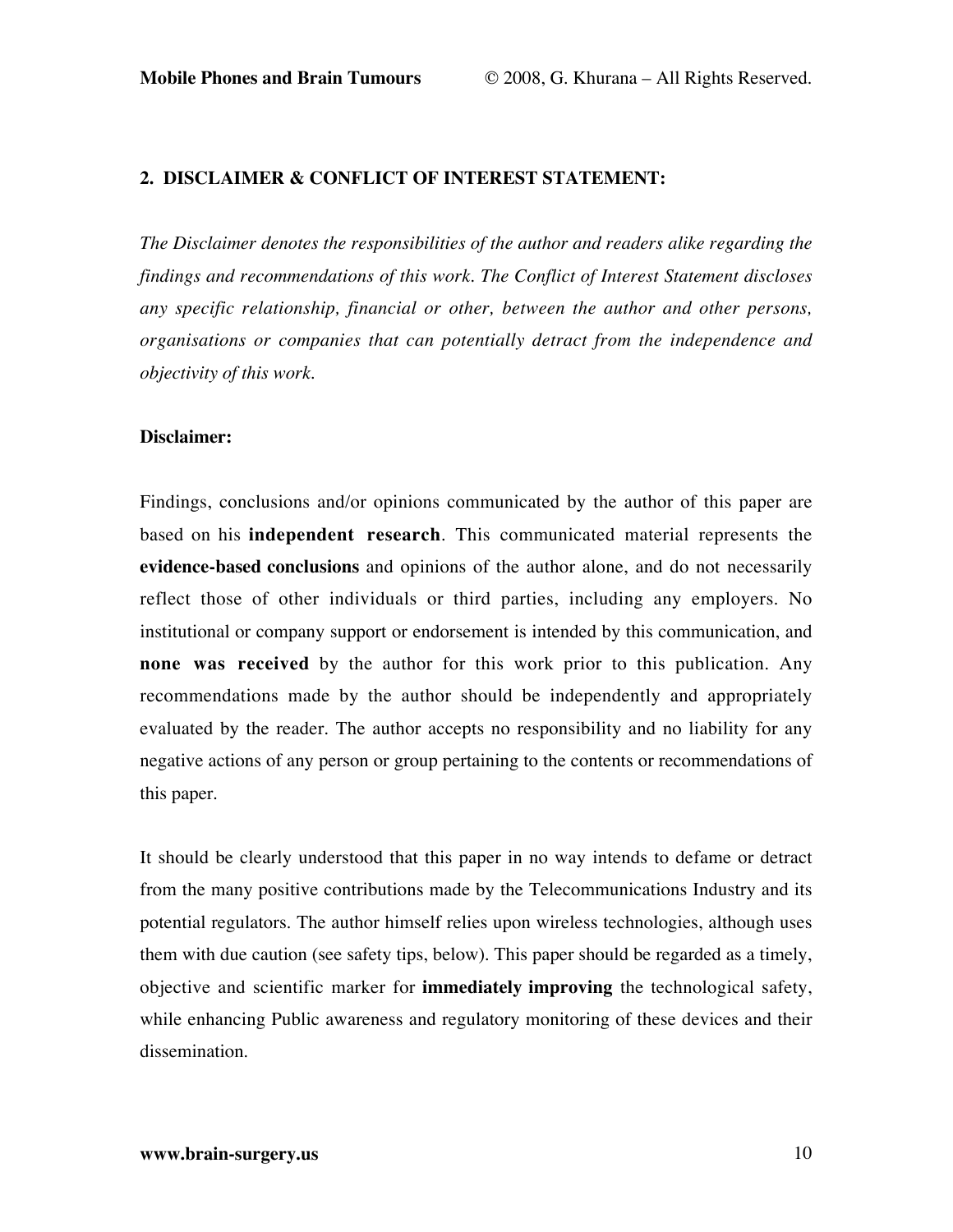## **Conflict of Interest Statement:**

The author declares that there is **no financial or other conflict of interest** in the research and communication of this unfunded and independent body of work.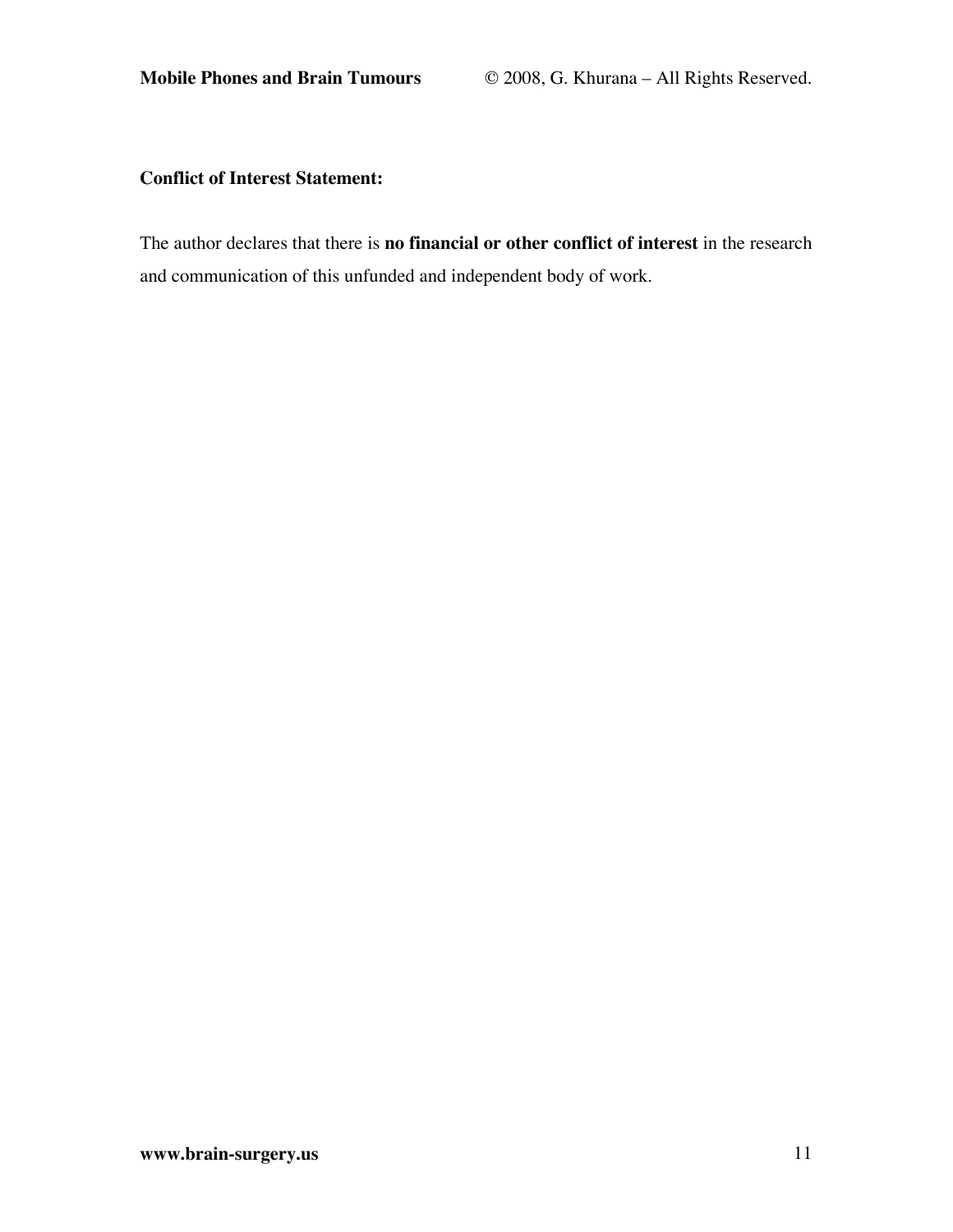## **3. AIMS & SCOPE:**

*The Aims and Scope of this work relate to the reasons this paper was written and its intended audience and impact.*

## **Aims:**

- To **scientifically and objectively review data** supporting or refuting a causal relationship between mobile phone usage and the occurrence of malignant brain tumours
- To explore the concept of **individual "susceptibility"** to developing a malignant brain tumour
- To provide **appropriate recommendations** based on the present evidence-based findings

## **Scope:**

- The **General Public**
- Members of the **Telecommunications Industry**
- Members of the **Health and Scientific Communities** (including Government health regulatory officials)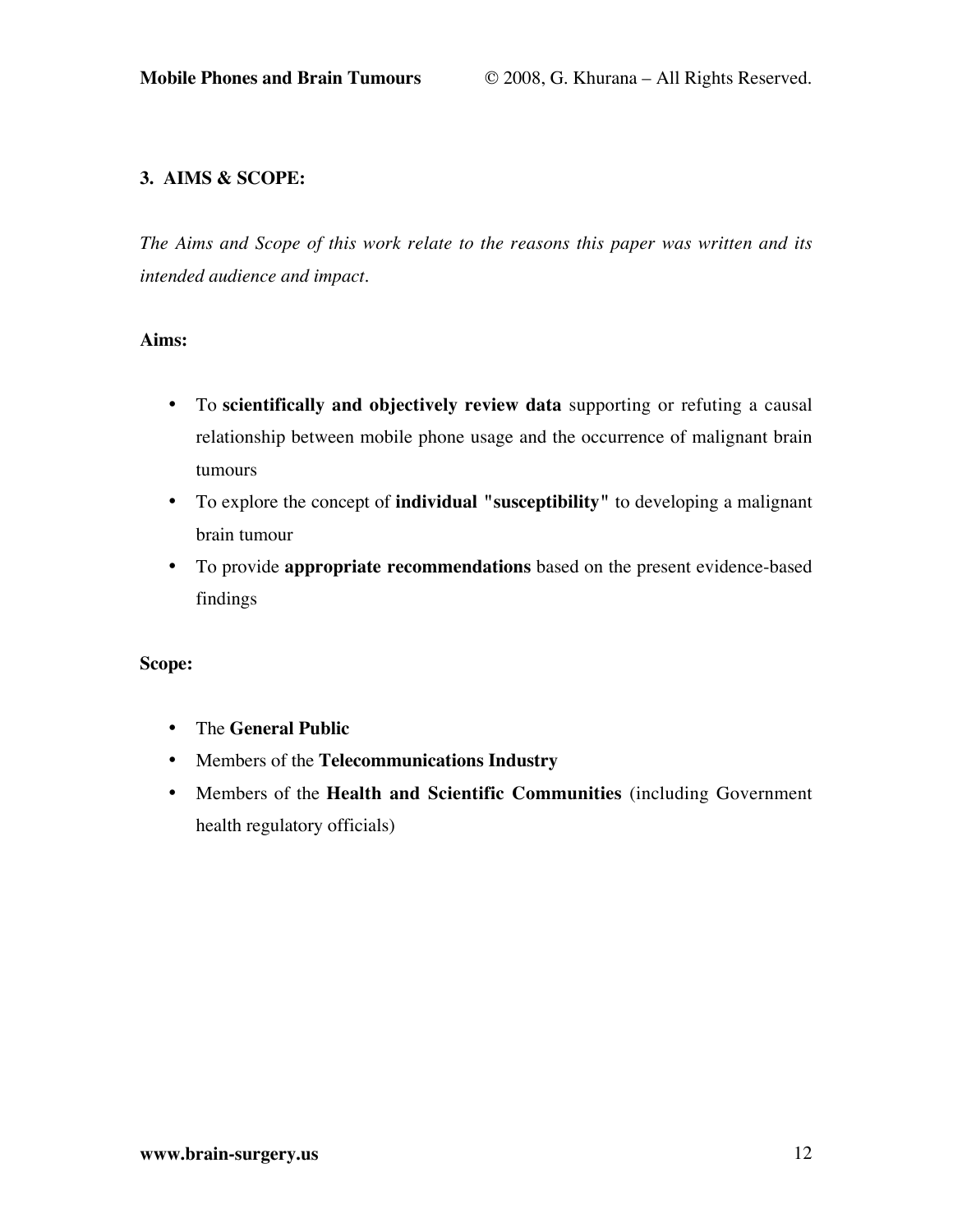## **4. HYPOTHESIS:**

*The Hypothesis represents the central claim being tested by this work.*

The hypothesis of this work is that malignant brain tumours can be caused by "excessive" and prolonged mobile phone use.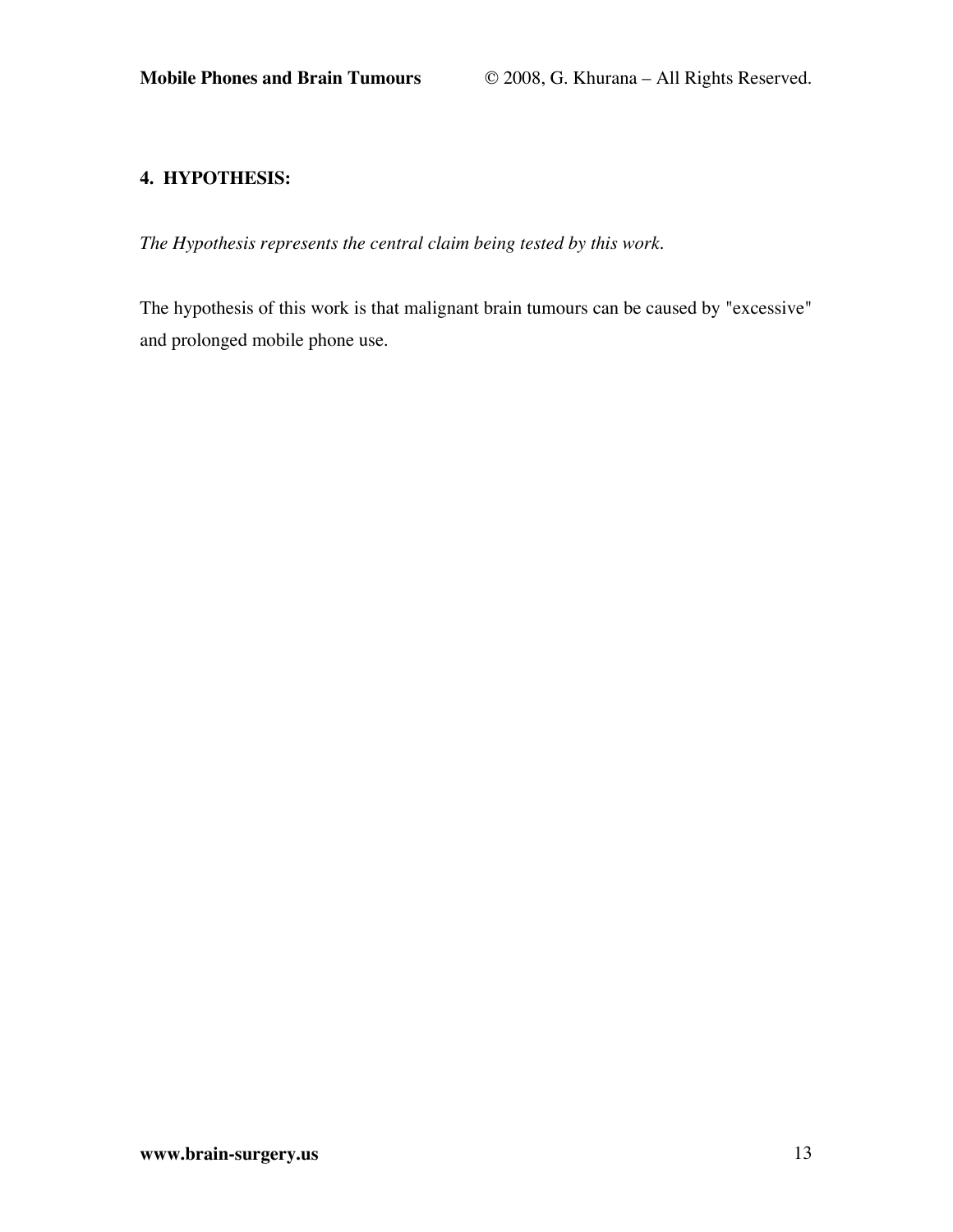#### **5. INTRODUCTION:**

*The Introduction covers views expressed by the Popular Press and on the Internet regarding the topic of "mobile phones and brain tumours". Background information concerning electromagnetic radiation (EMR), and mobile phone and base station systems is also given in this section. Data regarding brain tumours and their rising incidence/occurrence are also presented. Finally, the concepts of mobile phone safety tips and brain tumour susceptibility are introduced here.*

## **A. Popular Press and Internet:**

- In early May, 2006, journalists for two leading Australian newspapers, namely *The Age* (May 12, 2006; Adam Morton & David Rood) and *The Australian* (May 13, 2006; Lisa Macnamara), reported that the top floors of a Royal Melbourne Institute of Technology building were closed after a **seventh worker** in as many years was **diagnosed with a brain tumour**. An official investigation found no causal link between the presence of **mobile phone towers on the roof** of that 17 storey building and this apparent "cancer cluster". It was reported that five of the seven affected occupants of the building worked on its top floor, immediately under the mobile phone transmission towers.
- In January, 2007, *The Jerusalem Post* (January 26, 2007; Judy Siegel-Itzkovich) reported that "an important study by **epidemiologists from five European countries**...has found a nearly 40 percent increase in a type of brain tumour among those who had used a **cell phone for a decade or more**." [This study by A. Lahkola, et al. (2007), subsequently published in the International Journal of Cancer, is reviewed in Section 7, below]. This press release goes on to state that: "The increase in **gliomas** [a very frequently malignant type of brain tumour], which was found to be statistically significant, was accompanied by a trend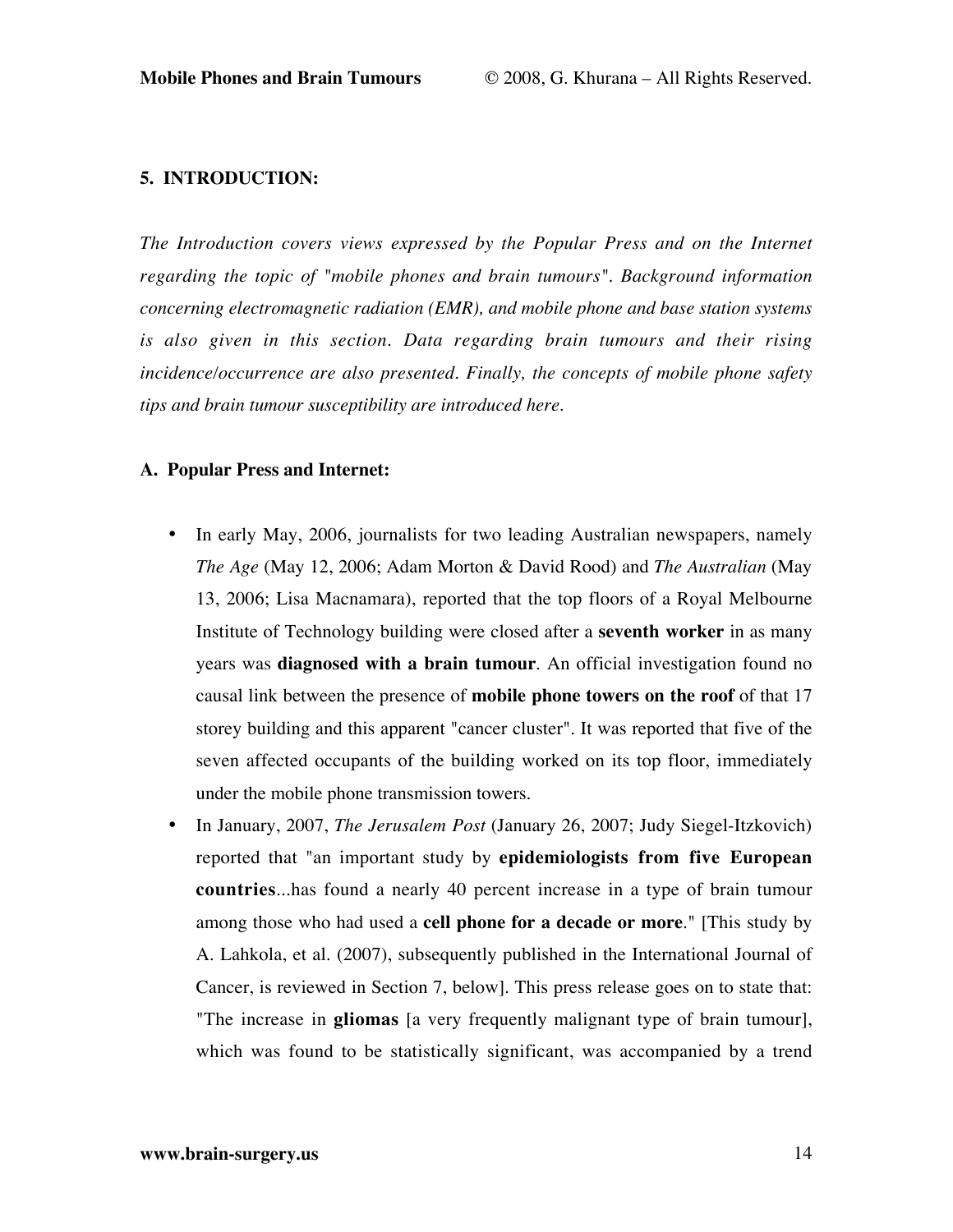showing that the brain tumour risk increased with years of use...The new retrospective study is based on the data collected in Denmark, Finland, Norway, Sweden and the UK and included **1521 glioma** cases and **3301 controls**." The article goes on to highlight the emerging concern among senior members of the US public health community regarding the need to put **precautionary measures in place** to limit non-ionizing radiation exposure particularly in **children**.

- Journalist Belinda Kontominas (*Sydney Morning Herald*, January 26, 2007, and with the *Telegraph*, London) added the following in her review of the same Lakhola et al. (2007) study reported by the Jerusalem Post: "Before separating out long-term users or looking at the different risks of developing tumours on the side where users held the phone, the scientists found no link between mobile use and gliomas. But when they focused only on those who had used a mobile for **10 years or more** they found that they were 39 per cent more likely than those in the general population to develop a **glioma on the side of their head where they held their handset**. Kontominas' article further states that: "The Chief Executive of the Cancer Council of Australia, Professor Ian Olver, said the study was not conclusive as it had only found the link when it looked at a much smaller sample. While any dangers of short-term use had been all but disproved, there might still be effects of long-term use, he said. "The best that I can say about this study is that it warrants a bigger study on the effects of mobile phones on long-term users.""
- An on-line article from www.EMF-Health.com (MSN, June 7, 2004) entitled "Brain Tumours: The Silent Killer" quotes a pre-eminent Australian **neurosurgeon**, **Dr Charlie Teo**, as follows: "When patients come in with a brain cancer, I often say to them, "your cancer was on the right side of the brain, it is in the area just above your ear, can you tell me if you feel that you have had more exposure than most people to mobile phones?" and I am surprised that most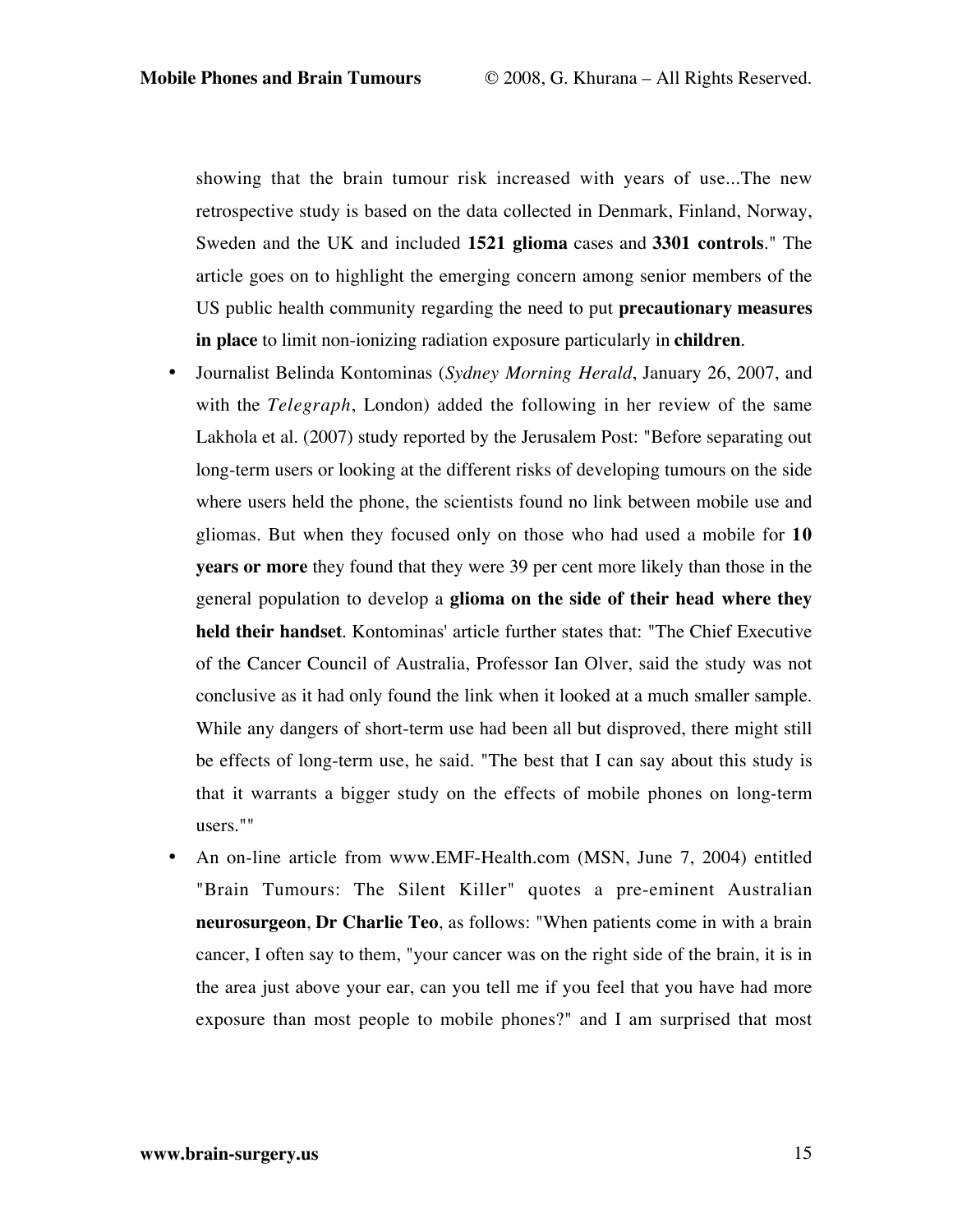people say, "yes I have used my phone continuously for the last seven years and it is always stuck to my ear on this side..." well that is where the cancer is."

- The Website "Accelerate Brain Cancer Cure" states that brain tumours are the **leading cause of death from childhood cancers** among persons up to 19 years, the second leading cause of cancer-related deaths in males ages 20-39, and the fifth leading cause of cancer-related deaths in females ages 20-39. In 2005, based on a US population of 287 million people, approximately 44 thousand people would be diagnosed with a brain tumour yearly in the US alone. This reflects an **annual brain tumour incidence of 15 people per 100,000 population** (i.e., In the US every year 15 new brain tumour patients should be expected to be diagnosed *in each group of 100,000 people*).
- As reported in the *Sun-Sentinel* in October 2005, lawsuits have been filed by attorneys representing individuals with brain tumours claiming they were caused by their mobile phone usage. Such suits are awaiting trial dates. Brain tumour patient Ms. Sharesa Price, through a Californian attorney, won the first law suit against cell phone companies. A popular press report relating to this is posted on YouTube and was also reported in a documentary entitled "Cell Phones: An Industry on Trial".
- An article written by an eminent British physicist, **Dr Gerald Hyland**, is quoted at www.cancer-health.org. The original article, entitled "Physics and Biology of Mobile Telephony", describes the **thermal effects** and the **non-thermal effects** of mobile telephony through both electromagnetic radiation and pulsed microwave radiation. Interestingly, the brain is recognised as an electrical organ. Per Dr Hyland: "To deny the possibility yet admit the importance of ensuring electromagnetic compatibility with electronic instruments by banning the use of mobile phones in aircraft and hospitals (a prohibition driven by concerns about non-thermal interference) seems inconsistent." In other words, if **cell phones interfere with aircraft and hospital electrical equipment** (even at quite a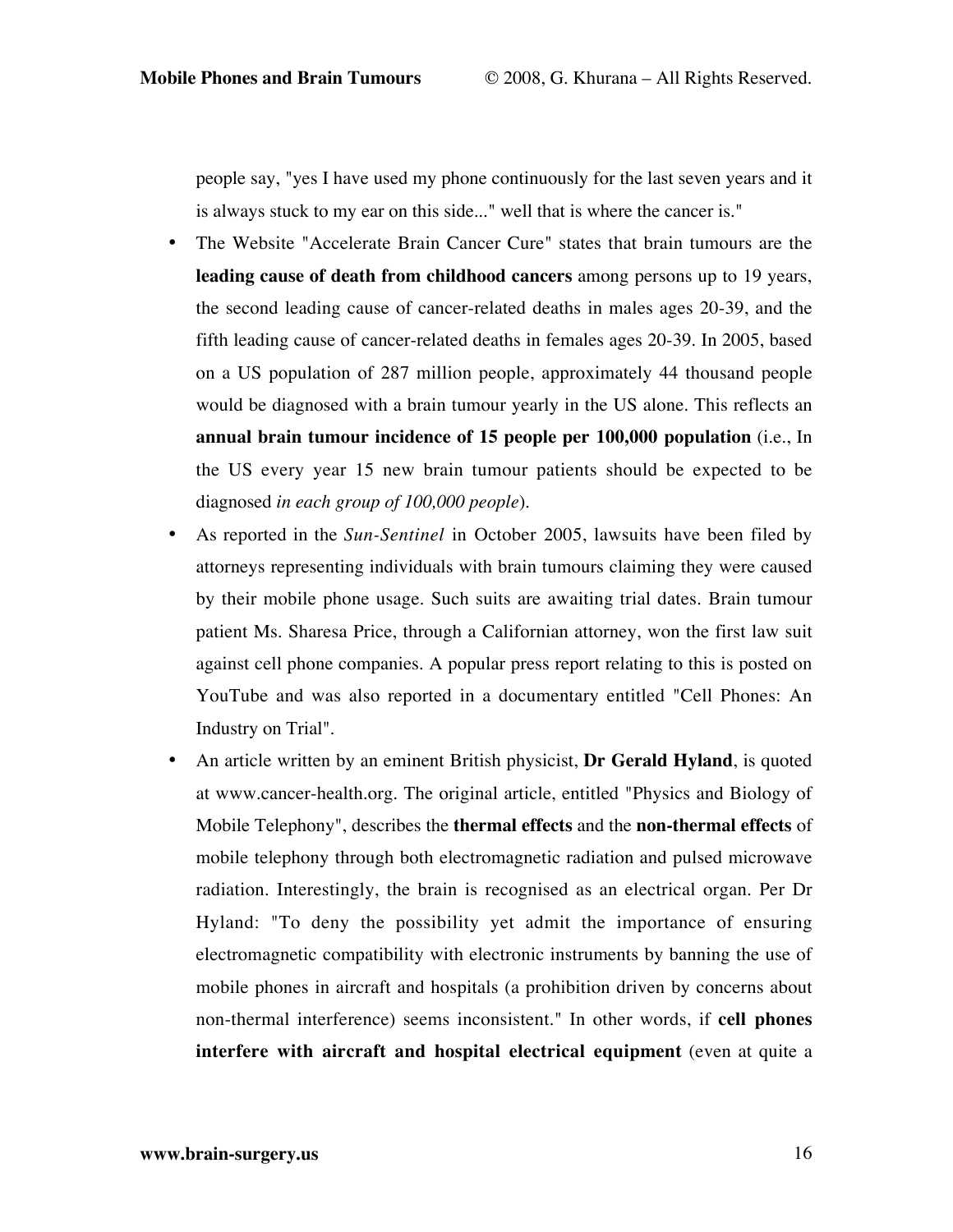distance), how can it be that they don't interfere with the electrical equipment of the head (i.e., the brain, when held for extended periods of time right next to this organ)?

• A registered supplier of equipment to the US Dept. of Defence, **Aegis Corporation**, produces **shielded equipment** that the company claims makes the use of wireless technology safer. Their Website details the risks associated with unshielded equipment. According to the information posted on their site, both **wireless (Bluetooth)** and **wired (unshielded) headsets** pose significantly **high amounts** of cell phone radiation exposure to users.

## **B. About electromagnetic radiation (EMR):**

• **What is electromagnetic radiation?** The World Health Organisation (WHO) defines electromagnetic fields on its Webpages dedicated to the concerns regarding the increasing presence of this form of radiation. In essence, an **electromagnetic field** is comprised of two components, one being an **electric field** generated by **differences in voltage** and another being a **magnetic field** generated by the **flow of current**. The field propagates at the **speed of light** (300,000 kilometres per second or 186,000 miles per second) in **waves** of a certain **length** that oscillate at a certain **frequency** (number of oscillations or cycles per second). In the **electromagnetic range**, gamma rays given off by radioactive materials, cosmic rays, and X-rays are all dangerous to humans and other organisms because of the relatively **high energy** "quanta" (packets) they carry (**high frequency** or **short-wavelength** waves). Such rays lead to "dangerous radiation" (**ionizing**; i.e., with an ability to **break bonds** between molecules). **Mobile phone** systems also act in the **electromagnetic range** (sometimes referred to as "**microwave**" or "**radiofrequency**"), however, the frequency (energy "quanta") of the **longer-wavelength** waves associated with this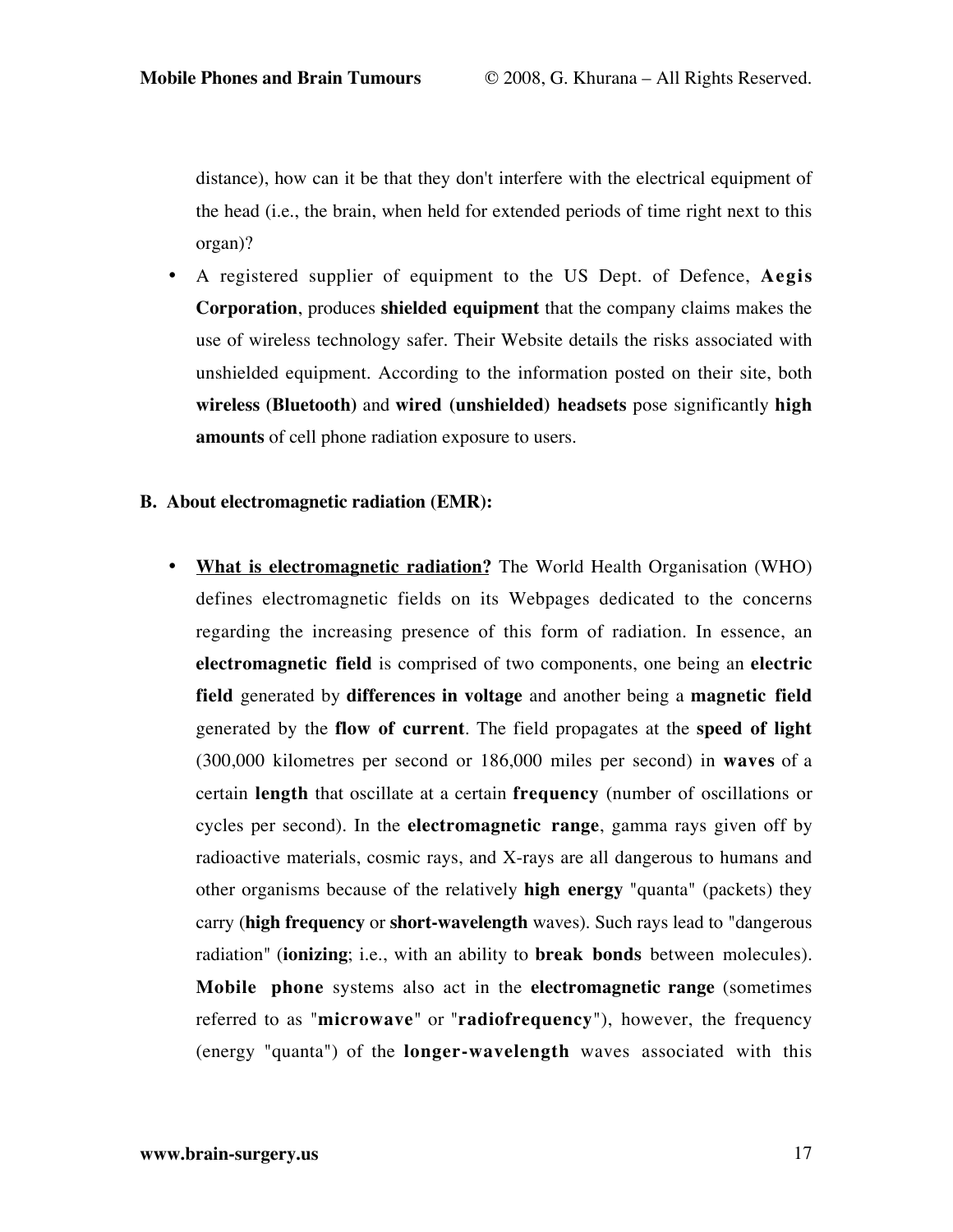technology is lower (and therefore safer to humans) and regarded as "**nonionizing**" (of "insufficient energy to break molecular bonds" -- however, this statement has been **contested in the scientific literature**; see Section 7 below).

- **What constitutes mobile phone technology?** Mobile phone technology, incorporating mobile phone **base stations** (antennae/transmission towers) and **mobile phone units** themselves, is associated with the production and propagation of electromagnetic radiation in the microwave range. The radio waves emitted by modern **GSM** (Global System for Mobile Communication; 900 & 1800 MegaHertz or MHz) handsets can have a **peak power** of up to 2 watts (2W), while other digital mobile technologies such as **CDMA** (Code Division Multiple Access; 800 and 1900 MHz) and **TDMA** (Time Division Multiple Access; 800 and 1900 MHz) have power outputs under 1 watt, levels generally regarded as being "safe" by most international governing authorities. The power generated by the handset can vary according to the amount of interference with the signal, a feature referred to as **Adaptive Power Control** (APC; see below).
- Are cordless phones emitters of radiation? As reported by Schuz and colleagues (*J. Schuz, et al., "Radiofrequency electromagnetic fields emitted from base stations of DECT cordless phones and the risk of glioma and meningioma (Interphone Study Group, Germany)"; Radiation Research (2006) Volume 166; pages 116-119*), one important source of low-level continuous exposures to radiofrequency electromagnetic fields (**RF EMFs**) is base stations of cordless phones that are located indoors, e.g., the Digital Enhanced Cordless Telecommunications (**DECT**) standard, operating at about 1900 MHz. These devices (both handset and base station) operate with 250 mW maximum power output, with their **base stations continuously emitting pulsed radiofrequency radiation** irrespective of the handset being in operation or not, and often with the base station being **kept close to the bed head** at night. Measurements of these base stations' electromagnetic fields reveal power densities (defined below)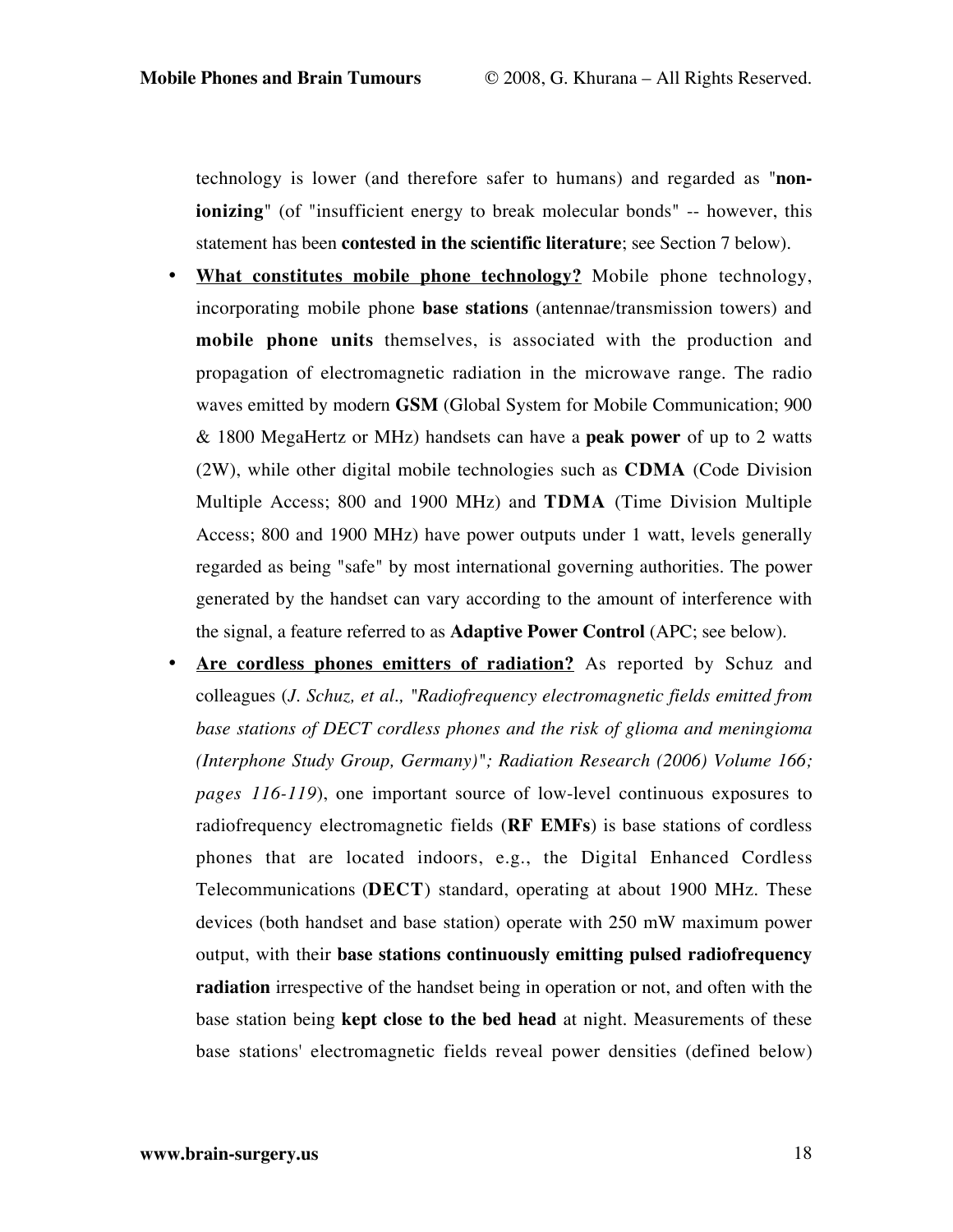between 4 and 170 mW/m2 for distances up to 3 metres from the base station (**maximum permitted by law is 4500 mW/m2 or 4.5 W/m2 at 900 MHz, rising to 10W /m2 at 2 G Hz**); these fields are **present long-term** and this magnitude is comparable to power densities measured in residences in the main beam of nearby cell phone base station antennae or in the vicinity of broadcast towers.

- **What about "walkie-talkies" or "CB (Citizens' Band) radios"?** Unfortunately, these devices emit at **relatively very high power outputs** (e.g., 3-4 W) compared to mobile and cordless phones, even though their frequency bands may be lower. They are considered to be the **worst offenders** of all the mainstream hand-held "wireless" two-way communication devices in terms of electromagnetic radiation exposure. They are **widely used** by our emergency services, armed forces, construction sites, trucking industry airports and rural communities. **Children** use them without any knowledge of the potential dangers associated with such devices. To view their electromagnetic "plumes" visit the following URL: http://www.ortho.lsuhsc.edu/Faculty/Marino/EL/EL10/Levels.html
- **What is the Inverse Square Law and how is it relevant to mobile telephony?** The intensity of electromagnetic radiation varies with the distance from the source according to the Inverse Square Law. This means that the radiation's intensity is inversely proportional to the square of the distance between the source and the exposed object. Applying this concept to mobile telephony, the **further one holds a mobile phone from the head, the less the (intensity) exposure of the head and brain** to electromagnetic radiation. This accounts for the relative safety of a **hands-free speaker phone** mode and, **in cars**, the use of **hands-free car speaker/microphone kits** (where the **car's roof** acts as the **antenna**) instead of the mobile phone itself or an unshielded headset. Regarding car speaker kits for hands-free mobile telephony, The Australian Government Environmental Protection Agency states that due to the increased separation between the antenna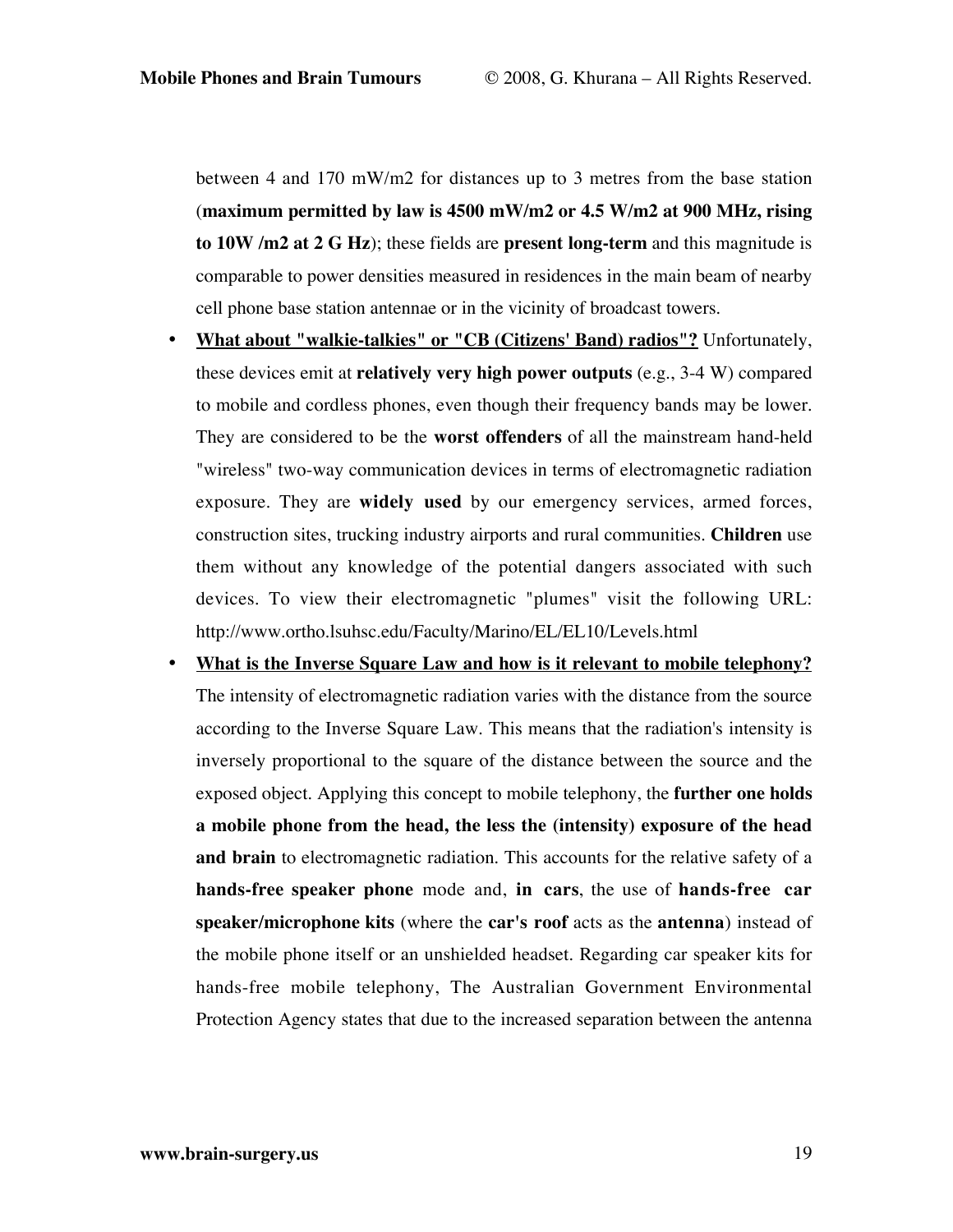(now the car roof) and the user's head, exposure to electromagnetic radiation is **reduced by about 100 times** when compared to normal mobile phone use.

- **What effects can mobile phones have on body tissues?** The potential effects of mobile phone-associated electromagnetic radiation on tissues include "**thermal**" and "**non-thermal**". **Thermal effects** are due to tissues being **heated** by rotations of molecules induced by the electromagnetic field. In the case of a cell phone, the **head/ear surfaces** close to the phone may be induced to heat. This heating has been thought to cause molecules within cells called "**heat-shock proteins**" to become activated and repeated activation of such proteins by microwaves/electromagnetic radiation can lead to cellular events culminating in cancerous transformation of the cell (*C. Jolly & R.I. Morimoto, "Role of heatshock response and molecular chaperones in oncogenesis and cell death"; Journal of the National Cancer Institute (2000) Volume 92; pages 1564-1761*). **Non-thermal effects** are due to low-frequency (but long-term) "**pulsing**" of the carrier signal. Non-thermal effects from microwaves similar to those generated by mobile phones have been implicated in **genetic (DNA) molecule damage**. This remains contentious and is elaborated in Section 7, below.
- **What is the Specific Absorption Rate (SAR)?** The Specific Absorption Rate (SAR) measures the **rate at which radiation is absorbed** by the human body. For the **head**, the Federal Communication Commission (**FCC**; USA) has set a **SAR of 1.6 W/kg**. The **SAR is 0.08 W/kg** averaged **over the body** as defined by the International Commission on Non-Ionizing Radiation Protection (**ICNIRP**) guidelines. The averaging volume (e.g., "head" versus "whole body") must be specified in order to make meaningful (and less ambiguous) interpretations of stated SAR values between emitters and between receivers. Note that the **human head weighs** about **9 pounds or 4 kg, while the average adult male weighs around 180 lbs or about 80 kg)**. A SAR of **4 W/kg** is associated with an up to **1 degree temperature rise** in humans. Although current mobile phones operate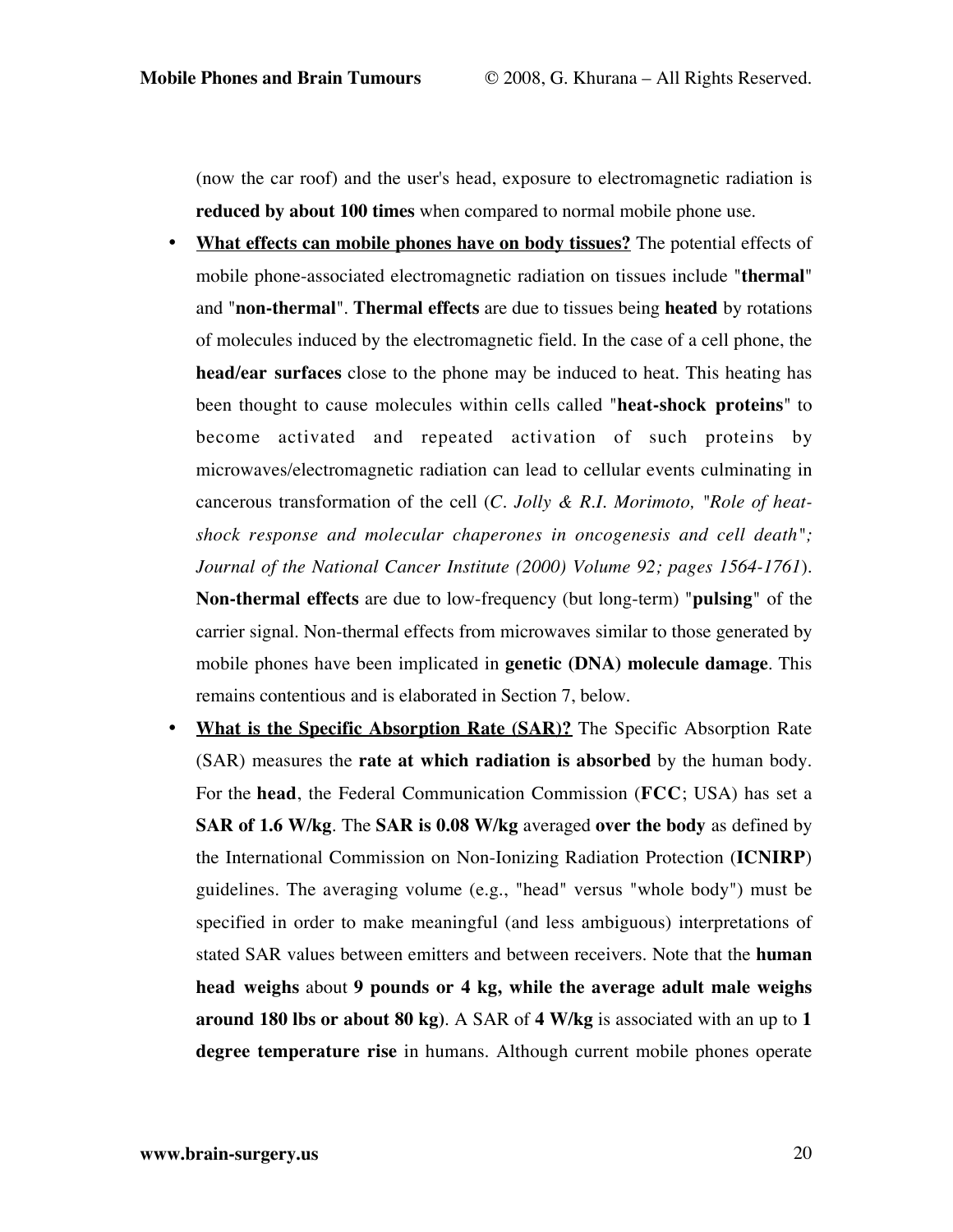with power outputs that fall within "acceptable government-set limits", local thermal or heating effects on the head may still be quite apparent to users after **prolonged usage**. The underlying brain is also heated as depicted on an Australian Government Webpage. In mobile telephony, the **specific absorption rate or SAR depends on several factors**, including the **antenna** type and position, the **distance** between the phone and the head, and the **power output** of the phone (which through "adaptive power control" can change during the conversation; see below).

• **What is Adaptive power control (APC) and how is it relevant?** The level of electromagnetic radiation a user's head may be exposed to during mobile phone telephony **can vary** during the conversation, according to the **variable power output of the phone**. The operator's network controls and adjusts the output power of each connected mobile phone to the lowest level compatible with a **good signal quality**. This is obtained by scaling the power from the maximum (1 or 2 W at 1800 MHz and 900 MHz, respectively) down to as low as 1 milliW. Such "adaptive power control" **takes place continuously**, with the selected power level depending on several factors, including the **distance** from the base station, the presence of **physical obstacles** (such as tall buildings), whether the phone is used indoors or outdoors, and "**handovers**" between linked base stations (during handovers, the output power of the phone is generally set to the highest level; *S. Lonn, et al., "Output power levels from mobile phones in different geographical areas; implications for exposure assessment"; Occupational and Environmental Medicine (2004) Volume 61; pages 769-772*). In other words, deep in a building or in a moving elevator, the handset's power output increases temporarily in order to pick up a base-station's signal so that the phone users can continue to communicate effectively. During this **higher power transmission**, the user's head is subjected to more than the usual amount of electromagnetic radiation from the mobile phone.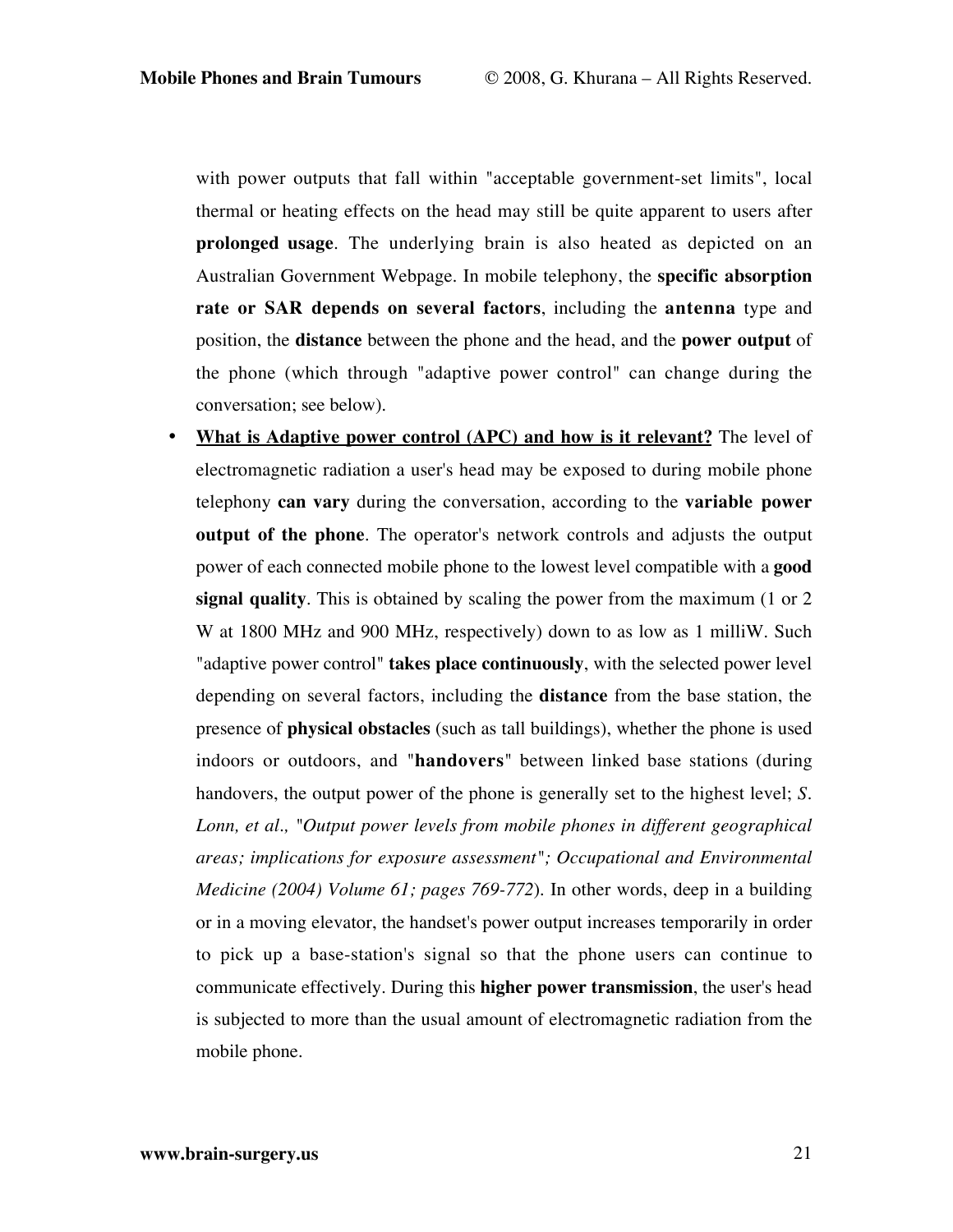- **What is magnetic flux density?** The term magnetic flux is used to describe the field that results when a magnetic field is present in any material. The unit of magnetic flux is the Weber (Wb), being that flux which, when linked with a single turn, generates an electromagnetic field of 1 volt in the turn, as it decreases uniformly to 0 in 1 second. When the magnetic flux (in Wb) is averaged over an area of a square metre, the **magnetic flux density** is known. The unit of magnetic flux density is the **Tesla (T)**, being Wb/square metre. As stated by Petrucci (*N. Petrucci, "Exposure of the critically ill patient to extremely low-frequency electromagnetic fields in the intensive care environment"; Intensive Care Medicine (1999) Volume 25; pages 847-851*), "the value of **0.20 microTesla** of magnetic flux density has been empirically defined as a **safety threshold** for exposure of the whole body to extremely low-frequency electromagnetic fields, considering that **nervous tissue has the lowest tolerance**."
- **What is magnetic power flux density?** The rate of flow of electromagnetic energy per unit area is used to measure the amount of radiation at a given point from a transmitting antenna. This quantity is expressed in units of Watts per square meter (**W/m2**) or milliWatts per square cm (**mW/cm2**). The **maximum exposure level** for members of the Public exposed to electromagnetic radiation at 900MHz is **4.5 W/m2**. This figure can be compared with the amount of heat radiated by the human body at room temperature of about 2W/m2. Although this level of permitted exposure to mobile telephony-related electromagnetic radiation is low, it is nonetheless **constant** in our environment, and **compounded** to by the use of multiple other wireless technologies at any given time.
- **What about "exposure" to electromagnetic radiation?** Exposure to the radiation emitted from mobile phones varies according to several factors, including: (i) the **power output** of the phone at any given time; (ii) the **type of phone** and the type and location of its **antenna**; (iii) the **distance** between the head and the telephone; (iv) a **young child** user's versus an adult user's head; (v)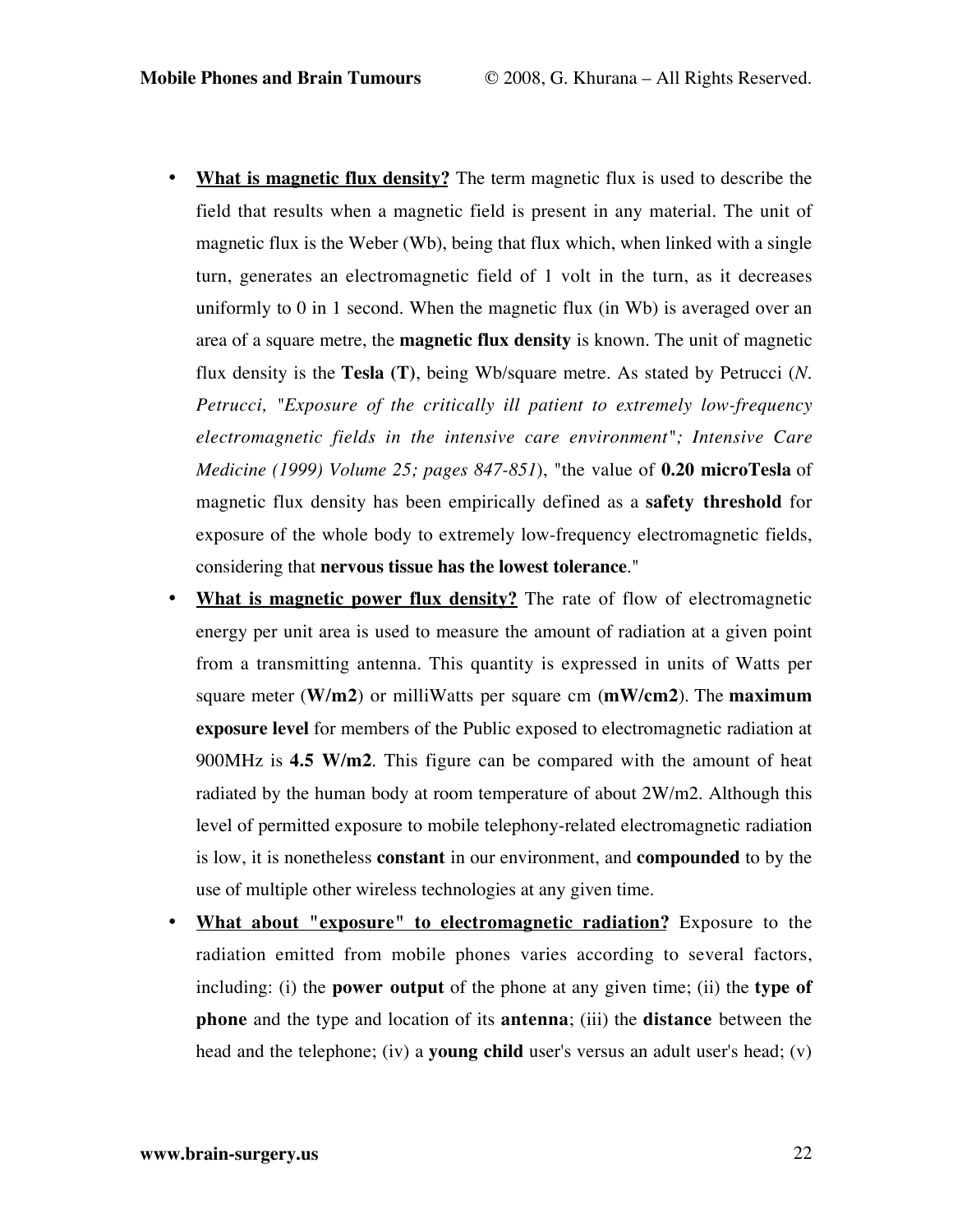**urban versus rural** location during usage; (vi) the **pattern of usage**, i.e., the length and number of calls.

### **C. Mobile phones and base stations:**

- **The basics of mobile phone technology** are detailed on an Australian Government Website maintained by the Australian Radiation Protection and Nuclear Safety Agency (ARPNSA).
- **Brief history of mobile phone systems (Sweden):** Mobile phones and their networks were **first deployed in Sweden in 1981** via the Nordic Mobile Telephone (**NMT**) System (**analogue**; 450 MHz bandwidth; 1<sup>st</sup> Generation or 1G); mass deployment was present in Sweden by 1985. The analogue 900 MHz system started there in 1986, but was closed in Sweden by 2000. The **digital system** (Global System for Mobile Communication; **GSM**) started in 1991, representing the second generation of mobile phone systems, or "**2G**". The **latest system** currently in mass deployment is based on adaptations of **CDMA** and **TDMA** (Code and Time Division Multiple Access, respectively; 800-1900 MegaHertz ;"3G").
- **About providers and users:** Mobile phone technology consists of **two main components**, namely, the **provider** and the **user**. On the side of the **provider** are the **base stations** (the antennae on the earth's surface which communicate with the phones). On the side of the **user** are the **mobile phones themselves**. **Base stations emit** electromagnetic radiation **continuously**, and at far greater power than mobile phones which emit electromagnetic radiation continuously only during calls. At all other times, i.e., between calls or "at rest" (with the "screen asleep" but the power still on), **mobile phones** emit a **regular pulse of electromagnetic radiation** in order for base stations to continuously keep track of the geographic position of the phones in their "cellular network". Modern 2nd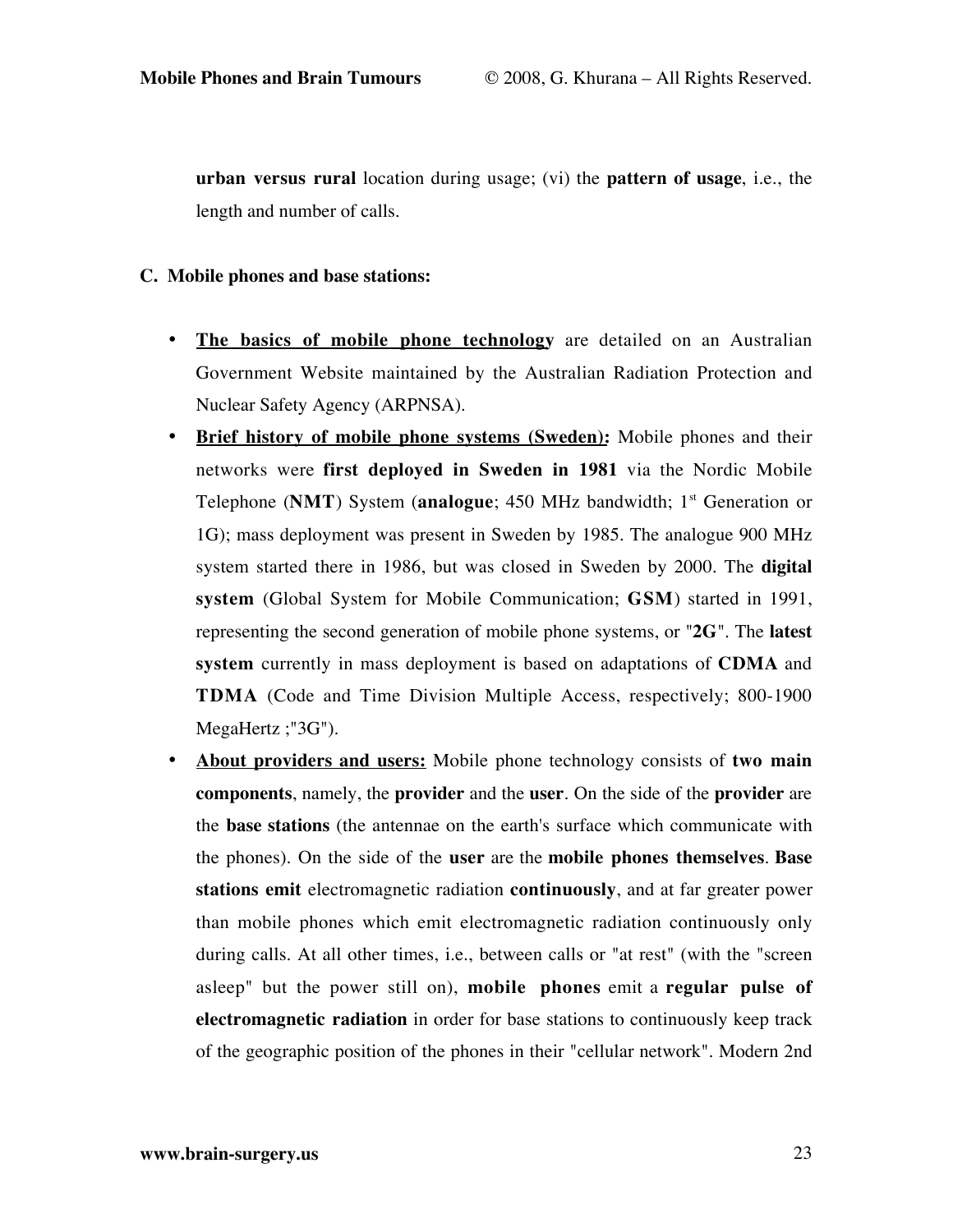generation (2G) antennae are associated with transmitter powers of 20 - 100 Watts, although the latest 3rd generation (3G) antennae use less power, on average 3 Watts in urban areas. In **rural areas**, the **base station power output is much higher** because of the vast areas needed to be covered between base stations placed in remote regions.

- **Why "Cellular"?** The mobile phone system is referred to as "**cellular**" because, owing to the limitation of available radiofrequencies, it is **divided up into cells**. In the **GSM system,** cells consist of **base station antennae** emitting at specified frequencies, and a **group or network of users** whose mobile phones communicate at those **specified frequencies**. Geographically adjacent cells have different frequencies to prevent interference. The more users in a cellular network using their phones simultaneously, the greater the antenna power output. In the **CDMA system**, all cells use the same radiofrequency spectrum and interference is prevented by transmitting a code which repeats at constant time intervals. These time intervals vary from one base station to another and thus enable interference to be prevented. Transmitted power levels are kept to the minimum necessary to maintain good communications.
- **About "dead spots":** In general, base station antennae must be **elevated** and located **clear of physical obstruction** to ensure wide coverage and reduce the incidence of "dead spots". These "**dead spots**" represent areas where there is **no signal** due to **obstruction** from, say, tall buildings. Such "dead" regions are covered by "**microcells**" whose antennae have much lower power outputs of around 1 Watt, but are **densely concentrated** in urban areas. In general, the radiation from mobile phone antennae is beamed horizontally at the horizon with a slightly downward tilt which causes the **maximum exposure** to occur at a distance of **about 100 metres**.
- **The urban sprawl:** As technology progresses and data demands have increased on the mobile networks, the **numbers of towers has increased tremendously**,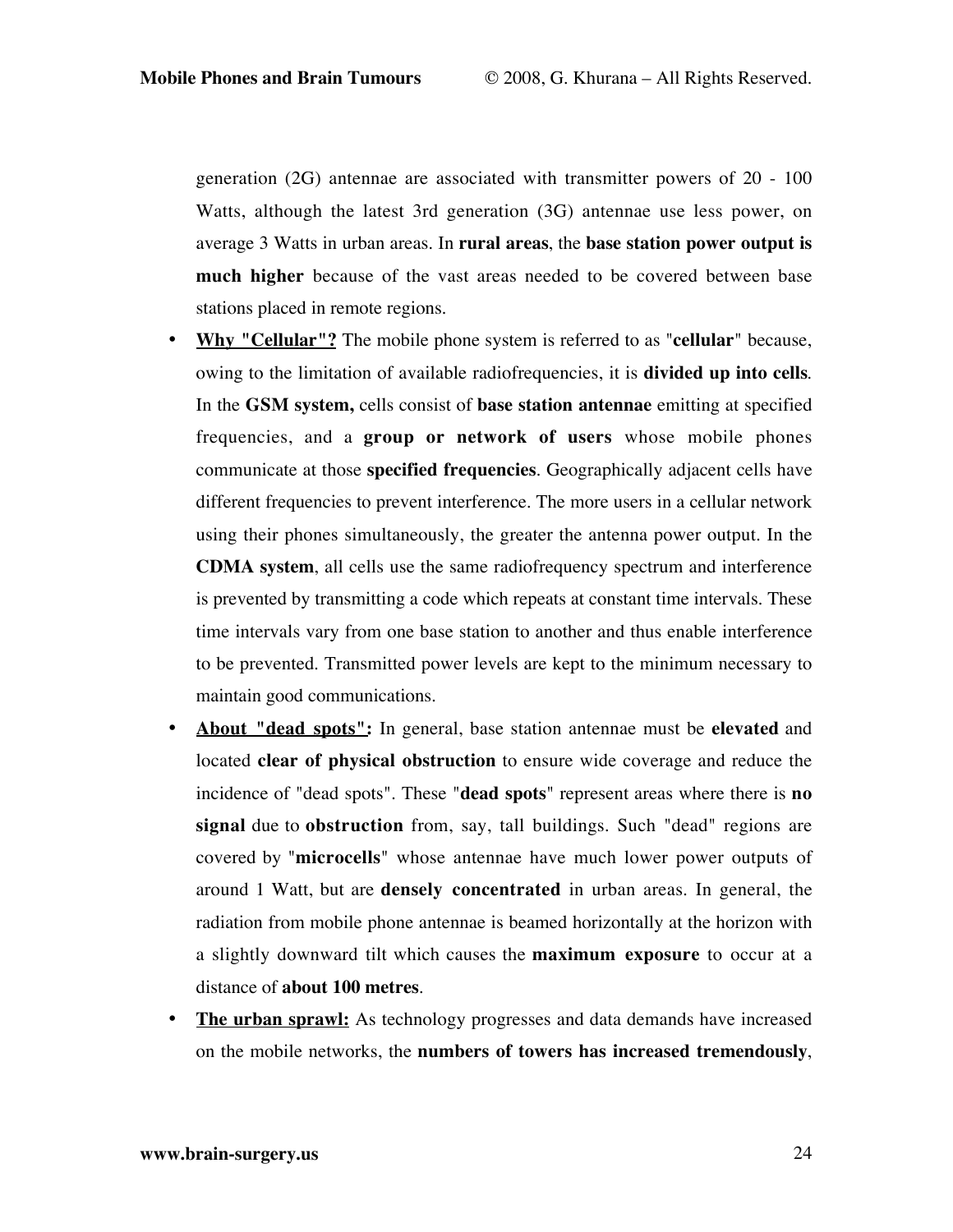with little or no effort being made between companies to share such towers. Smaller but more numerous antennae throughout our urban environments have allowed for clear cell phone reception within moving elevators, in the centres or even basements of large buildings, and other previously "reception-poor" locations. The ability of a **cell phone user to be "found" by a base station in an instant at almost any location** on earth should be startling, and indicative of the widespread, now almost all-pervasive generation and propagation of mobile telephony-related electromagnetic radiation via microcellular networks.

## **D. About brain tumours:**

- The **www.brain-surgery.us** Website contains pages dedicated to providing information about brain tumours. In order to avoid repeating that information on this paper, visit any of the links below for further information and images regarding brain tumours. Note that, more recently, well conducted clinical studies have shown a significant link between long-term mobile phone usage and two classes of brain tumours, namely, **acoustic neuroma** (aka **vestibular Schwannoma**) and **glioma** (in particular, the malignant forms of "**astrocytoma**").
	- For facts about brain tumours in general, visit this link: **http://www.brain-surgery.us/brain\_tumour.html**
	- For images and information concerning "**acoustic neuroma**" (aka vestibular Schwannoma), visit this specific link: **http://www.brain-surgery.us/Schwannoma.html**
	- For images and information concerning **astrocytoma** (the typical malignant type of "glioma"), visit this specific link: **http://www.brain-surgery.us/glioma.html**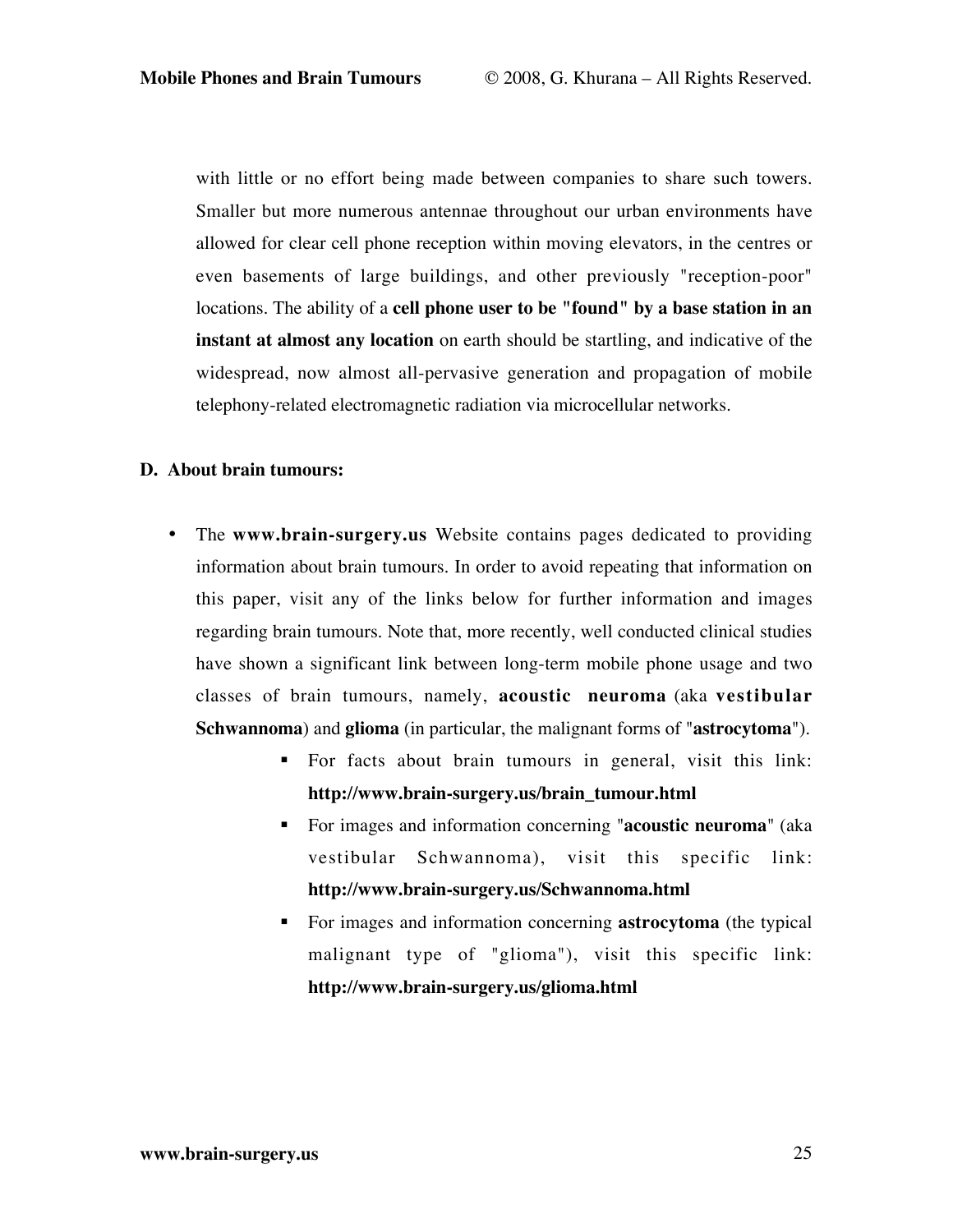#### **E. About the rising incidence of brain tumours:**

- In 1990, Grieg and colleagues (*N.H. Grieg, et al., "Increasing annual incidence of primary malignant brain tumours in the elderly"; Journal of the National Cancer Institute (1990) Volume 82; pages 1621-1624*) reported a **7% - 23.4% annual percentage rate increase** in the diagnosis of malignant brain tumours in persons greater than 75 years of age, over the years **1973-1985**. The reported incidence among **younger persons varied little** over the same period of time, suggesting a true incidence increase in the older population. This time frame **predates** the introduction of widespread mobile phone technology (which was beginning to take off widely first in Sweden in the mid-80's), and the increase may partly have been explained by the **more extensive use of imaging technology** (computerized tomography or **CAT scanning**) during that time period. However, a true increase in incidence could not be ruled out but, during the time period studied by this particular group, was likely not due to mobile phone technology.
- In 1998, Smith and colleagues (*M.A. Smith, et al., "Trends in reported incidence of primary malignant brain tumours in children in the United States"; Journal of the National Cancer Institute (1998) Volume 90; pages 1269-1277*) reported a **35% increase** in the incidence of **primary malignant brain tumours** among **children** during the period **1973-1994**, with a step-like increase noted in the mid-1980s. The authors suggested this increase was likely the result of better (or earlier) **radiological detection and/or reporting** trends concerning brain tumours in children during this time. Again, a true increase in incidence from some other yet-unidentified cause could not be ruled out.
- Researchers in Sweden looked at the incidence of childhood malignant diseases in that country between the years **1960 - 1998**. As reported by Dreifaldt and colleagues (*A.C. Dreifaldt, et al., "Increasing incidence rates of childhood malignant diseases in Sweden during the period 1960-1998"; European Journal*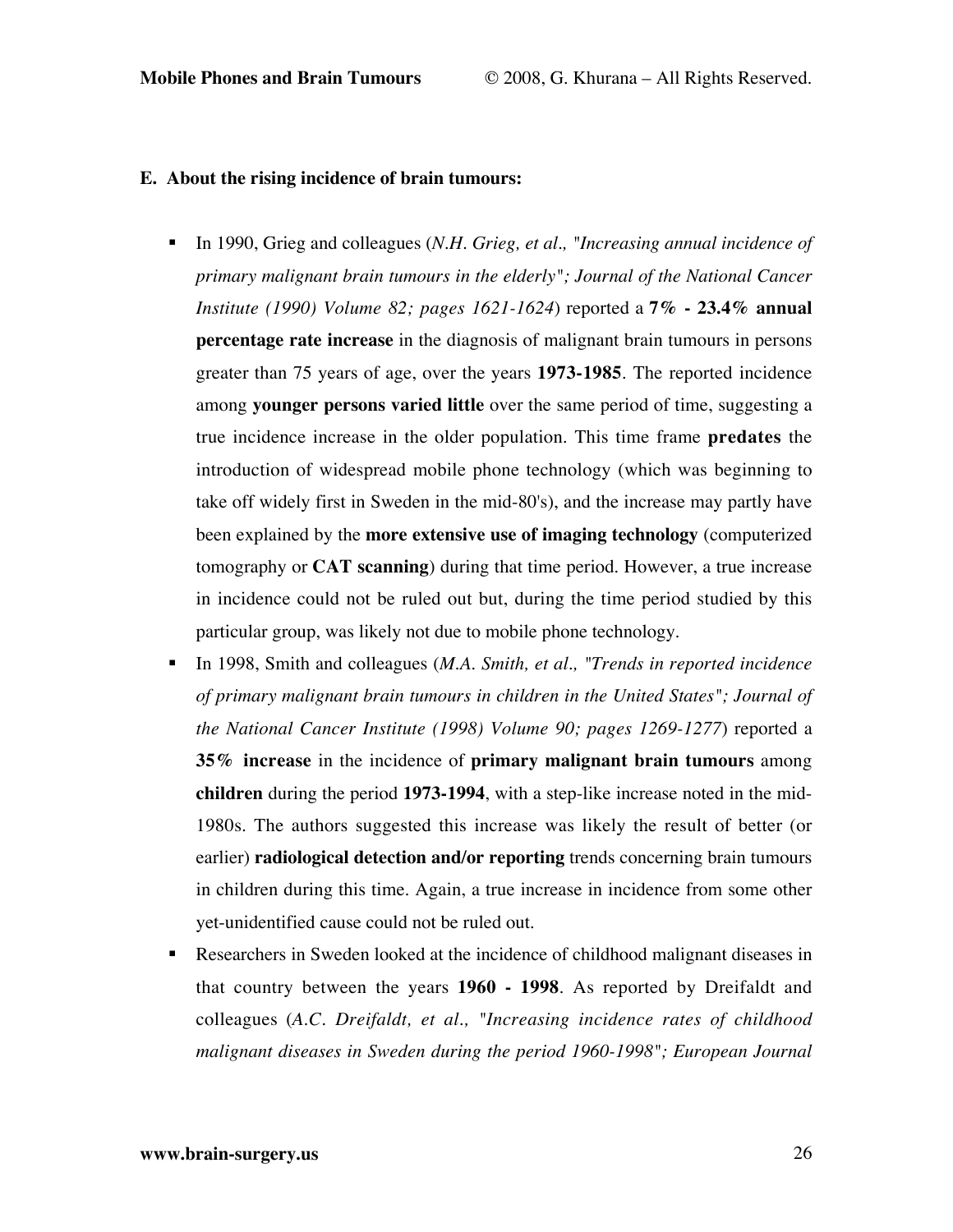*of Cancer (2004) Volume 40; pages 1351-1360*), significant changes were found. Of the tumours of the **brain**, an **increasing incidence of between 2-4%** per year was found; the study included data from over 2,500 children with brain tumours. They concluded that changes in **diagnostic criteria** and better **diagnostic tools** may have contributed to these results. However, an argument against this conclusion is that their study found that **lower grades of malignant brain tumours** had increased during this time **over and above** the **unchanged incidence of higher grade malignant brain tumours** in the same population of children. As a result, a **true increase in incidence** (i.e., not related to better detection and reporting trends) could not be ruled out.

- **Further worrisome data was reported by Jukich and colleagues in 2001, who** studied data from over 16,000 brain tumour patients. This group (*P.J. Jukich, et al., "Trends in incidence of primary brain tumours in the United States, 1985- 1994"; Neuro-Oncology (2001) Volume 3; pages 141-152*) found when analysing the type of brain tumour (histopathological classification) and the age-group of brain tumour patients that the **incidence of high-grade brain tumours had increased by over 5% per year in patients aged 20-64 years**, but the incidence of **low-grade brain tumours** in persons in this age group had **decreased** during this time by the same amount annually. They also found that the incidence of **nerve sheath tumours increased almost 6%** per year in males during 1985- 1994. Again, no specific cause for this increase was suggested by these authors, however they concluded: "Taken together, the results obtained in this study **do not support diagnostic changes as the full explanation** for changes in incidence over the last decade."
- Nelson and colleagues examined the incidence of **acoustic neuroma** (vestibular Schwannoma) in the UK population between 1979-2001. They noted that cell phone usage commenced in the UK in 1985, with a sharp rise in the registered number users between 1998 onwards. In their paper (*P.D. Nelson, et al., "Trends*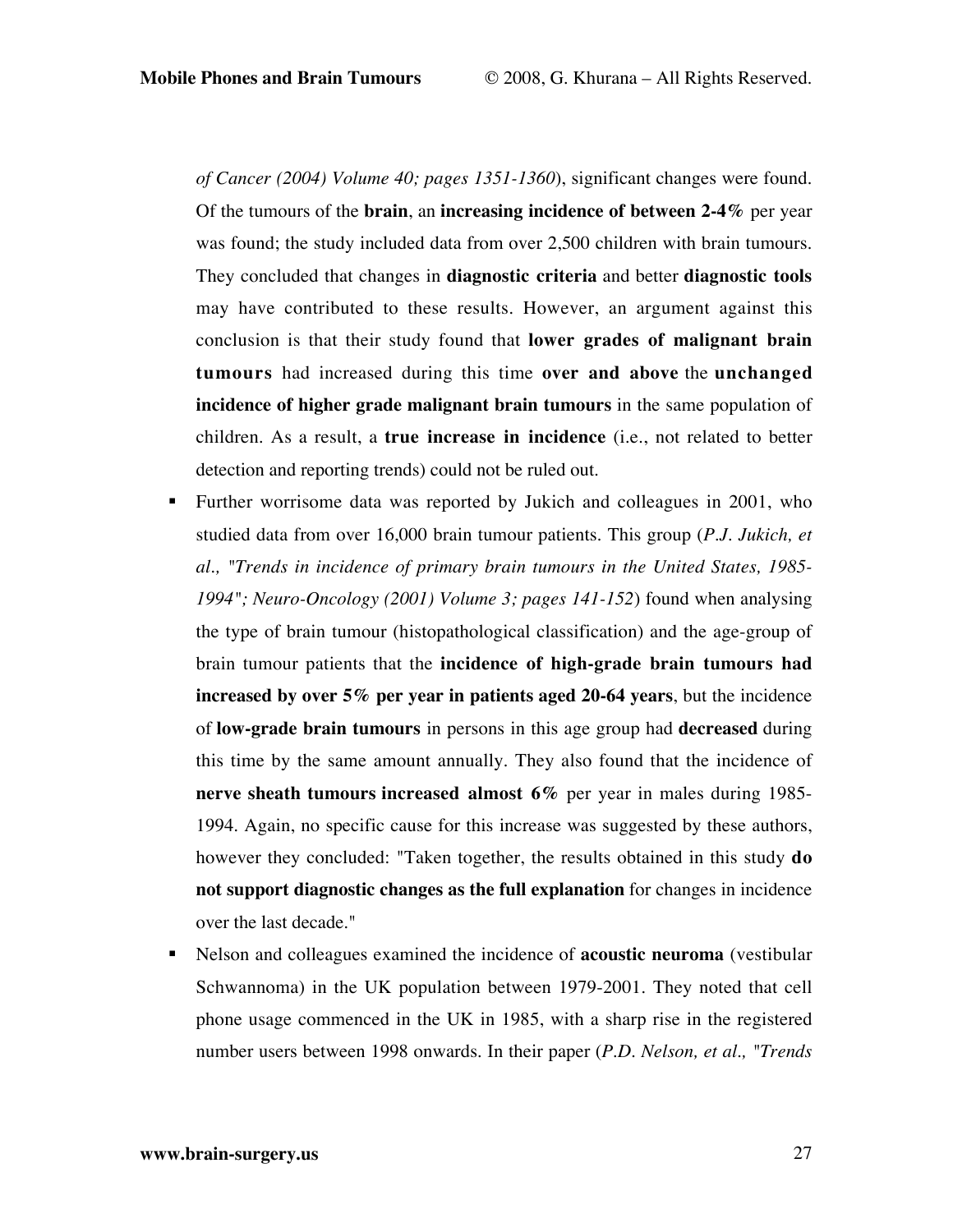*in acoustic neuroma and cellular phones: Is there a link?"; Neurology (2006) Volume 66; pages 284-285*), compared with the numbers of these tumours diagnosed in 1979, a greater than **three-fold rise** in cases was found by 1997, however only a **2.5 fold increase by 2000** when compared with the 1979 data. From this data, despite the increased incidence or detection rate of this kind of brain tumour, the increases **preceded** the widespread use of cell phone technology in the US, and the authors concluded that "the trends in acoustic neuroma are most likely explained by **changes in reporting and diagnosis**. However, given the **long latency** [i.e., the approximate 10-year time course for such solid tumours to grow and manifest neurologically], we are still at an **early stage** in observing possible health effects associated with cellular telephones."

- A large study looked at a **change in death rates** from brain tumours among mobile phone users in Switzerland from 1987-2002, compared with brain tumour death rates in Switzerland from 1969-1987. The authors (*M. Roosli, et al., "Cellular telephone use and time trends in brain tumour mortality in Switzerland from 1969 to 2002"; European Journal of Cancer Prevention (2007) Volume 16; pages 77-82*) concluded that **mobile phone use was not a strong risk factor** in the **short term** for **mortality** from brain tumours. Mobile phones were introduced into Switzerland in 1992. However, they recognised the **obvious limitations of their study**, namely, that it: (i) focused on death rates from brain tumours rather than brain tumour incidence rates; (ii) did not look at brain tumour histopathological subtypes (known from other studies to have marked changes in incidence rates over time; see above); (iii) didn't perform any subgroup analysis on so-called "heavy" and/or "long-term" cell phone users; (iv) only had reached the cusp of long-term usage (10 years), whereas following tumour trends out to 15-20 years (to around 2008-2012) seems more likely to yield definitive results.
- The **Central Brain Tumor Registry of the United States** (CBTRUS) has recorded an approximately 15% increase in the incidence of primary brain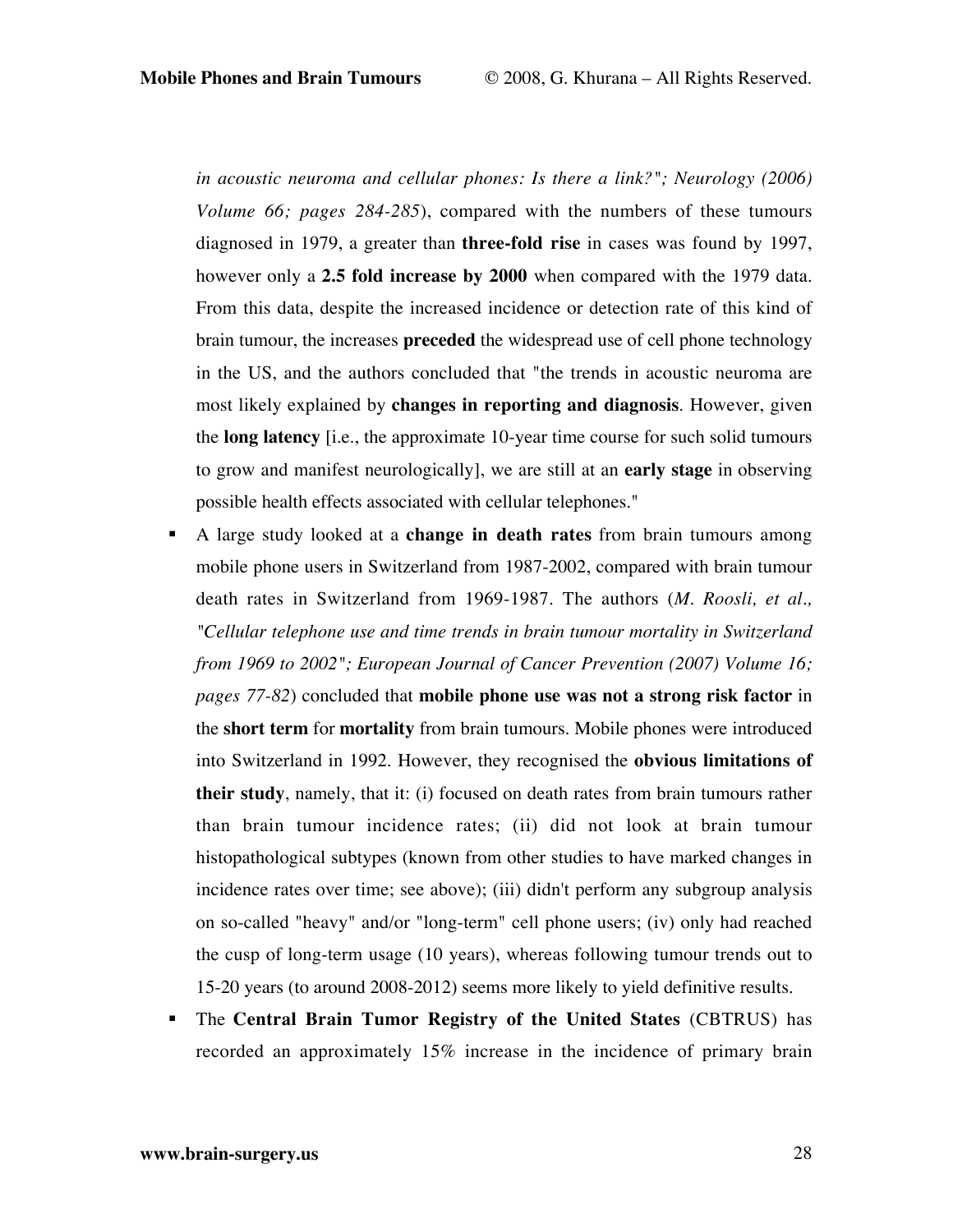tumours between the period 1998-2002 compared with the period 1990-1994. This increase has all been in the "MRI" age of the USA, a fact that suggests that the increase is not due to "better detection" or "earlier reporting", since MRI was widely available in the US during this period of time. Visit the following URL: http://www.cbtrus.org/reports/reports.html

#### **F. Look's good but is it safe?**

**(i) Safety tips**: The following important points regarding mobile phone safety should be kept in mind:

- **Bluetooth ear-piece devices are NOT safe**. Microwaves generated by the mobile phone are wirelessly transferred and **directly transmitted** into the ear canal and surrounding head region via the coupled blue tooth device.
- **Wired ear-pieces are NOT safe** unless they are specifically shielded against electromagnetic radiation. Wearing an ear-piece connected by a wire to a mobile phone in essence **converts the user's head into an antenna** for the base-station.
- **Home-based cordless phones** do not emit as much electromagnetic radiation as conventional mobile phones, however they are **NOT to be regarded as being safe** owing to the **longer usage time** (typically cheaper calling rates) associated with home-based calling plans. Using such phones for less time and on "speakerphone" mode with the **cordless phone held at least 20 cm from the head** is a safer alternative to holding them close to the side of the head.
- **"Walkie-talkies" are NOT safe**. They emit very high levels of electromagnetic radiation, up to **50 times more than a mobile phone**.
- Keeping a **mobile phone close to one's head overnight is NOT safe**. Even "at rest", the mobile will **regularly emit a pulsed microwave signal** to its closest base station in order for the mobile phone's position to be tracked in order to maintain its expected service.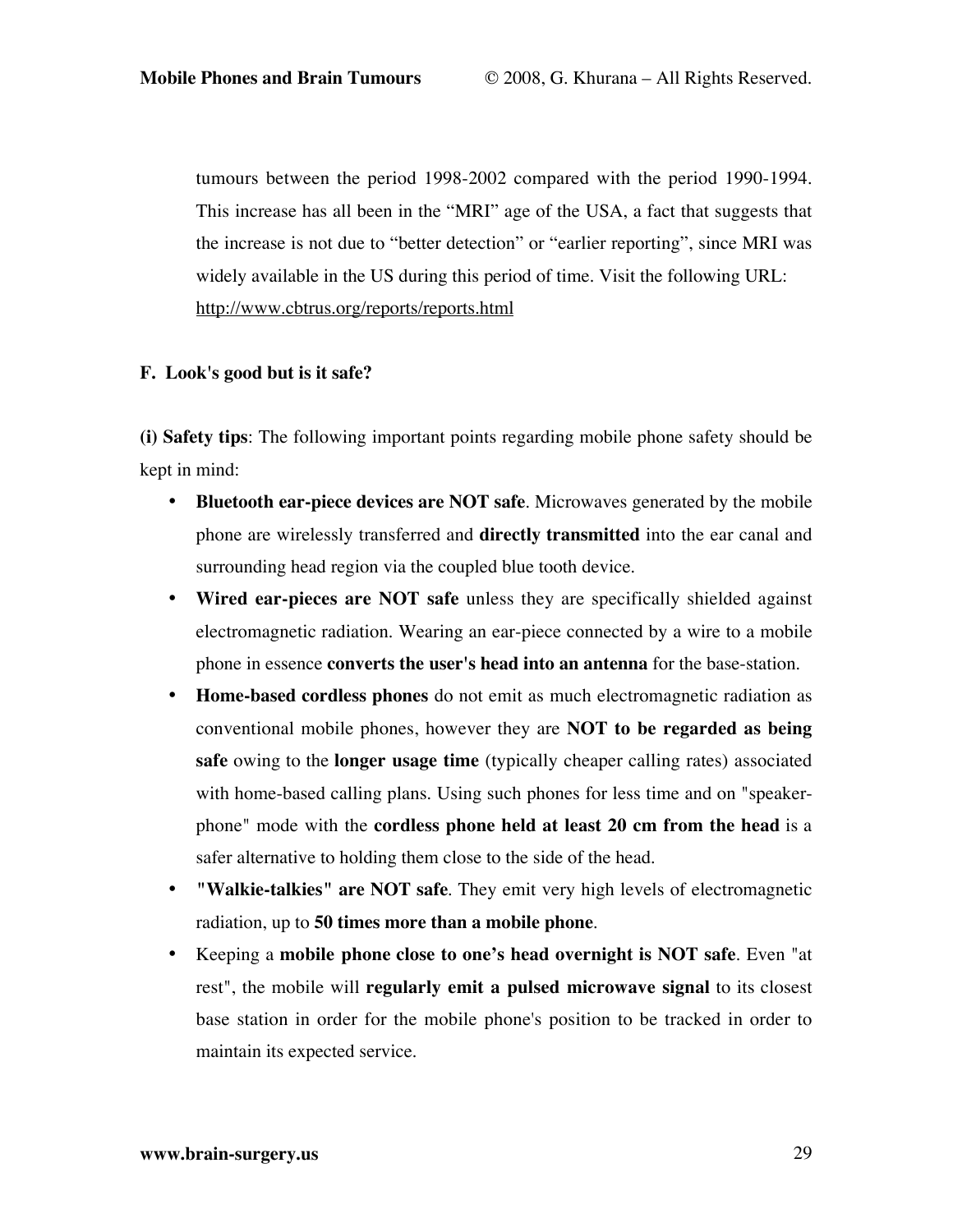- **A regular landline IS safe**, in fact this remains one of the safest forms of electronic verbal communication.
- Using the **"speaker phone" option** on a mobile phone, with the phone **held at least 20 cm from the head is a safer alternative** (inverse square law for radiation fall-off), however, this naturally compromises the privacy of the communication to some extent.
- Using a mobile phone via **hands-free car kit** (where the car speakers and car microphone are used instead of the mobile phone being held to the side of the head) **IS safe**. Here, the **car roof acts as the antenna**, and the user's head is at an acceptable distance from both the roof and the phone (inverse square law for radiation fall-off).
- A **child's brain** is structurally developing well into adolescence, has a greater relative water content and lower volume compared with an adult's brain, and subject to more "plasticity" (structural and functional reprogramming) at a microscopic level. It is logical to expect that exposing a child's brain to cell phone radiation is likely to cause cellular damage that, in due course, may lead to brain cancer. **Children should NOT use mobile or cellular phones unless in an emergency**.

## **(ii) About Dr George Carlo:**

This section is adapted from an apparently well researched article written by **Don Maisch** and published in the Journal of the Australasian College of Nutritional and Environmental Medicine in 2001 (*D. Maisch, "Mobile phone use: it's time to take precautions"; Journal of the Australasian College of Nutritional and Environmental Medicine (2001) Volume 20, pages 3-10*).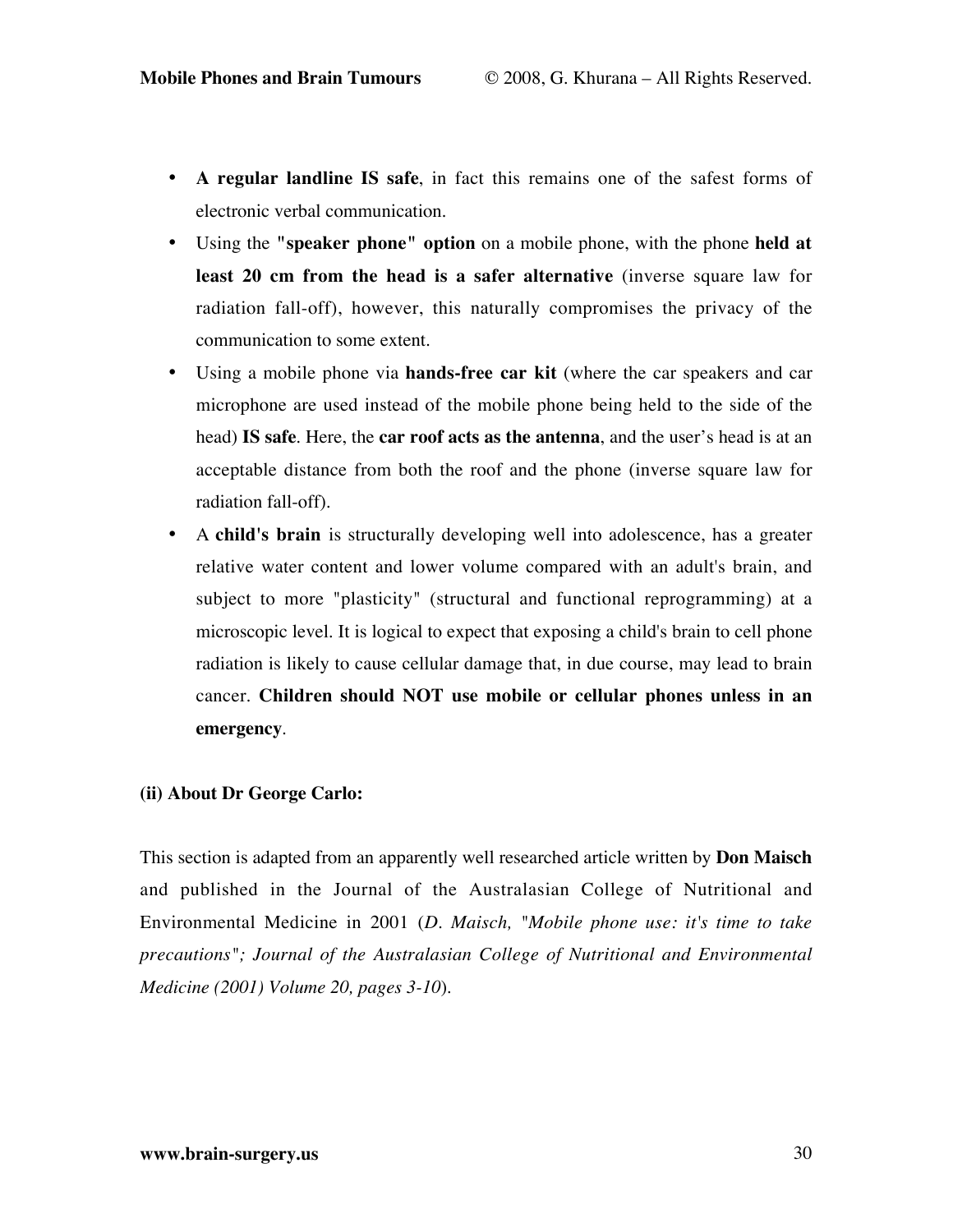- As a result of a widely publicised court case in the early 1990s in America, where it was claimed a fatal brain tumour was caused by extensive mobile phone use, the Cellular Telephone Industry Association (CTIA) set up the **Wireless Technology Research (WTR) research program** in 1993. This research program was funded to the tune of \$27 million to identify and solve any problems concerning consumers' health that could arise from the use of these phones. A well-recognised scientist, **Dr George Carlo**, was invited by the CTIA to head the WTR's research program. However, in **February of 1999**, George Carlo, who had previously maintained the Industry line that mobile phones were safe, stunned the industry with a report that he presented to the annual convention of the CTIA in California.
- Specifically, Dr. Carlo reported to the industry convention that, based on his research:
	- o The **rate of death from brain cancer** among handheld phone users was **higher** than the rate of brain cancer death among those who used nonhandheld phones that were away from their head;
	- o The **near-field electromagnetic plume** of seven or eight inches around the antenna of the cell phone caused **leakage in the blood brain barrier**, a key anatomical and physiological regulator of brain "equilibrium" or "homeostasis";
	- o The **risk of acoustic neuroma** (vestibular Schwannoma), a tumour of the nerves for balance and hearing, was 50% **higher** in people who reported using cell phones for 6 years or more; moreover, that relationship between the amount of cell phone use and this tumour appeared to follow a **doseresponse curve**;
	- o The risk of **rare neuroepithelial tumours** on the outside of the brain was more than doubled, a statistically significant risk increase, in cell phone users as compared to people who did not use mobile phones.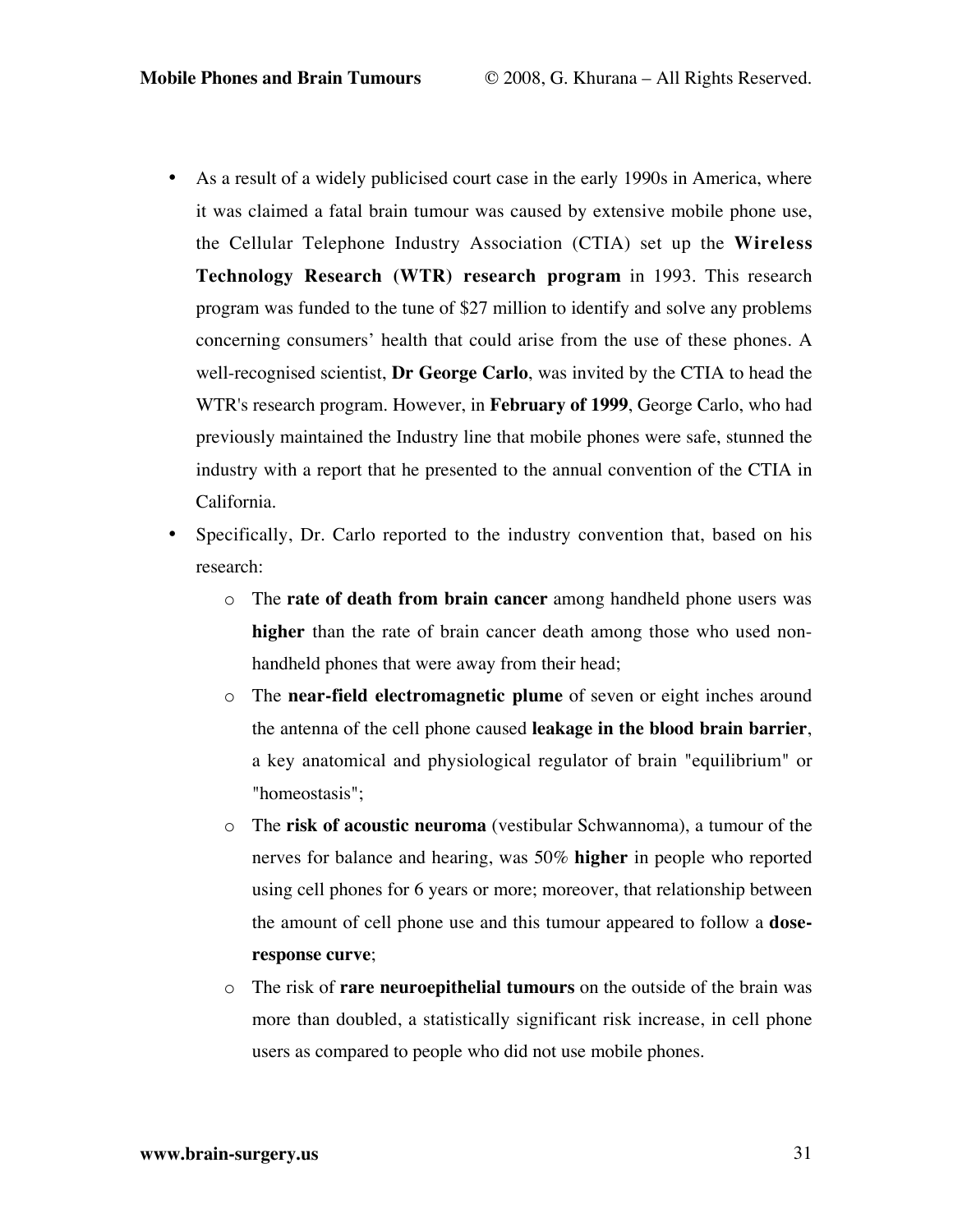- Importantly, Dr Carlo stated that **appropriate steps were not being taken** to protect consumers during the time of uncertainty about safety and that Industry continues to miss a valuable opportunity by dealing with these public health concerns through politics, creating illusions that more research over the next several years would help consumers today, while **falsely claiming that regulatory compliance equated to safety**. Dr. Carlo also said that he was alarmed that sectors of the Industry had **ignored the scientific findings** suggesting potential health effects, have repeatedly and falsely claimed that wireless phones are safe for all consumers including children, and have created an illusion of responsible follow-up by calling for and supporting more research.
- Dr Carlo has been regarded as a **key whistleblower**, and according to a recent online report, since the public communication of his findings, Dr Carlo "has been threatened, physically attacked, defamed, and his house mysteriously burned down." George Carlo subsequently published a book ("Cellphones: Invisible Hazards of the Wireless Age") about his alarming experiences as part of the Wireless Industry.

## **G. A matter of susceptibility:**

o **About "Exposure" and the "Exposed":** In models of cancer, there are two fundamental components. One is the "**exposure**" (the "**source**" - e.g., ultraviolet radiation, a chemical carcinogen such as in asbestos or cigarette smoke, or x-rays and gamma rays). The other is the "**exposed**" (the "**recipient**" - e.g., humans and the response they mount to the exposure). The contribution that each of these two components makes to the initiation and perpetuation of cellular processes that culminate in "cancer" **can vary between places** (since the type and degree of exposure may vary from one geographic location or environment to another) and **between people** (since **genetic differences** between humans can influence the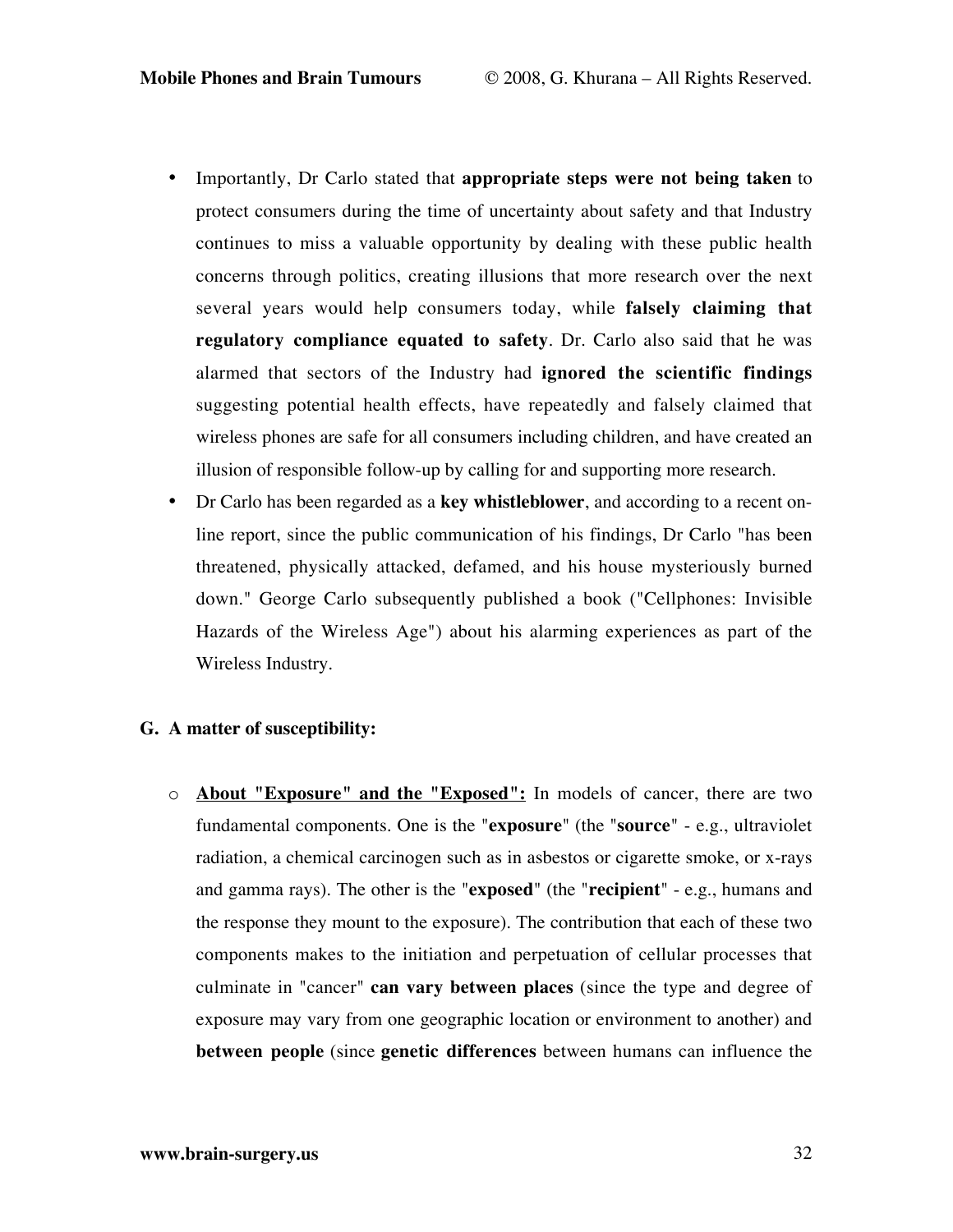ways in which those humans respond to the "exposure"). Variation in the type, length and strength of the exposure or in the response to the exposure is referred to as "**susceptibility**". In other words, an individual may be more susceptible to forming a cancer if exposed to greater duration and/or strength of, say, some form of radiation; here the "exposure" has varied. Alternatively, two individuals exposed to the same amount and type of radiation, say from cell phones, may not respond from a brain cancer perspective at exactly the same time and in exactly the same way to the "exposure". It is plausible to expect that genetic differences between individuals that govern differences in the ways the brain tissues of those individuals are "hardwired" at cellular and subcellular levels likely account for the variability of the response to low-level exposures. Naturally occurring variations in genes (**polymorphisms**) regulating **heat-shock protein production** and **oncogene** (pre-cancer gene) **expression** may be examples of why certain individuals respond differently to certain tissue stressors than others. Genetic polymorphisms also frequently account for varying drug "effects" and drug "sideeffects" between individuals given the same doses of the same medications.

o **Anecdotal "occupational exposure" reports:** There are many anecdotal reports (i.e., **scattered reports** of **small numbers** of individuals with certain conditions) regarding **occupational electromagnetic radiation exposure** and the occurrence of **brain tumours** in those persons (e.g., radar workers or cell phone testers and programmers). Such reports suggest that individuals in these professions may be **more susceptible** to developing brain tumours. For an example of these types of reports, refer to Richter and colleagues (*E.D. Richter, et al., "Brain cancer with induction periods of less than 10 years in young military radar workers"; Archives of Environmental Health (2002) Volume 57; pages 270-272*) and Brautbar (*N. Brautbar, "Rapid development of brain tumours in 2 cellular phone testers"; Letter in Archives of Environmental Health*). Another example is a report of a brain cancer cluster in a University building with mobile phone towers on its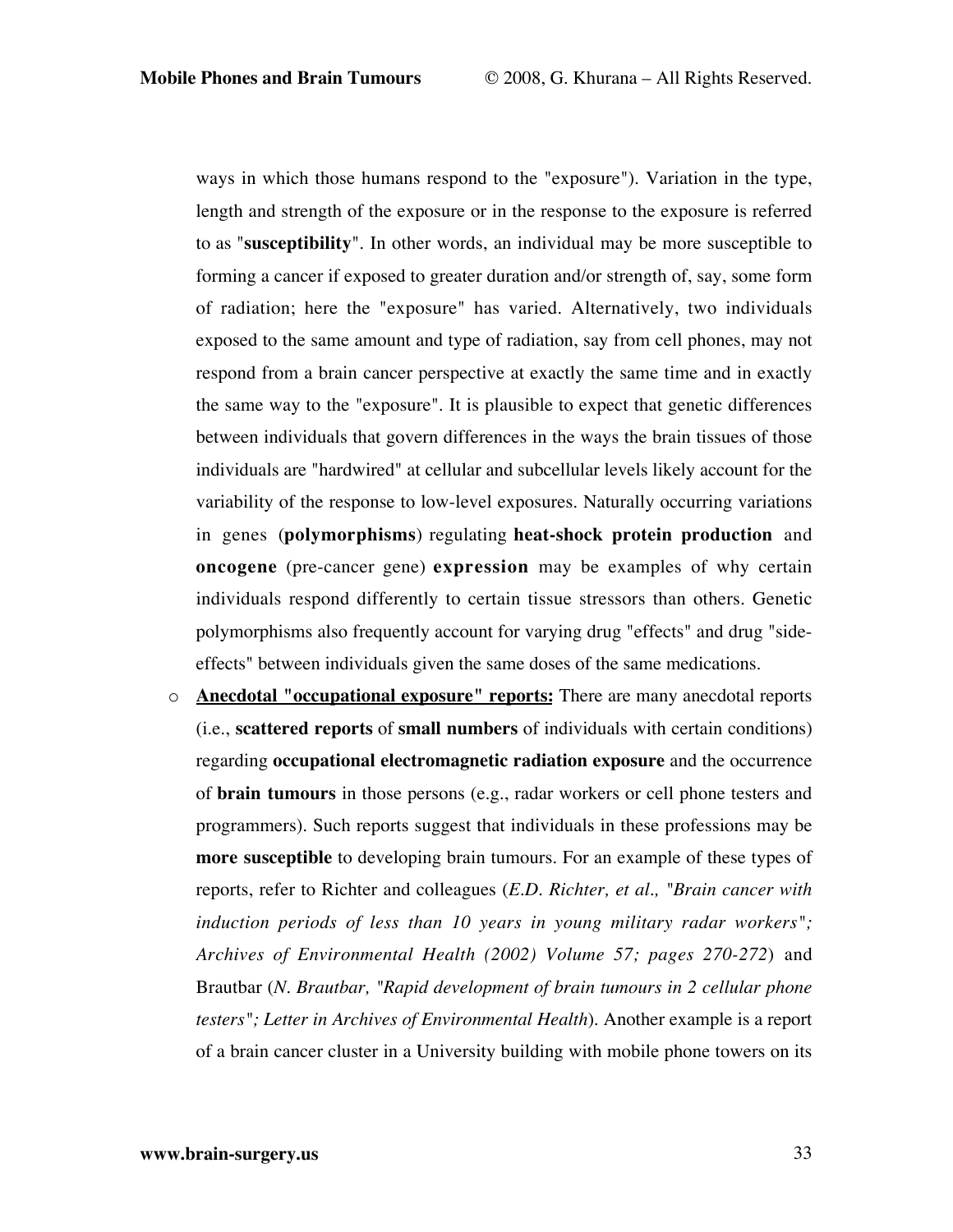roof. No solid scientific value can be placed on anecdotal reports such as these, despite their "suggestive" implications.

o **"Microwave Sickness Syndrome":** Some individuals seem to be more susceptible to a so-called "microwave sickness syndrome", where long term low level exposure to high-frequency electromagnetic fields may result in a number of **symptoms such as headache, fatigue, sleep disorder, and memory impairment**. In a thoughtful and apparently well constructed study of the presence of features of a "microwave sickness syndrome" among 365 subjects in urban and rural areas in Austria, Hutter and colleagues found that the presence of symptoms such as **headache and difficulties in concentrating** (but not sleep disturbance or fatigue) showed a significant association with the **"dose" of microwave exposure from base stations**. This dose-dependent association was found not to be attributable to subjects' fear of health effects from these sources. The confounding effect of the copresence of anxiety and depression could not be ruled out in this study, however, this possibility was made less likely by the fact that the presence of "disturbed sleep" and "fatigue" as symptoms (more frequently noted in persons with psychological disorders) were found to be similar between higher and lower base station radiation "dose" groups (*H.P. Hutter, et al., "Subjective symptoms, sleeping problems, and cognitive performance in subjects living near mobile phone base stations"; Occupational and Environmental Medicine (2006) Volume 63; pages 307-313*). Contrarily, Rubin and colleagues carried out a well constructed double-blind, randomised case-control study of 120 people (60 of whom reported often getting "headache-like symptoms" within 20 minutes of using a standard GSM mobile phone; and the other 60 of whom denied such symptoms) exposed to 50 minutes of each of the following: A 900 MHz GSM mobile phone signal, a non-pulsing carrier wave signal, and a sham condition with no signal present. They concluded that "**no evidence** was found to indicate that people with **self-reported** sensitivity to mobile phone signals are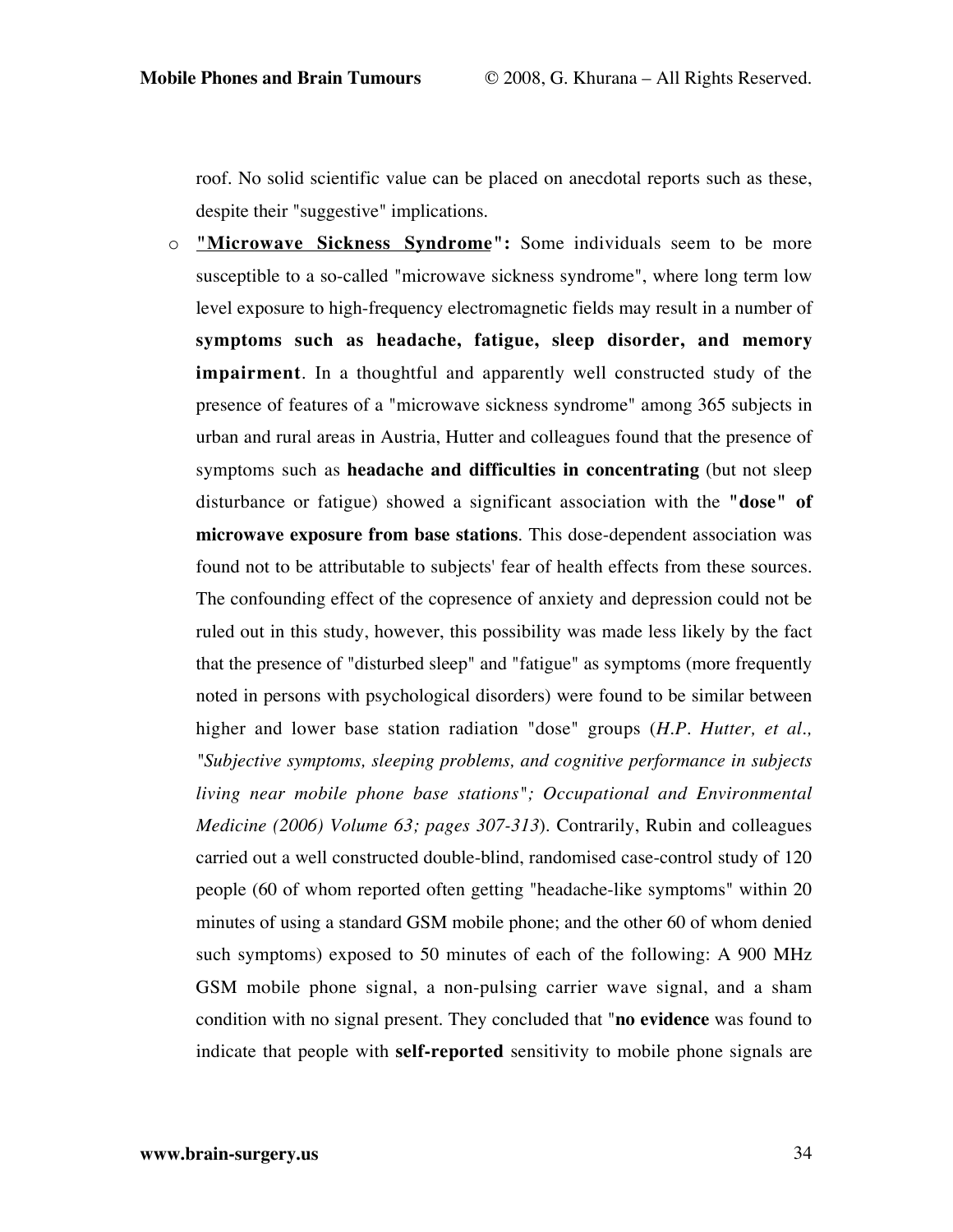able to detect such signals or that they react to them with increased symptom severity." However, they noted among persons who self-reported being sensitive to mobile telephony, symptom severity did increase during exposure (even to a sham signal). As the authors state: "Indeed, for some they were so severe that exposures had to be stopped early or the participants withdrew from the study". This finding was attributed to a so-called **"nocebo" effect** (an expectation of bad or "adverse" symptoms in the presence of some perceived bad or "adverse" effect or exposure; *G.J. Rubin, et al., "Are some people sensitive to mobile phone signals? Within participants double blind randomised provocation study"; British Medical Journal (2006) Volume 332; pages 886-891*).

o **Does where one lives matter?** In 2001, Lonn and colleagues recorded the average power output of mobile phones in Sweden over the period of one week in different geographical areas of that country, then using a standard GSM system operating at 900 MHz and 1800 MHz frequency bands (the same as those used internationally (*S. Lonn, et al., "Output power levels from mobile phones in different geographical areas; implications for exposure assessment"; Occupational and Environmental Medicine (2004) Volume 61; pages 769-772*). They found that in **rural areas** (where base stations are sparse -- i.e., greater distances between mobile phones and the nearest base station), mobile phones were **twice as likely to be operating at their highest power output** and seven times less likely to be operating at their lowest power output compared to mobile phones in urban areas. Following up on this issue, in 2005, Hardell and colleagues (*L. Hardell, et al., "Use of cellular telephones and brain tumour risk in urban and rural areas; Occupational and Environmental Medicine (2005) Volume 62; pages 390-394*) reported a case-control study of nearly 3000 people in Sweden looking at the incidence of **brain tumours** between **city-dwellers (urban)** and **countrydwellers (rural)** between the years 1997 and 2000. The startling finding was a **3 to-4-fold increase in the incidence of brain tumours in the rural population**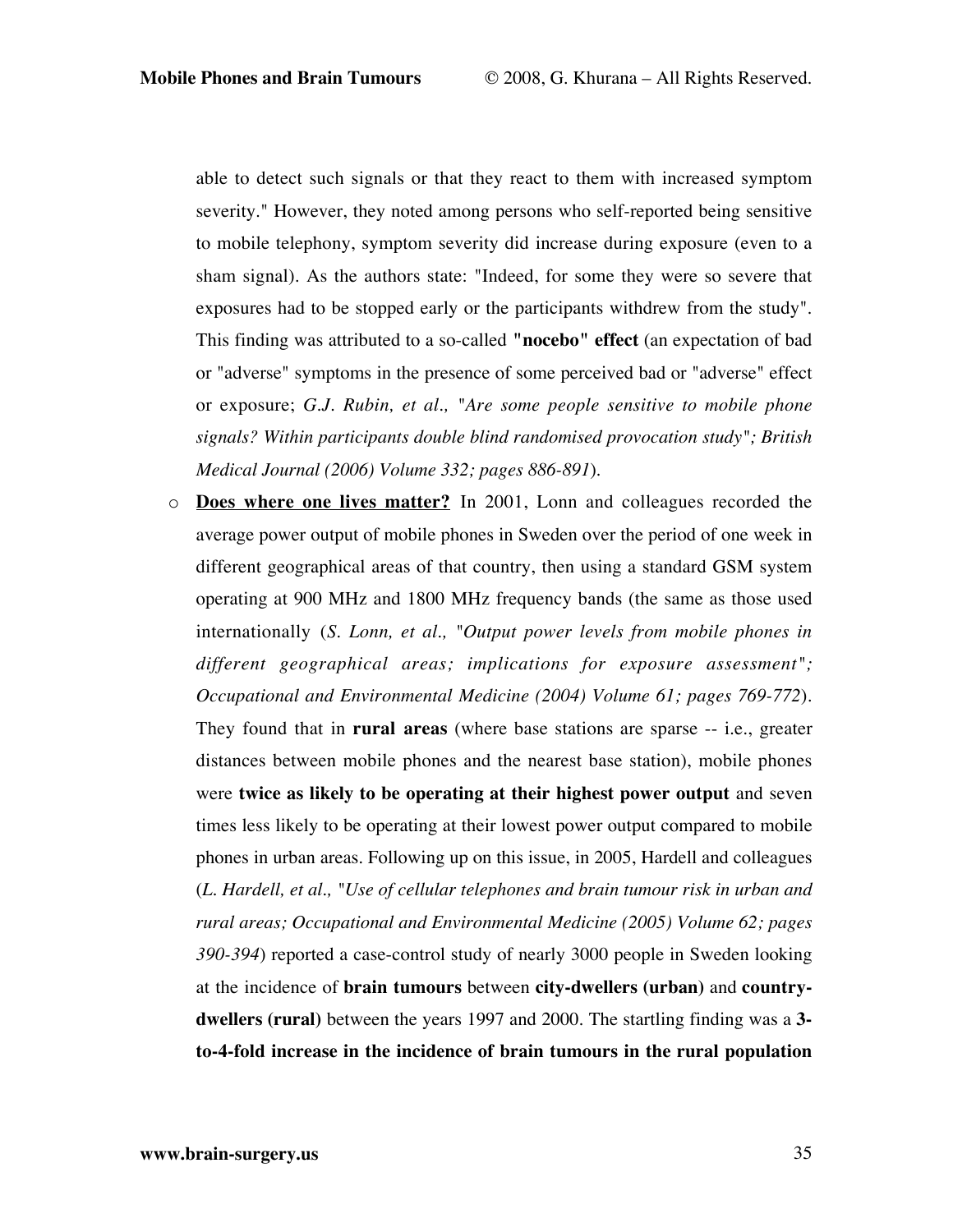compared with the urban population among persons using digital phones **"heavily" for greater than 5 years** (akin to a **"dose-dependent" effect**). At the time they did not have enough follow-up data to meaningfully analyse differences in the incidence of brain tumours among rural compared with urban populations using digital phones for greater than 10 years. They suggested a possible reason explaining this difference**: increased power output** from mobile phones in rural areas, owing to the presence of "adaptive power control" (see above) capability in digital mobile phones and the fact that base stations were fewer and further between in rural areas compared with urban areas. Is it possible that mobile phones were being used more in rural areas than urban areas? Unlikely given the findings of Lonn and colleagues in a Swedish study that found that mobile phone usage in urban areas (175,000 hours) was seven times that recorded in rural areas (25,000 hours; *S. Lonn, et al., "Output power levels from mobile phones in different geographical areas; implications for exposure assessment"; Occupational and Environmental Medicine (2004) Volume 61; pages 769-772*).

o **Can exposures other than electromagnetic radiation account for increased tumour rates in the rural farming population?** Ruder and colleagues surveyed approximately 2000 people in Midwestern non-metropolitan regions in a comprehensive case-control study (798 cases with brain cancer; 1175 controls without brain cancer) designed to determine whether environmental exposures to pesticides, farm animals, gasoline and solvents could account for brain tumour rates being higher in farming populations compared with non-metropolitan, nonfarming populations. The study, carried out on behalf of the **US National Institute for Occupational Safety and Health** as part of the Upper Midwest Health Study, also considered exposures to television, dental x-rays, smoking, and alcohol, but did not specifically examine the role of exposure to mobile phone electromagnetic radiation. Overall, the authors found no increased risk of brain cancer associated with farm residence (compared with non-farm, non-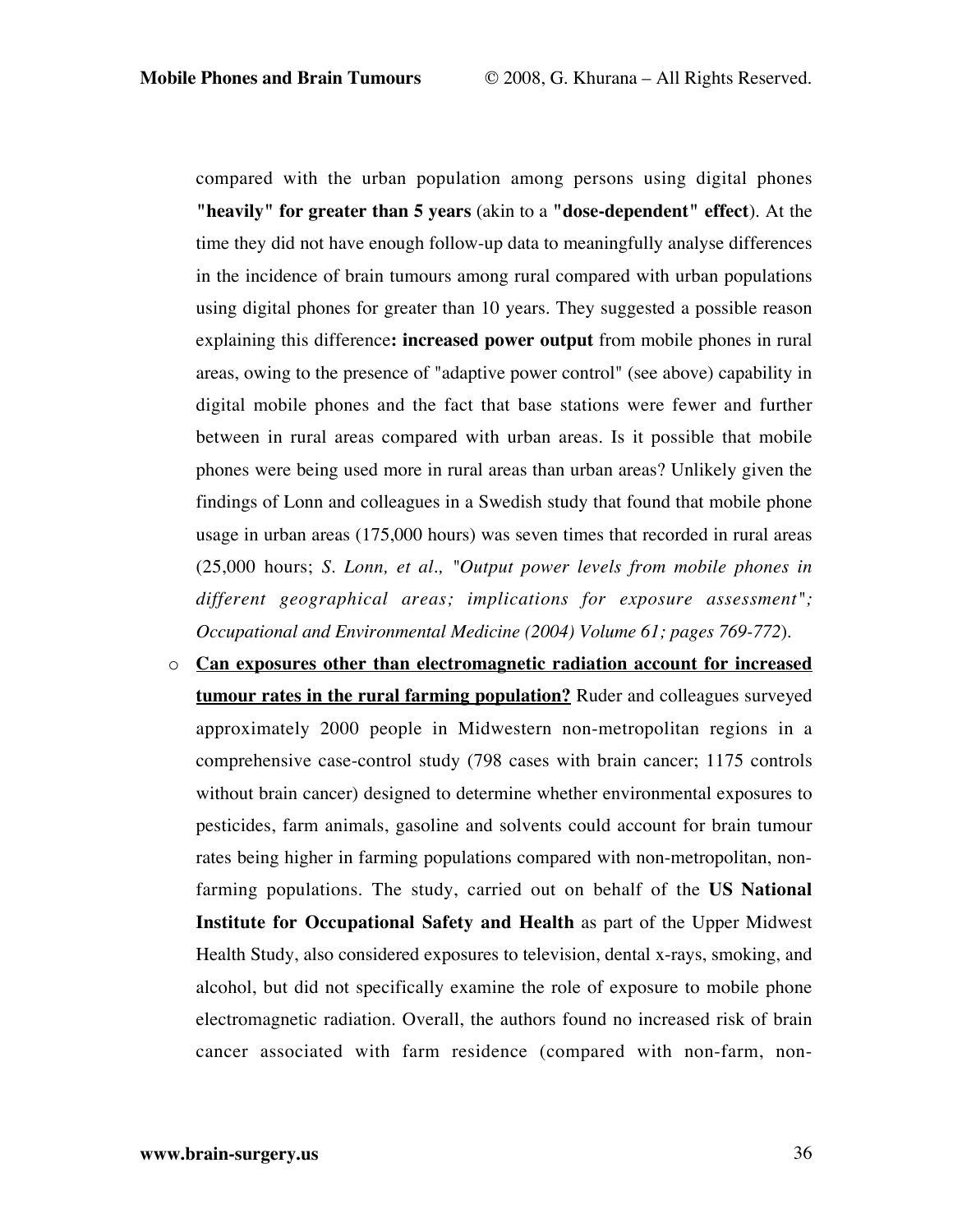metropolitan residences with populations  $\langle 250,000 \rangle$ . The authors also found no association of brain cancer with broad categories of pesticides and other farmrelated characteristics. Although Ruder and colleagues did not compare these rates and exposures with those observed in urban residences (with populations > 250,000), their findings suggest that farm-related pesticide, animal, gasoline, and solvent exposures do not increase the risk of brain cancer. The implication is therefore made that if brain cancer rates are indeed higher in rural populations, then the cause is something other than those exposures studied by Ruder and colleagues (*A.M. Ruder, et al., "The Upper Midwest Health Study: A case-control study of primary intracranial gliomas in farm and rural residents; Journal of Agricultural Safety and Health (2006) Volume 12; pages 255-274*).

o **Susceptible children:** The question regarding whether children are more susceptible to any harmful effects of electromagnetic fields has not been definitively answered, however, there are good reasons to suspect that in due course, the answer may be "yes". As indicated by Kheifets and colleagues (*L. Kheifets, et al., "The sensitivity of children to electromagnetic fields"; Pediatrics (2005) Volume 116, pages 303-313*), in children: radiofrequency radiation **absorption and penetration are greater** owing to their **smaller head size** and **thinner tissue thicknesses**; a **longer lifetime of exposure** should be expected than adults, because of the trend of mobile phone use in even the very young child population; and their **brain tissue is more conductive** than that of adults owing to a **higher relative water content** and ion concentration. Tumours such as meningiomas, astrocytoma, and cavernous malformations are known to develop in the central nervous system of adults and children who have had for one reason or another (e.g. for brain astrocytoma or arteriovenous malformation), often many years previously, brain radiation using more powerful ionizing sources (conventional whole brain radiation therapy).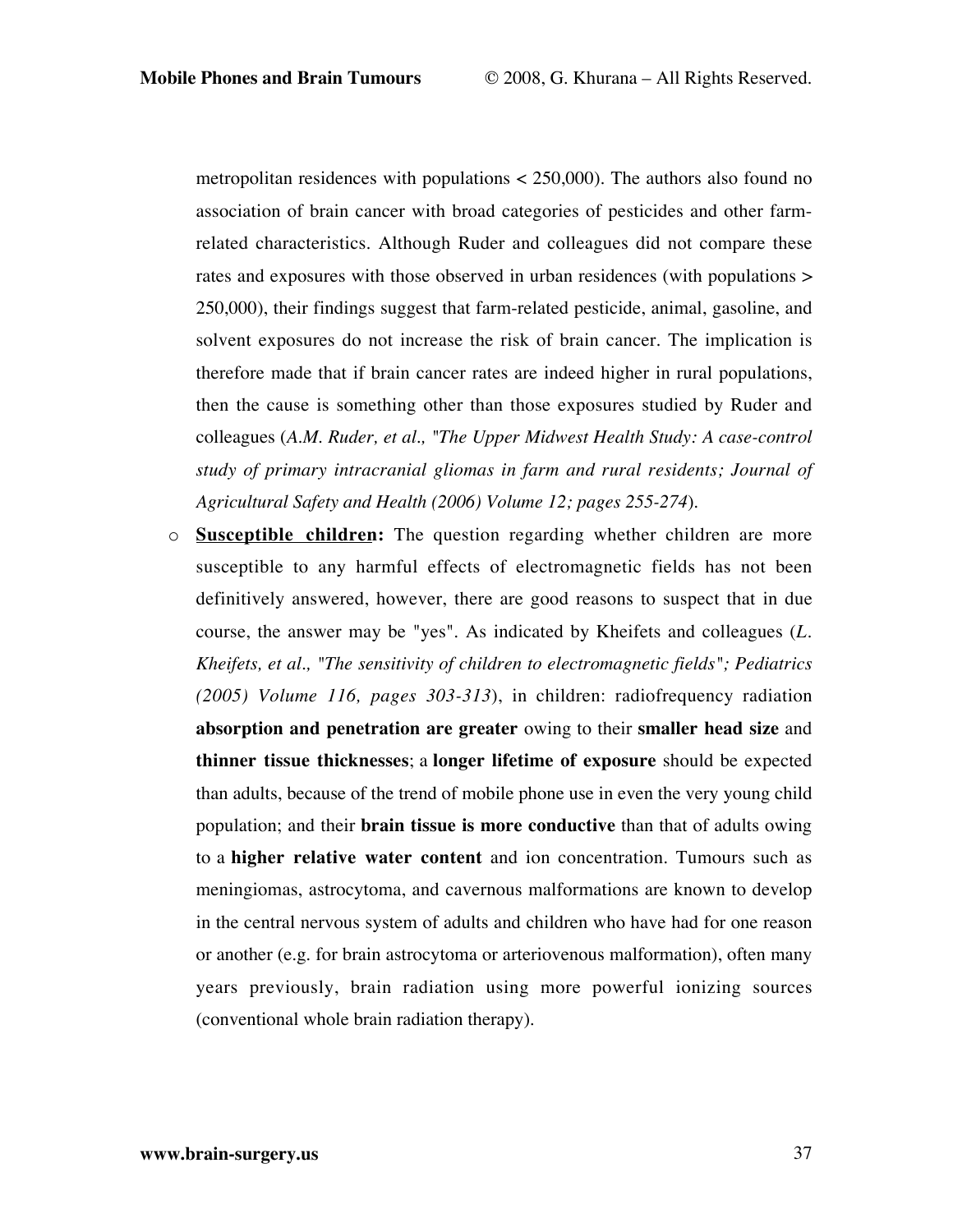## **6. METHODS:**

*The Methods outlines the approach used by the author in researching and writing this paper.*

Between December 2006 and February 2008, the author personally reviewed over 100 sources of information extracted from the medical literature (PubMed and Medline searches using keywords and combinations such as "Brain Tumour", "Cell Phone", "Mobile Phone", "Base Station", "Electromagnetic Field", "Electromagnetic Radiation", and "Radiofrequency Radiation") and the Internet and popular Press (Google and MSN searches using the same keywords and combinations). Important references are italicised throughout this paper.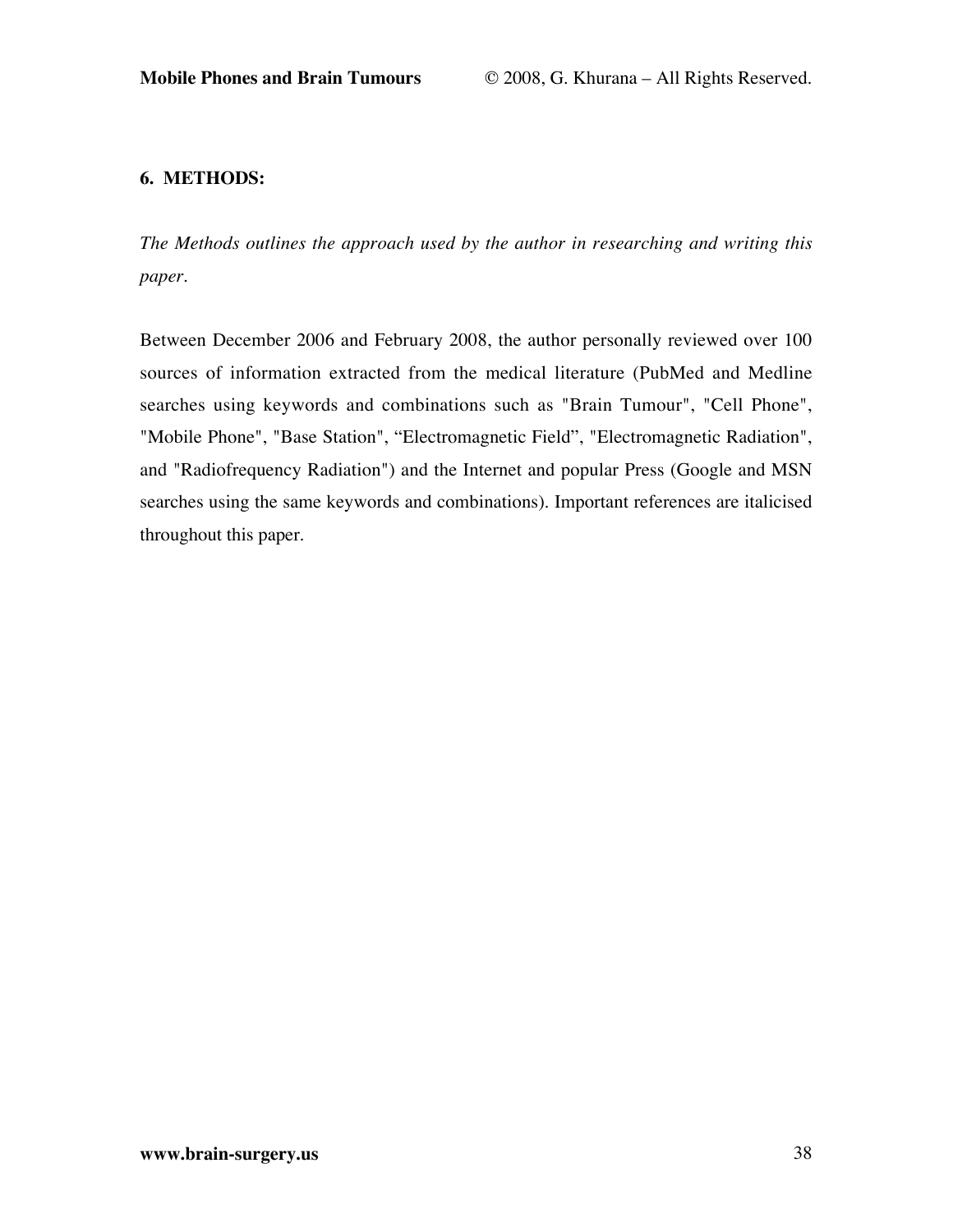## **7. RESULTS:**

*The Results section summarises the data reviewed by the author such as populationbased studies, laboratory studies, and critiques of those studies.*

#### **A. Clinical Studies:**

**(i) "POSITIVE" CLINICAL STUDIES** - i.e., those studies that **show a statistically significant association** between cell phone usage and brain tumour development:

o A recent "**meta-analysis**" (a broad statistical review of the scientific literature regarding a particular topic) carried out by Swedish oncologist and cancer epidemiologist **Lennart Hardell** has been published on the topic of cell phones and brain tumours. Hardell and colleagues conclude "Results from present studies on use of mobile phones for **10 or more years** give a **consistent pattern of increased risk for acoustic neuroma and glioma**. The risk is higher for **ipsilateral exposure** (i.e., cell phone use preferentially on the same side as the eventually diagnosed brain tumour)." (*L. Hardell, et al., "Long-term use of cellular phones and brain tumours: increased risk associated with use for >= 10 years"; Occupational and Environmental Medicine (2007) Volume 64: pages 626- 632*). While Hardell's group was unable to show that cell phones were risk factors for salivary gland cancer (glands located around the ear and jaw region of the head and potentially exposed to cell phone radiation), Non-Hodgkin Lymphoma (NHL), and testicular cancer (testicles exposed to cell phone radiation in men who wear cell phones close to the groin), the same group has **consistently found** an increased risk for brain tumours in their publications since 2000 (*L. Hardell, et al., "Tumour risk associated with use of cellular telephones or cordless desktop telephones"; World Journal of Surgical Oncology (2006) Volume 4: 74*).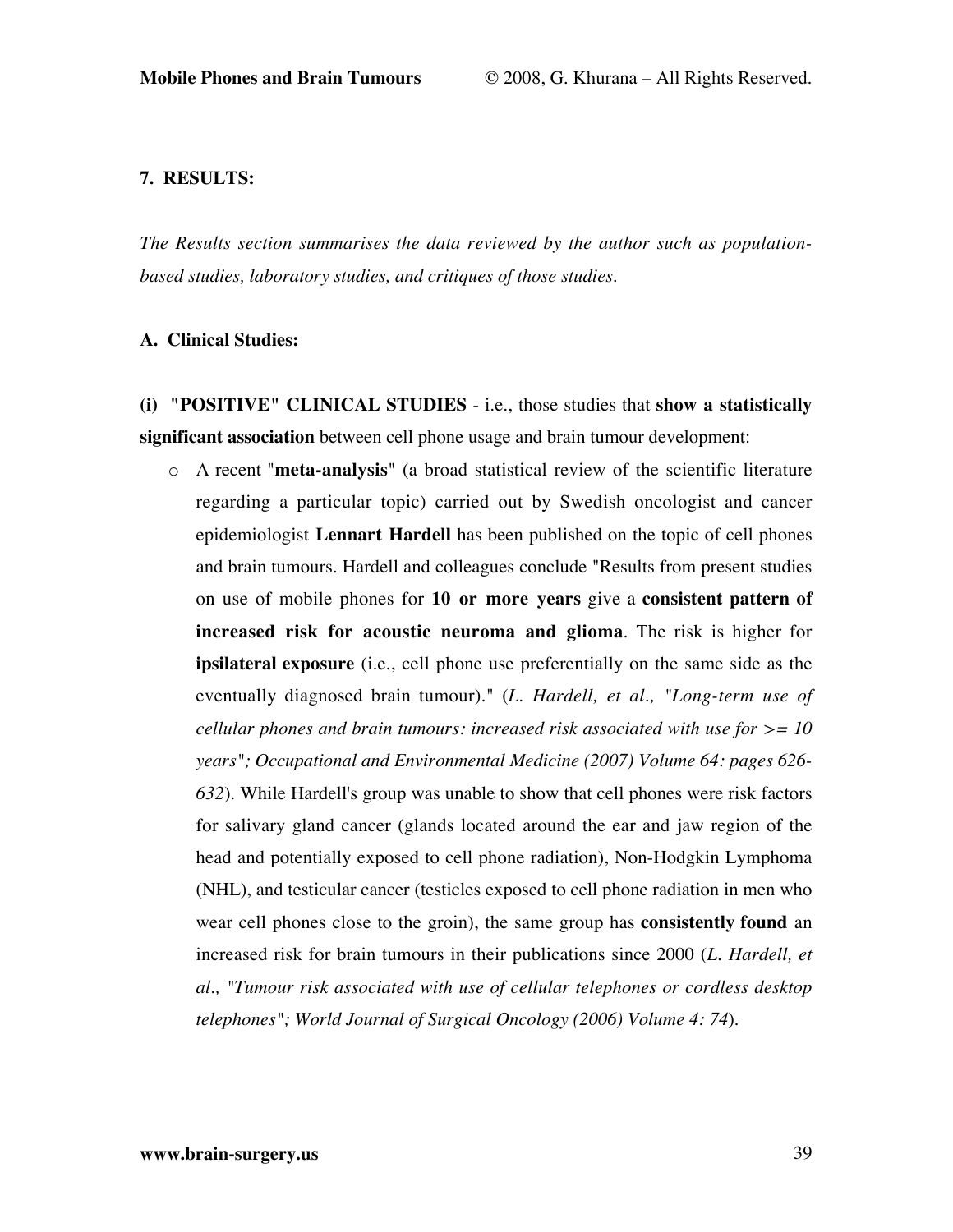- o In 2000, Hardell and coworkers reported that among brain tumour patients regularly using mobile phones the **temporal, occipital and temporoparietal regions** of the brain showed **increased risk** of developing a brain tumour on the same side of their head as the preferred side for mobile phone usage. These anatomical areas represented **immediately adjacent parts of the brain** with the highest exposure to the **near-field electromagnetic radiation plume** during a phone call using a cell phone. This was relatively early data and involved relatively low numbers of persons (**209 "cases"** with brain tumours diagnosed in Sweden between 1994 & 1996; and **425 "controls"** without brain tumours), overall regarded as preliminary but suggestive work (*L. Hardell, et al., "Casecontrol study on radiology work, medical x-ray investigations, and use of cellular telephones as risk factors for brain tumours"; Medscape General Medicine (2000) Volume 2: E2*).
- o In 2002, Hardell's group looked at data from regional cancer registries that had recorded **588 "cases"** in three regions of Sweden living with malignant brain tumours (patients with tumours diagnosed between 1997-2000; a further 393 people who were eligible as "cases" in fact died while the study was being organised). **581 "controls"** (persons without brain tumours matched against "cases" for gender, age, and geographical site of residence) were designated by the researchers. A very comprehensive questionnaire was included as part of the study, assessing for exposure to various potential environmental, personal and work-related cancer-causing agents (carcinogens such as asbestos, cigarettes, pesticides, organic solvents, oils, ionizing radiation, and electromagnetic radiation). Detailed questions were asked concerning cell phone usage (cell phone make/type to ascertain analogue versus digital, preferred ear, hours per day, years of usage, alternative use of in-car phone-speaker kit, and so forth). Only when the authors ascertained **which side of the head was favored for cell phone** usage, and **which side of the head the tumours developed** among cases did they find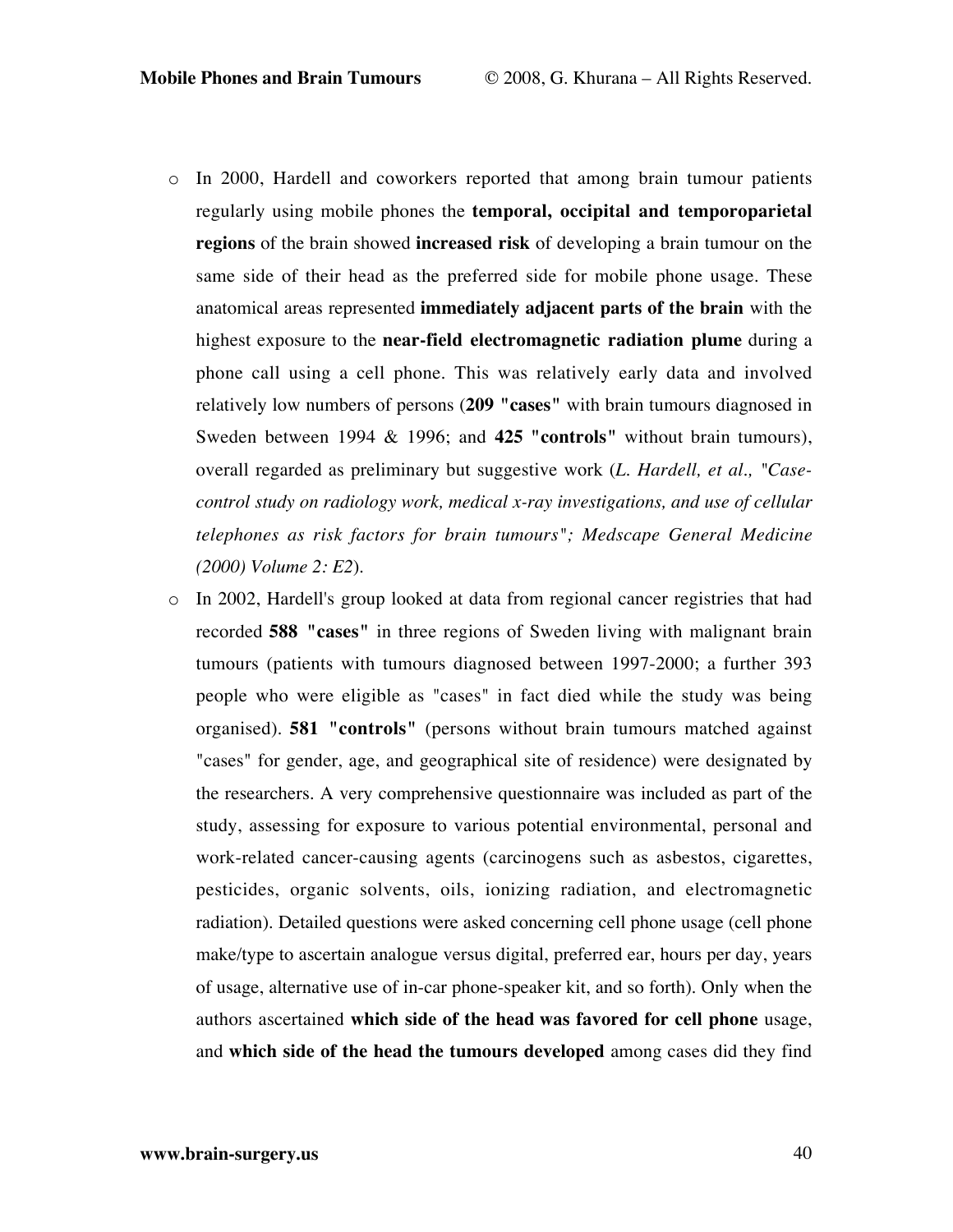that the use of a digital or analogue phone yielded **significantly increased risks** (by 1.5- to 2-fold) of developing a brain tumour on the same side of the head as that preferred for cell phone use *(L. Hardell, et al., "Case-control study on the use of cellular and cordless phones and the risk for malignant brain tumours"; International Journal of Radiation Biology (2002) Volume 78; pages 931-936*). Regarding **astrocytomas** specifically, the risk was highest using **analogue** phones (greater power output than their digital counterparts). This was also reported independently at the time by a Finnish study (*A. Auvinen, et al., "Brain tumours and salivary gland cancers among cellular phone users"; Epidemiology (2002) Volume 13; pages 356-359*). A **dose-dependence** (i.e., increased hours of daily usage resulting in increasing numbers of tumours) was **not proven** in the Hardell group's study which was limited by relatively small numbers. However, its findings again raised concerns.

 $\circ$  In 2003, Hardell's group looked at further data that was available from regional cancer registries in Sweden, this time assessing **1429 "cases"** with brain tumours, and **"1470" appropriately matched "controls"** without brain tumours. In this expanded study, with more than twice the numbers of their previous study, use of all three phone types (**digital, analogue and cordless**) was associated with **significantly increased risk** (almost **2-fold**) of developing an astrocytoma (malignant brain tumour) on the same side of the head as the preferred side for cell phone use. The location of significance for astrocytoma was the **temporal lobe** for persons using analogue cells phones (higher electromagnetic radiation/higher power output from this type of phone), and this risk and location association, statistically significant, appeared to **increase with duration of usage over 10 years** (akin to a **"dose-dependent effect"**). **Analogue** phones were also significantly associated with increased (four-fold) risk of the development of **acoustic neuroma** in this study (*L. Hardell, et al., "Further aspects on cellular*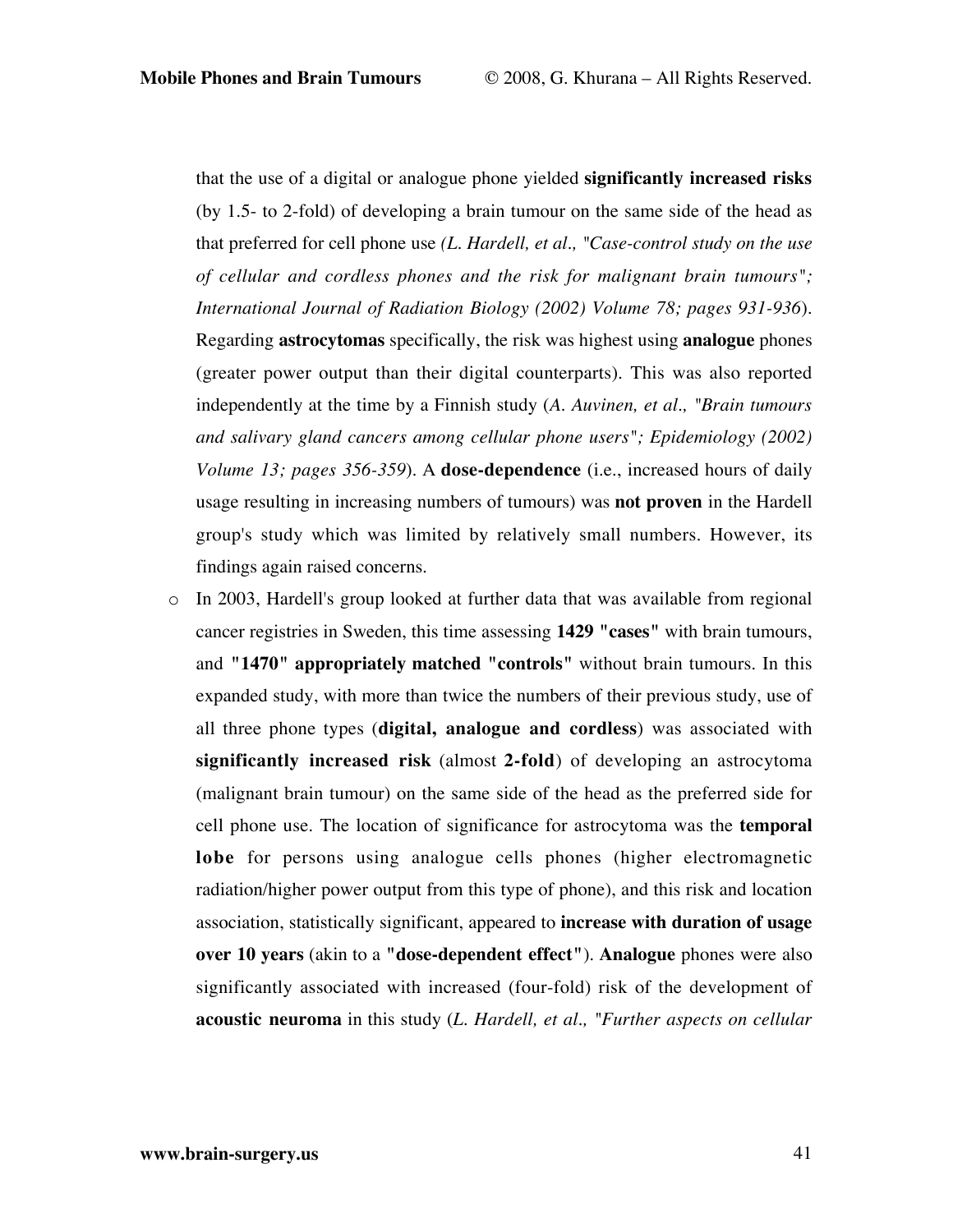*and cordless telephones and brain tumours"; International Journal of Oncology (2003) Volume 22; pages 399-407*).

- o Using information obtained from Cancer Registries in Uppsala/Orebro and Linkoping, Sweden, Hardell's group surveyed **317 malignant brain tumour "cases"** (recorded in those registries between 2000 and 2003 and not part of their previous studies) and **692 appropriately matched "controls"** (*L. Hardell, et al., "Case-control study of the association between the use of cellular and cordless telephones and malignant brain tumours diagnosed during 2000-2003"; Environmental Research (2006) Volume 100; pages 232-241*). The group reported more substantial and significant data regarding the potential role of mobile phones in brain tumour development, as their study also assessed **long-term** users (those who at the time of their study had used mobile phones for **> 10 years**). Elevated risks (odds) of **2- to 4-fold** for brain tumour development in cell phone users were reported in this study. As the authors state: "Our main finding was a significantly increased risk for high-grade astrocytoma [an aggressive type of brain cancer] for all three studied phone types [namely, analogue, digital, and cordless]. The Odds Ratio  $[OR; likelihood of seeing the effect, in this study, effect = diagnosis of a$ brain tumour] increased both with the increasing number of hours of use and tumour latency period [suggesting a dose-dependent effect; i.e., the more the cumulative exposure to cell phone electromagnetic radiation, the more likely one would observe the development of a brain tumour]. The highest risk was found for  $a > 10$ -year latency period [i.e., time from first cell phone use to the time of diagnosis of a brain tumour]."
- o In 2005, an international multicentre study partly sponsored by the cell phone industry was reported in the British Journal of Cancer. **678 "cases"** with **acoustic neuroma** (also known as "vestibular Schwannoma"; a brain tumour originating from the cranial nerve for balance and hearing) and **3553 matched "controls"** were surveyed in four Nordic countries and the UK. Although the study appeared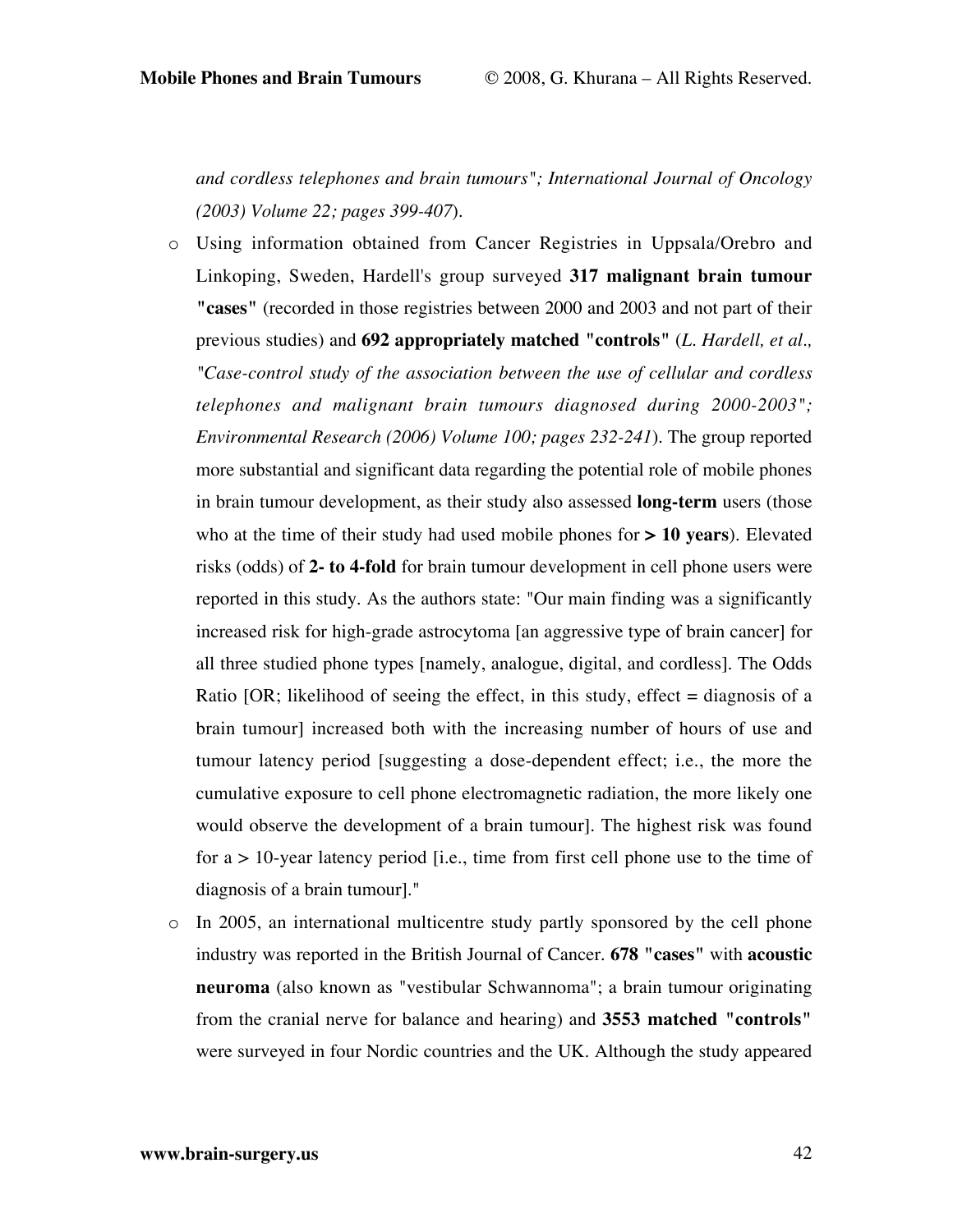to show no association between cell phones and the development of acoustic neuroma, the authors of the study reported a **worrisome finding**: "Risk of a tumour on the **same side of the head** as reported phone use was raised for use for **10 years or longer** (almost **2-fold increased risk**)". They concluded "The study suggests there is no substantial risk of acoustic neuroma in the **first decade** after starting mobile phone use. However, an increase in risk after longer term use or after a longer lag period could not be ruled out." (*M.J. Schoemaker, et al., "Mobile phone use and risk of acoustic neuroma: results of the Interphone casecontrol study in five North European countries"; British Journal of Cancer (2005) Volume 93; pages 842-848*). Although the authors of this study played down their findings in their longer-term phone users, as stated by S. Milham in a Letter to the Editor about this study: "Given the long latencies of solid tumours in humans, I think that the pattern of these results suggests that we may be **at the beginning of an epidemic of cell phone induced tumours**, rather than the authors' claim of "...no substantial risk."" (*S. Milham, Letter to the Editor; British Journal of Cancer (2006) Volume 94; page 1351*).

o The above study by Shoemaker and colleagues substantiated the findings of a study published in the preceding year by Lonn and colleagues from Sweden (the first country to have a mass deployed mobile phone system). Lonn's group (*S. Lonn, et al., "Mobile phone use and the risk of acoustic neuroma"; Epidemiology (2004) Volume 15; pages 653-659*) reported interviewing **148 "cases"** (persons with acoustic neuromas) and **604 "controls"** and found that "ten years after the start of mobile phone use the estimates of relative risk [i.e., increased risk of developing an acoustic neuroma with regard to the duration of cell phone use] increased to 1.9 [i.e., **almost two-fold** increased risk]; when restricting to tumours on the **same side of the head** as the phone was normally used, the relative risk was 3.9 [i.e., **almost four-fold**]". The study by Lonn's group was also financially supported in part by the Cell Phone Industry (**INTERPHONE Study**; *E. Cardis,*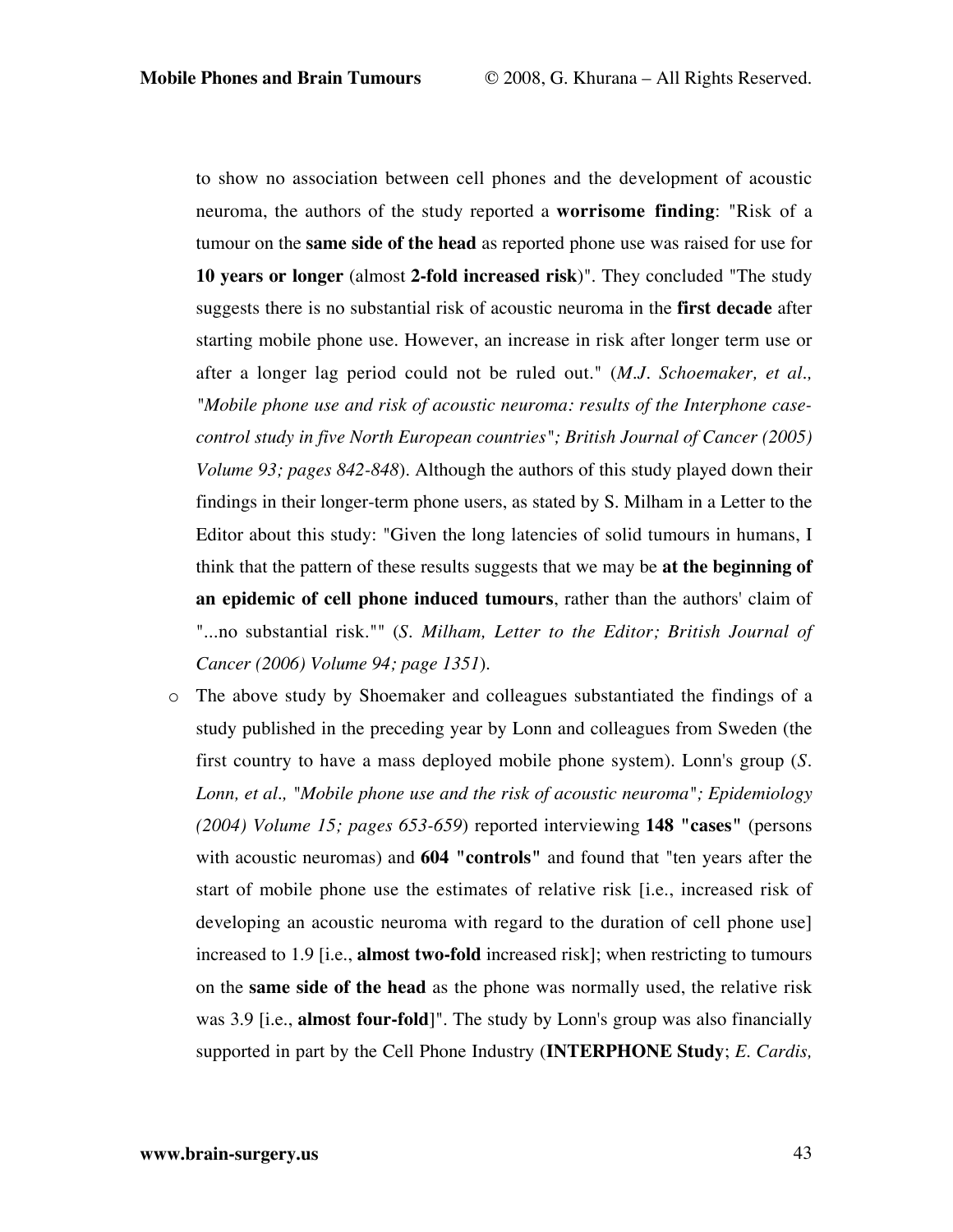*et al., "International case-control study of adult brain, head and neck tumours: Results of the feasibility study"; Radiation Protection Dosimetry (1999) Volume 83; pages 179-183*).

o In 2006, a German group, also part of the **INTERPHONE Study**, published its findings regarding the incidence of brain tumours [(malignant) glioma and benign) meningioma] among **747 "cases"** and **1494 "controls"**, matched as usual for age, gender and region of residence. The findings of this study were generally negative, except "among persons who had **used cellular phones for 10 or more years**, increased risk was found for **glioma** (greater than **2-fold**) but not for meningioma" (*J. Schuz, et al., "Cellular phones, cordless phones, and the risks of glioma and meningioma (INTERPHONE Study Group, Germany)"; American Journal of Epidemiology (2006) Volume 163; pages 512-520*). While the authors concluded: "The results of this study do not indicate an overall increased risk of glioma or meningioma among regular cellular phone users...These findings are consistent with the majority of previous studies on this topic", **statements such as these are misleading** (see "Critique" section below). As pointed out by Morgan (*L.L. Morgan, Letter to the Editor, American Journal of Epidemiology (2006); Volume 164; pages 294-295*) in response to the comments of Schuz and colleagues: "The findings recently published by Schuz et al., similar to all of the Interphone Study results published to date, have **several serious problems**. For one thing, in their core findings, the authors report no risk of glioma or meningioma from "regular" use of cellular telephones ("regular" use being defined [by INTERPHONE researchers] as at least one incoming or outgoing call per week for 6 months or more [aside: this definition is **unacceptably minimalistic** and can result in **severe underestimation** of exposure risk], yet there is a **more than a doubling of glioma risk after more than 10 years of cell-phone use**...In addition, among women, they found close to a doubling of the risk of high-grade glioma from "regular" cell-phone use...Given the specific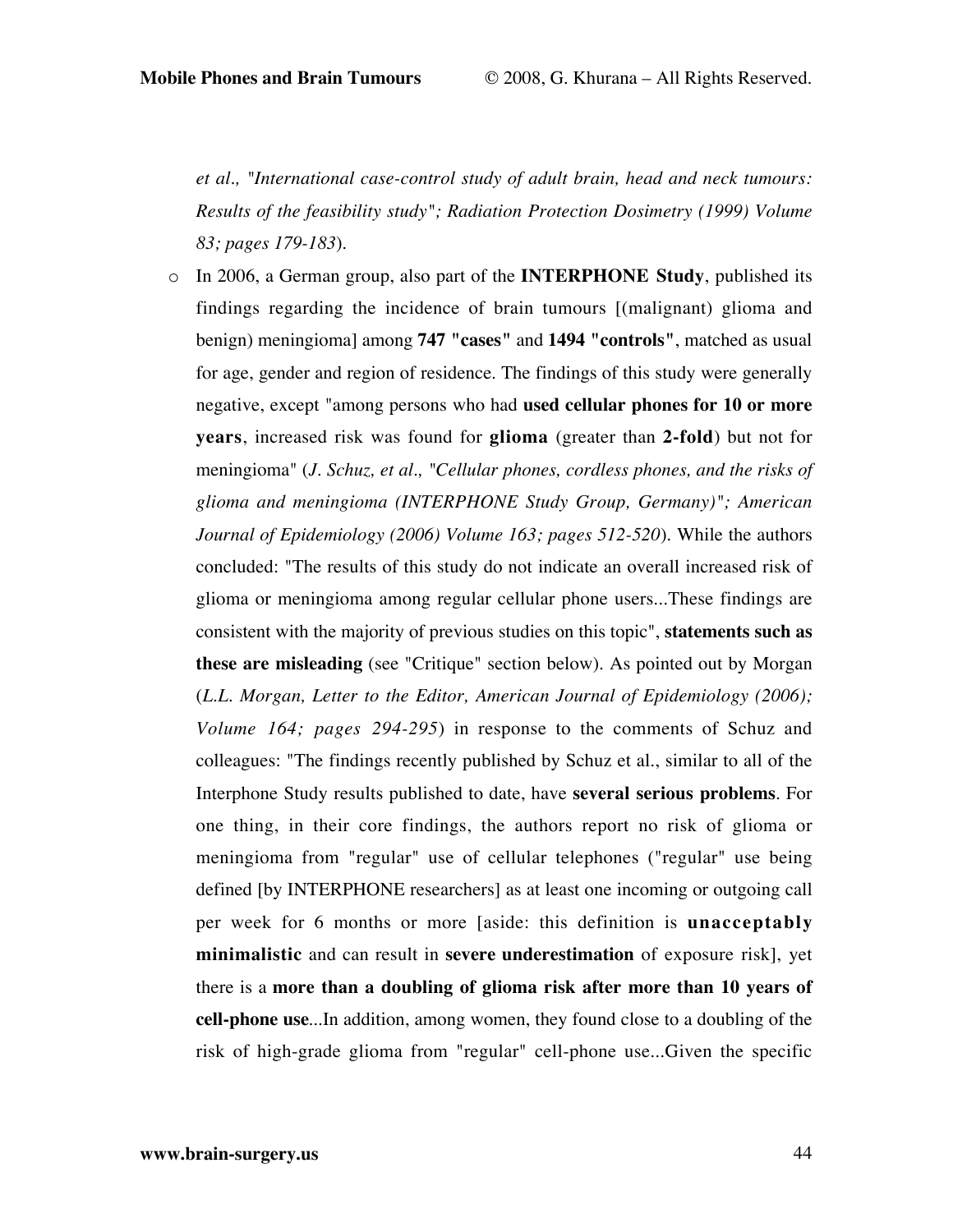problems of the study [elaborated in detail later in his Letter to the Editor] - all of which would produce underestimation of brain tumour risk - **these findings are ominous**".

o A more recent report from the INTERPHONE group by Lahkola and colleagues (*A. Lahkola, et al., "Mobile phone use and risk of glioma in 5 North European countries"; International Journal of Cancer (2007) Volume 120; pages 1769- 1775*) details findings from interviews of **1521 "cases" of glioma** and **3301 "controls"**. Their positive findings came from considering the side of the tumour relative to the preferred side for cell phone use and the length of cell phone usage. Although they downplay this finding, the authors state: "One subset of analyses did, however, indicate a possible association with mobile phone use: reported **ipsilateral [same-side] use 10 or more years ago** was associated with significantly increased risk of glioma [malignant brain tumour] and there was also an increasing trend with years since first use on the ipsilateral side". They add: "Our study covers a **large number of cases and controls** compared with previously published reports...Additionally, the countries included in these analyses are pioneers in mobile phone use and therefore the number of mobile phone users with more than 10 years of exposure (88 cases) is larger than in previous analyses, which allows more reliable estimation of the risk related to such long-term mobile phone use."

**(ii) "NEGATIVE" CLINICAL STUDIES** - i.e., those that show **no statistically significant association** between cell phone usage and brain tumour development:

o A **massive study from Denmark** (*J. Schuz, et al., "Cellular telephone use and cancer risk: update of a nationwide Danish cohort"; Journal of the National Cancer Institute (2006); Volume 98: 1707-1713*) is widely quoted as "**proof there is no link** between mobile phone use and brain tumours." After all, this part of Europe was one of the first to pioneer the mass deployment of mobile phones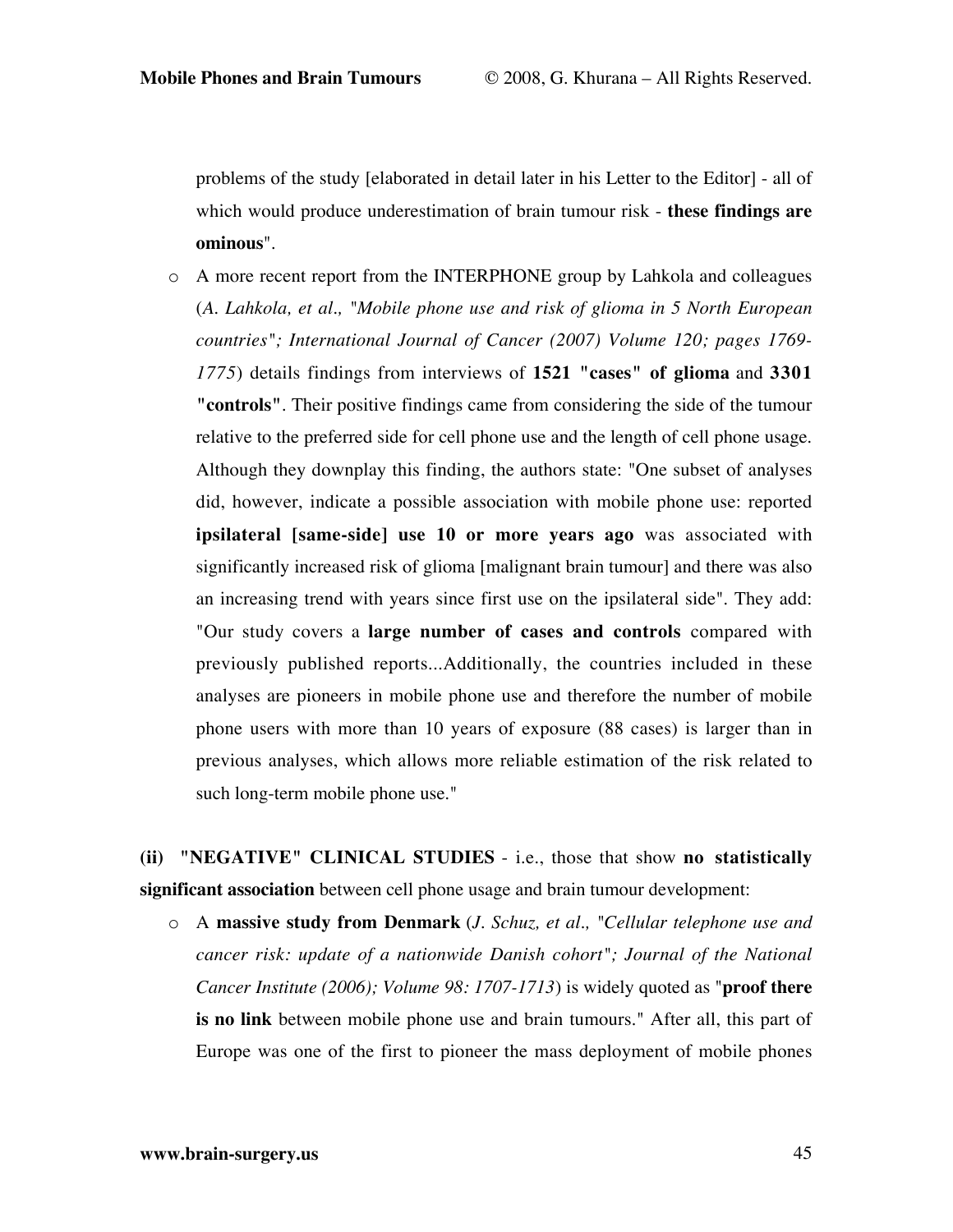after Sweden and the authors state "...Danish cellular telephone users...were followed for **up to 21 years**". They later clarify that the **average cell phone usage time was 8.5 years**. While the authors received the records of a massive **723,421 cellular telephone subscriptions** in Demark during the period 1982 - 1995, **they excluded from this number 200,507 CORPORATE USERS** "because the individual users could not be identified". Therefore, not only were nearly **30% of potential participants excluded**, these 200,507 corporate users were **probably some of the most heavy** users of mobile phones ("free" businessrelated incoming and outgoing calls; tax deductible accounts) and therefore their exclusion represented the exclusion of a potentially invaluable source of information for this study. Further exclusions lead to data from 420,095 users being used for their study. Among over 56,000 longer term subscribers using their phones for 10 years or more (and not including data from potentially "heavy corporate users" who were all excluded from participation in this study), they recorded 28 brain tumours. Since the average brain tumour incidence rate is somewhere around 15 per 100,000 per year, a group of 56,000 people should generate 8 to 9 new brain tumours every year, i.e., 80 to 90 brain tumours after 10 years. Since the **authors only observed 28 brain tumours in their in this group** (**less than one-third of the expected number**), their findings suggest that long term use of cell phones protects (!!!) against the development of brain tumours in Denmark—this aberration has been thought to be due to fatal methodological problems with this large study, particularly the exclusion of most of the likely heavy users. However, the authors themselves point out: "Bias due to nonparticipation is NOT, however, a plausible explanation for the reduced brain tumour risk that we observed among long-term subscribers in this nationwide cohort study because the entire Danish population was included in the study." [An exclusion rate of almost 40% is not specifically elaborated, although the authors do elaborate upon the **strong bias introduced via the exclusion of all**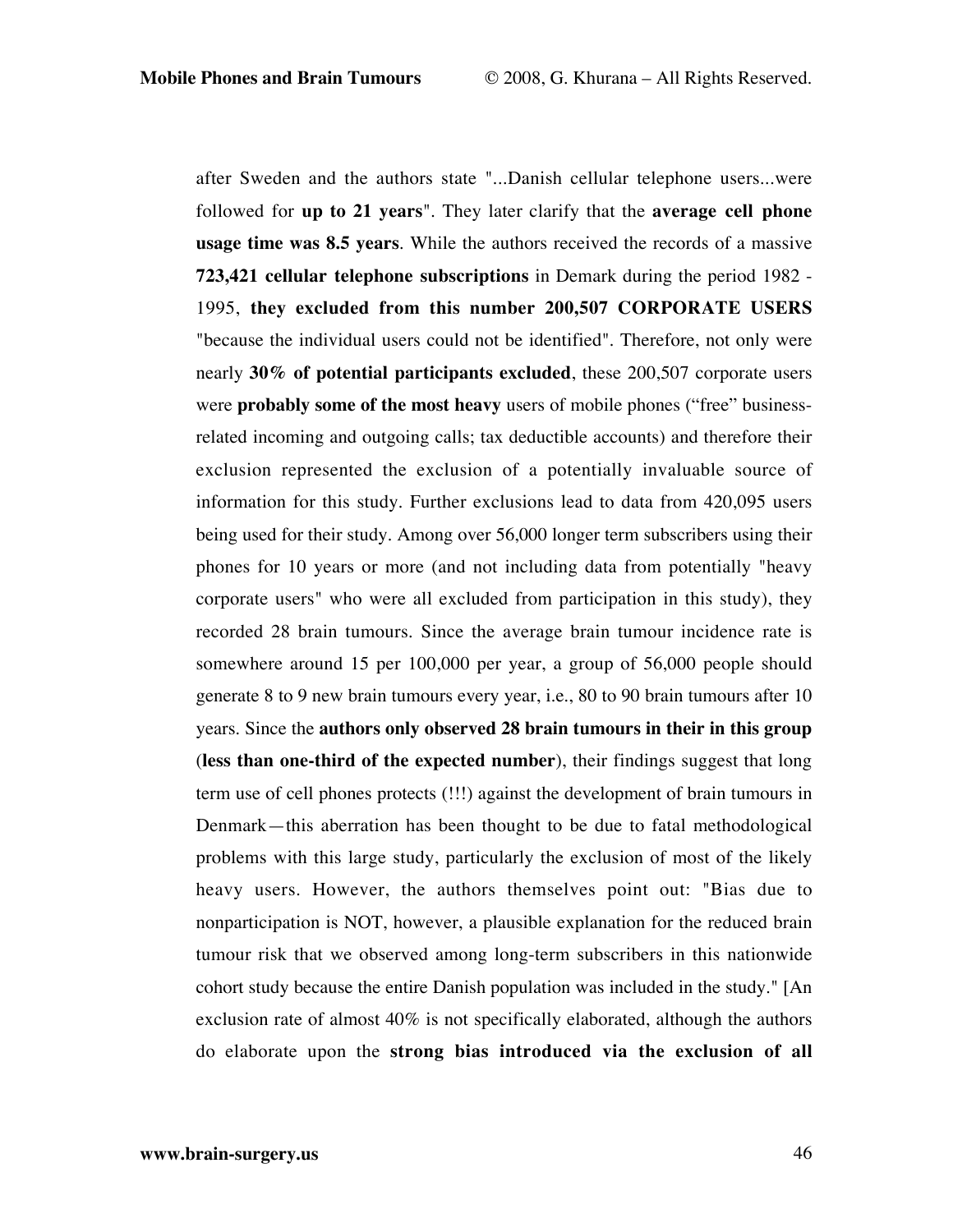**"corporate" users** ("some of the most active users") and the fact that "**the majority of our reference population consists of recent cellular telephone users**,..."]. Further, the authors quote positive studies which looked at the side of the tumour and the side of preferred cell phone usage, but **they themselves carried out no such analysis**.

- o *H. Collatz-Christensen, et al., "Cellular telephones and risk for brain tumours"; Neurology (2005) Volume 64; pages 1189-1195*. The authors surveyed **252 "cases"** with glioma and another **175 with meningioma** diagnosed in Denmark between 2000 and 2002; A further **822 matched "controls"** were surveyed. They found **no association** between the use of cell phones and risk for glioma and astrocytoma. However, as the authors themselves state: "In our study, **few persons reported regular cellular telephone use for 10 years or more**...Owing to the small numbers and the low statistical power of analyses on a national level,...more meaningful results will be obtained at the international level of the Interphone study" [see above for INTERPHONE study results].
- o *J. Schuz, et al., "Radiofrequency electromagnetic fields emitted from base stations of DECT cordless phones and the risk of glioma and meningioma (Interphone Study Group, Germany)"; Radiation Research (2006) Volume 166; pages 116- 119*. The authors surveyed **747 brain tumour "cases"** (years 2000-2003) and **1494 matched "controls"** in Germany. The exposure measure of their analysis was the location of a base station of a DECT (Digital enhanced cordless telecommunications) cordless phone close to the bed, which was used as a proxy for continuous low-level exposure to radiofrequency electromagnetic fields during the night. They found no association between DECT radiofrequency exposure and the risk of brain tumours, however, their study included a total of only 6 "cases" with exposures in excess of 5 years (!) and they report none with exposures of 10 years or more. Authors of this study by Schuz were also coauthors of Collatz-Christensen's study (see immediately above).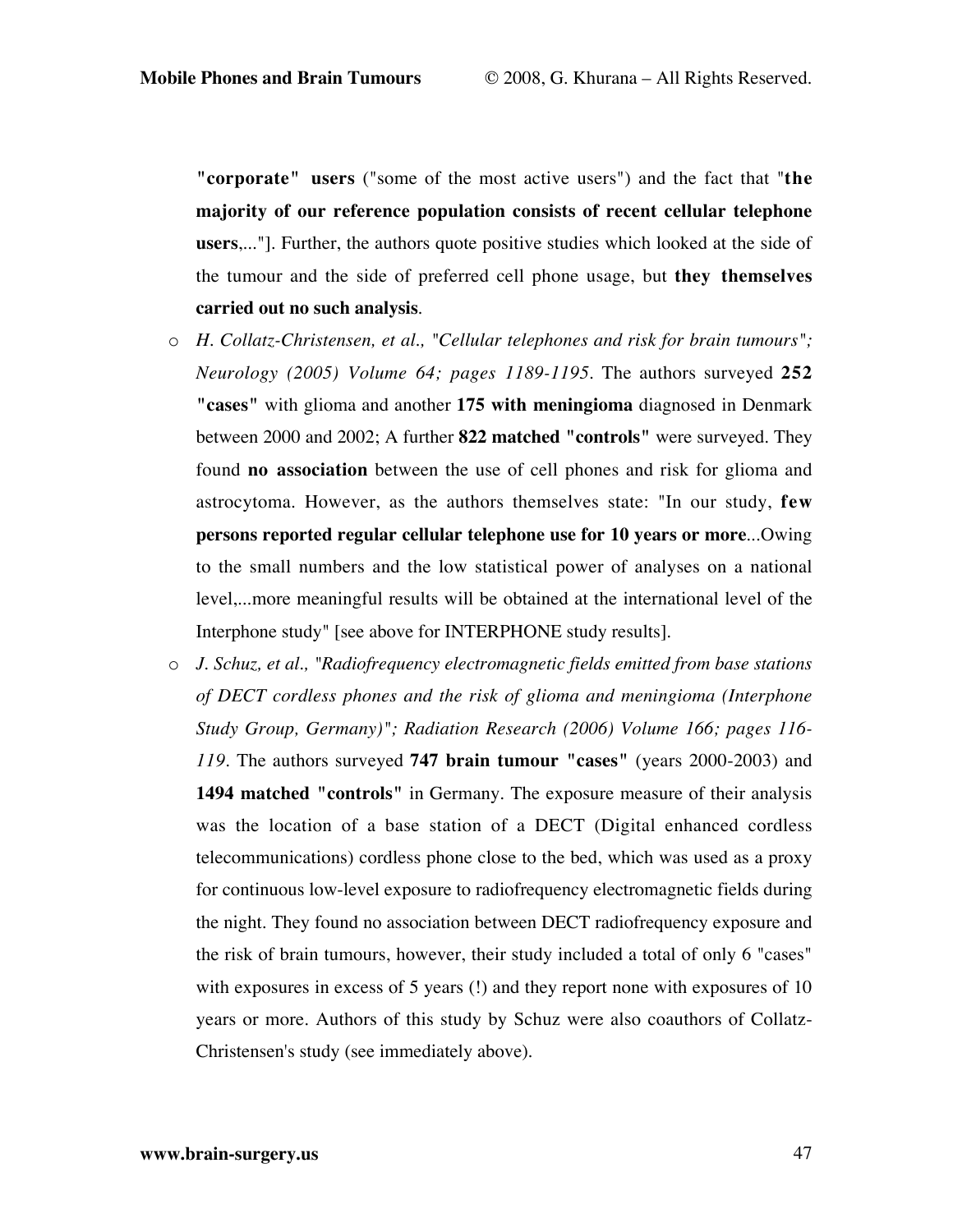o *S. Hepworth, et al., "Mobile phone use and risk of glioma in adults: case-control study"; British Medical Journal (2006) Volume 332; pages 883-887*. The authors surveyed **966 brain tumour "cases"** (years 2000-2004) and **1494 matched "controls"** in the United Kingdom. They found "no relation for risk of glioma [the main malignant brain tumour] and time since first use, lifetime years of use, and cumulative number of calls and hours of use". However**, only 5% of cases had used a mobile phone for 10 years or more** (the average duration of use of a mobile phone in this study was 3 to 4 years). As pointed out by Michael Kundi, Head of the Institute of Environmental Health, Center for Public Health, Medical University of Vienna, "**Is there really any occupational or environmental factor capable of inducing glioma in a period of 3 to 4 years?...not even after high doses of therapeutic x rays have such short latencies been observed**." (*M. Kundi, Letter to the Editor; British Medical Journal (2006) Volume 332; pages 1035-1036*). Further, Lloyd Morgan, a retired electronic engineer in the USA, points out regarding the Hepworth study: "Editor, in years past Hepworth et al.'s study **would never have been published because low participation rate** would have been cause for rejection. With [only] 51% of cases and 45% of the controls participating there is little reason to believe any of the reported results....[and] regular cell phone use is defined [by Hepworth, et al.] as cellphone use for at least once a week for six months or more. **Regular cellphone use is set to such a minimal standard that few could imagine finding a risk**." (*L.L. Morgan, Letter to the Editor; British Medical Journal (2006) Volume 332; page 1035*). Yet, despite the shortcomings of their study, Hepworth and colleagues found "a **significant excess risk** for reported phone use **ipsilateral** to [on the same side as] the tumour", however they dismissed this finding as being due to **"recall bias"** among their tumour patients (i.e., patients being unable to accurately recall which side of the head they preferred to use their mobile phones, and perhaps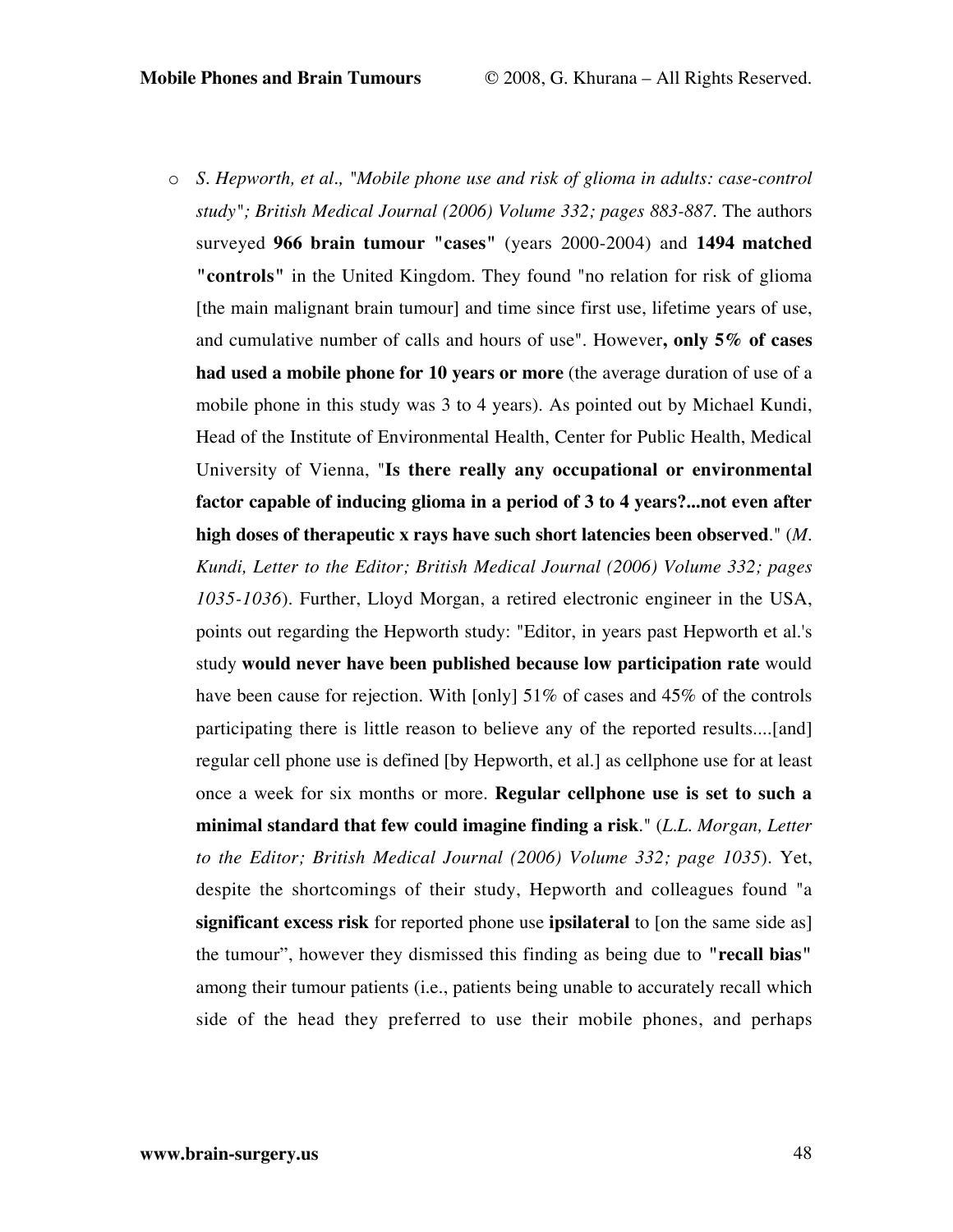subconsciously assigning their "preferred side" for usage to the same side as their eventually diagnosed brain tumour).

- o *L. Hardell, et al., "Use of cellular and cordless telephones and risk of testicular cancer"; International Journal of Andrology (2007) Volume 30; pages 115-122. Regarding cell phones and testicular cancer ("cases" diagnosed between 1993 and 1997 in provinces of Sweden*), these authors found that there was **no doseresponse effect** and the odds ratio did not increase with latency time. No association was found with place of keeping the mobile phone during standby, such as the trousers pocket. There were **barely a few patients in this study who had used mobile phones for 10 or more years** (and none in the digital phone group). Despite their negative findings with regard to testicular cancer, the authors quoted work regarding a **genotoxic effect on epididymal spermatozoa** (i.e., reduced sperm count, motility and/or quality) in mice exposed to 900 MHz microwaves. Such findings have been also been supported by laboratory (in vitro) studies involving human sperm exposed to 900 MHz cell phone radiation (after exposures of only 5 minutes!), and are reviewed by Erogul and colleagues (*O. Erogul, et al., "Effects of electromagnetic radiation from a cellular phone on human sperm motility: An in vitro study"; Archives of Medical Research (2006) Volume 37; pages 840-843*).
- o Other "negative studies" are listed here for the reader's reference. Most of these suffer from **limited follow-up** [few or no long-term (10 years or more) users of cell phones] and/or lack of inclusion in their investigation any analysis of the **side of the head** preferred for cell phone usage and the side of the head in which the brain tumour eventually developed. In the context of what is now becoming apparent in numerous "positive studies" (see earlier), very significant limitations of the "negative" studies can be referred to as **lack of "latency" and "laterality" analyses**, respectively. **Notably, the lead authors of some negative or "no link" studies have recently published findings to the contrary, including S. Lonn**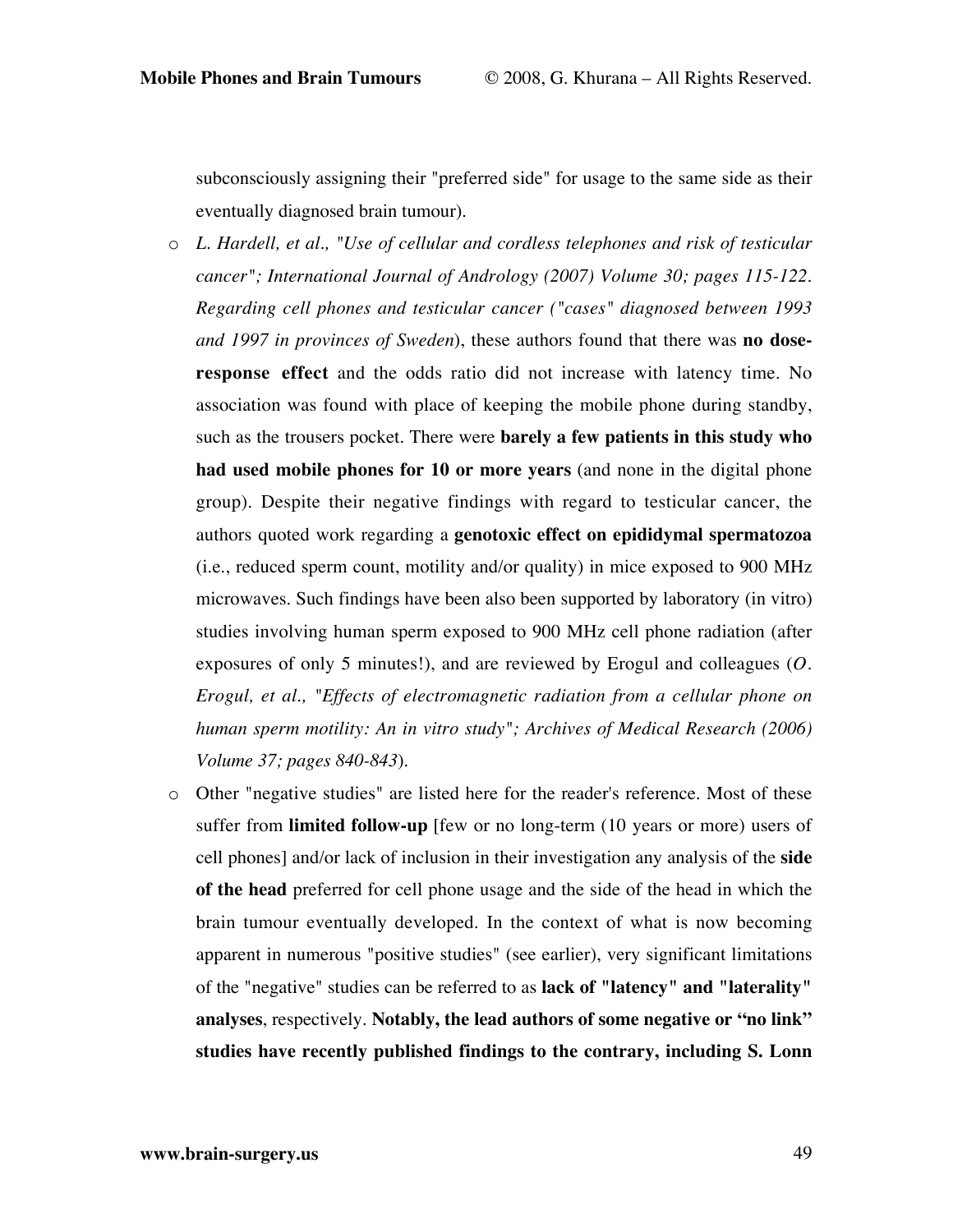**and the authors of the two of the most substantial "no link" publications to date, namely, S. Schuz (from the massive Danish study) and A. Lahkola (from the "no link" meta-analysis quoted immediately below).**

- o *T. Takebayashi, et al., "Mobile phone use and acoustic neuroma risk in Japan"; Occupation and Environmental Medicine (2006) Volume 63; pages 802-807*.
- o *A. Lahkola, et al., "Meta-analysis of mobile phone use and intracranial tumours"; Scandinavian Journal of Work and Environmental Health (2006) Volume 32; pages 169-170*.
- o *J. Muskat, et al., "Mobile telephones and rates of brain cancer"; Neuroepidemiology (2006) Volume 27; pages 55-56*.
- o *P.D. Inskip, et al., "Cellular telephone use and brain tumours"; New England Journal of Medicine (2001) Volume 344; pages 79-86*.
- o *S. Lonn, et al., "Long-term mobile phone use and brain tumour risk"; American Journal of Epidemiology (2005) Volume 161; pages 526-535*.

### **B. Laboratory Studies:**

It has often been stated that there is no plausible mechanism through which a mobile phone can cause or promote cancer. While many laboratory studies have suggested mechanisms through which this can occur, others have contested those findings. One key problem with the design of all laboratory studies, both for and against a molecular link between cell-phone electromagnetic radiation and brain tumour development, is that such studies fail (for understandable reasons) to be carried out in time frames consistent with brain tumour development, i.e., **> 10 years**. Another problem with experimental design is that it frequently doesn't take into account the **additive or cumulative** effects of multiple, long-term exposure sources (mobile phones, cordless phones and their base stations, WiFi systems, TV antennae, radio antennae, and so forth).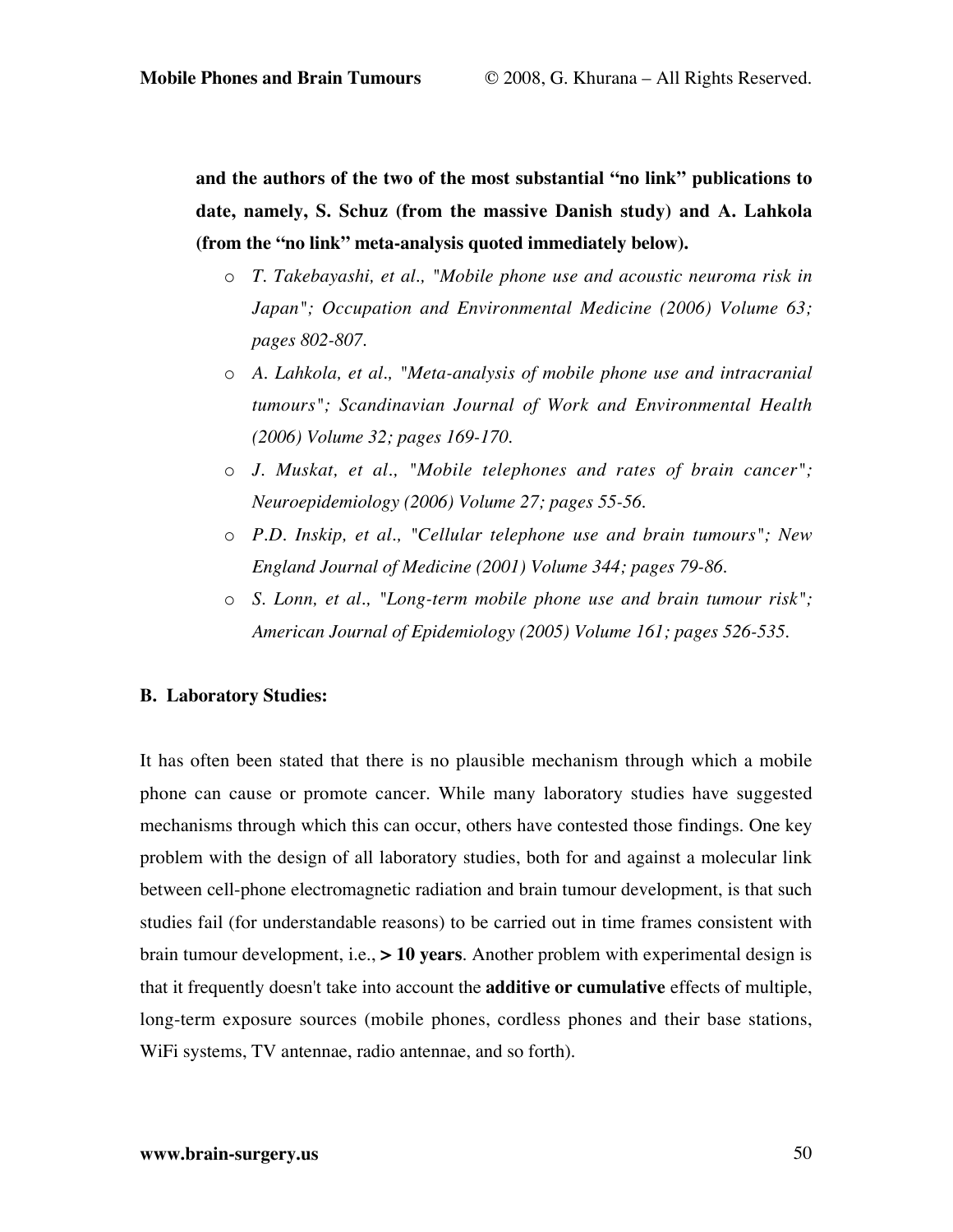**(i) "POSITIVE" LABORATORY STUDIES** - i.e., those studies that **show an association** between electromagnetic radiation and cellular changes that can lead to tumour development.

- o Chou and colleagues (*C.K. Chou, et al., "Long-term, low-level microwave irradiation of rats"; Bioelectromagnetics (1992) Volume 13; pages 469-496*) exposed rats to 2450 MHz RF energy for just over **2 years** at a whole body specific absorption rate (SAR) of 0.15 - 0.4 W per kg (current standard for SAR by the FCC is 1.6 W/kg for the head; or 0.080 W/kg averaged over the body as defined by the International Commission on Non-Ionizing Radiation Protection (ICNIRP) guidelines). They found an **excess of malignant tumours** in exposed animals, but no difference in life span, no increases in any particular type of tumour, and no malignant brain tumours at all. The study exposed animals to only 2 years of radiation (instead of, say, 10 years) and at possibly lower "doses" than currently permitted for cell phones alone (although SAR for the rat head was not specified). The fact that there was an increase in the number of malignant tumours observed in exposed animals under these conditions certainly is of concern.
- o Repacholi and colleagues (*M.H. Repacholi, et al., "Lymphomas in Eu-Pim1 transgenic mice exposed to pulsed 900 MHz electromagnetic fields"; Radiation Research (1997) Volume 147; pages 631-640*) exposed **"transgenic" mice** (that were genetically engineered to be more prone to developing lymphomas) to 900 MHz radiofrequency energy for 18 months at an specific absorption rate (SAR) of 0.008 - 4.2 W per kg (the variation in SAR due to variations in mice size, orientation, and number remaining in cages). They found that the incidence of **lymphoma in the exposed mice was significantly higher** than in unexposed control mice, suggesting a **tumour-promoting** effect of radiofrequency electromagnetic radiation.
- o Lai & Singh reported **increased levels of DNA damage** in rat brain cells after exposure to 2450 MHz pulsed or continuous-wave radiofrequency energy (*H. Lai*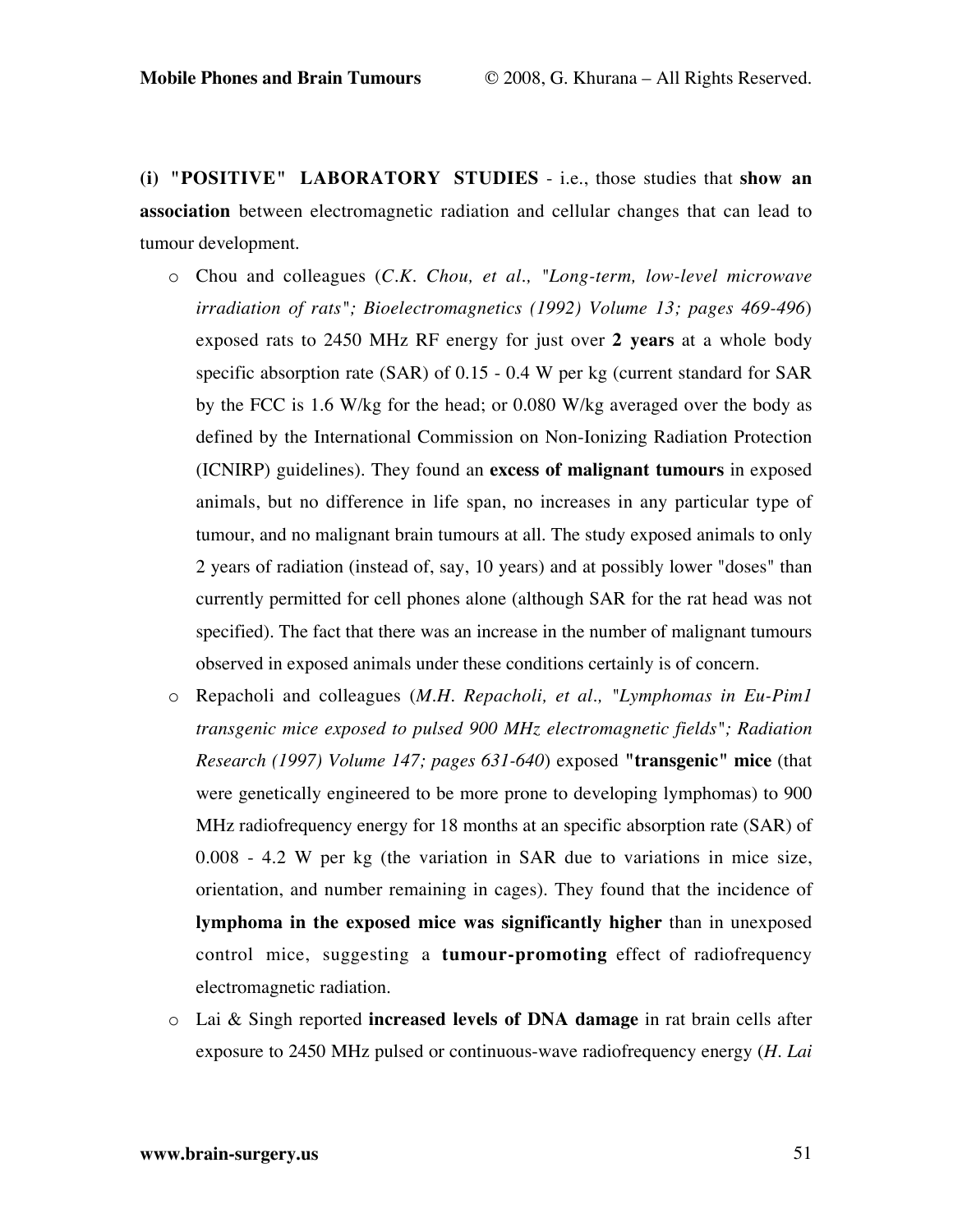*& N.P. Singh, "Acute low-intensity microwave exposure increases DNA singlestrand breaks in rat brain cells"; Bioelectomagnetics (1995) Volume 16: pages 207-210*) and a biological means of preventing this DNA damage from occurring (*H. Lai & N.P. Singh, "Melatonin and a spin-trap compound block radiofrequency electromagnetic radiation-induced DNA strand breaks in rat brain cells"; Bioelectomagnetics (1997) Volume 18: pages 446-454*).

- o Takashima and colleagues exposed Chinese hamster ovary (CHO-K1) cells to either **continuous or intermittent radiofrequency electromagnetic fields** over relatively brief time periods (a few minutes!!) but at relatively high specific absorption rates (SARs) to determine the effects of such radiation on cell growth, survival, and cell cycle distribution. They found that at an SAR of 200 W per kg (well above the recommended 1.6 W per kg for the human head) of a continuous radiofrequency field, **cell growth rate and cell survival decreased**, and the temperature of the incubation medium rose significantly. This effect was not seen for exposures at similar SARs to intermittent radiofrequency fields. The authors concluded that the **thermal** (temperature-elevating) effect of electromagnetic fields **caused impairment** of cell growth and survival but not cell cycle distribution (*Y. Takashima, et al., "Effects of continuous and intermittent exposure to RF fields with a wide range of SARs on cell growth, survival, and cell cycle distribution"; Bioelectromagnetics (2006) Volume 27; pages 392-400*). However, these exposure conditions were certainly not reflective of those experienced by cell phone users in every day life; i.e., **non-physiological conditions** were used here.
- o In 2005, Diem and colleagues reported the findings of a **more "physiological" (i.e., realistic) study** than that carried out by Takashima et al. (see above). Diem's group used cell cultures of human fibroblasts and rat granulosa cells exposed to similar intermittent and continuous radiofrequency electromagnetic fields associated with mobile phones (1800 MHz; SAR 1.2 or 2 Watts per kg; exposure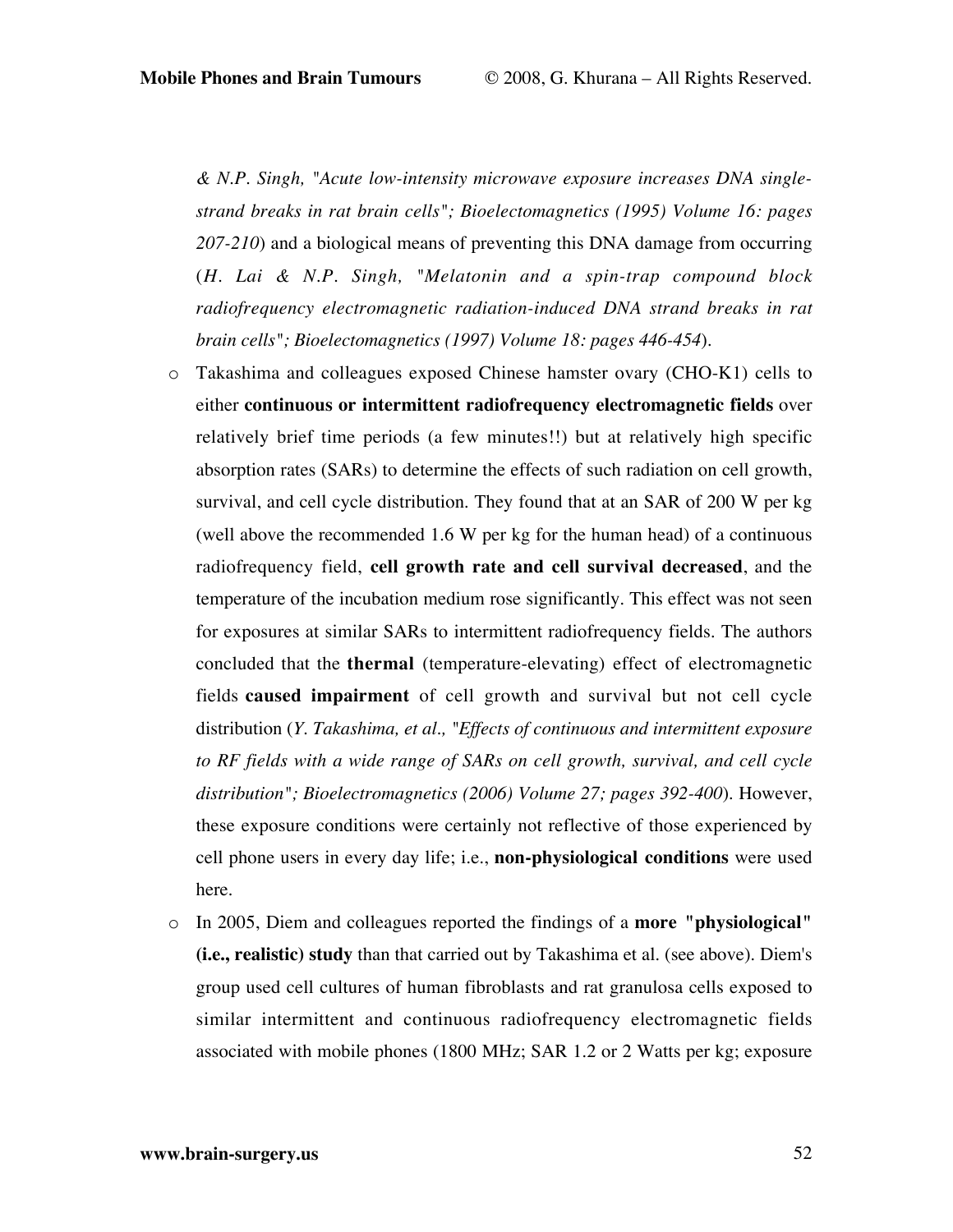times in the order of hours). They found that this level of exposure induced DNA single- and double-strand breaks, with effects observed after 16 hours of exposure in both cell types and after different mobile-phone modulations. The intermittent exposure showed a stronger effect, and suggested that DNA damage was based on **non-thermal effects** (*E. Diem, et al., Non-thermal DNA breakage by mobilephone radiation (1800 MHz) in human fibroblasts and in transformed GFSH-R17 rat granulosa cells in vitro"; Mutation Research (2005) Volume 583; pages 178- 183*).

- o Using **transcranial magnetic stimulation technology** in 15 volunteers, Ferreri and coworkers tested the excitability of each brain hemisphere after "real" or "sham" exposure to electromagnetic fields generated by a GSM mobile phone. An optimal cross-over, **double-blind study** model was used; their findings were published in the leading neurology journal (*F. Ferreri, et al., "Mobile phone emissions and human brain excitability"; Annals of Neurology (2006) Volume 60; pages 188-196*). They found that **brain (intracortical) excitability curve became significantly modified towards hyperexcitability** (implying increased cortical cellular activity) during **"real" exposure** on the side of the brain immediately adjacent to the exposure source, in this case a GSM mobile phone operating for 45 minutes. The **ear drum (tympanic) temperature showed no significant variation** in this study. The authors concluded that GSM electromagnetic fields increased brain excitability [consistent with their ability to interfere with aircraft and intensive care unit electrical equipment at remote distances] and postulated that this may over repetitive and long-term time intervals of exposure increase **cellular ("oxidative") stress**; an event that may lead to cellular injury pending further laboratory investigation.
- o Panagopoulos and colleagues exposed fruit flies (*Drosophila melanogaster*) to Global System for Mobile Telecommunication (GSM; 900 MHz) and Digital Cellular System (DCS; 1800 MHz) radiation from a common digital mobile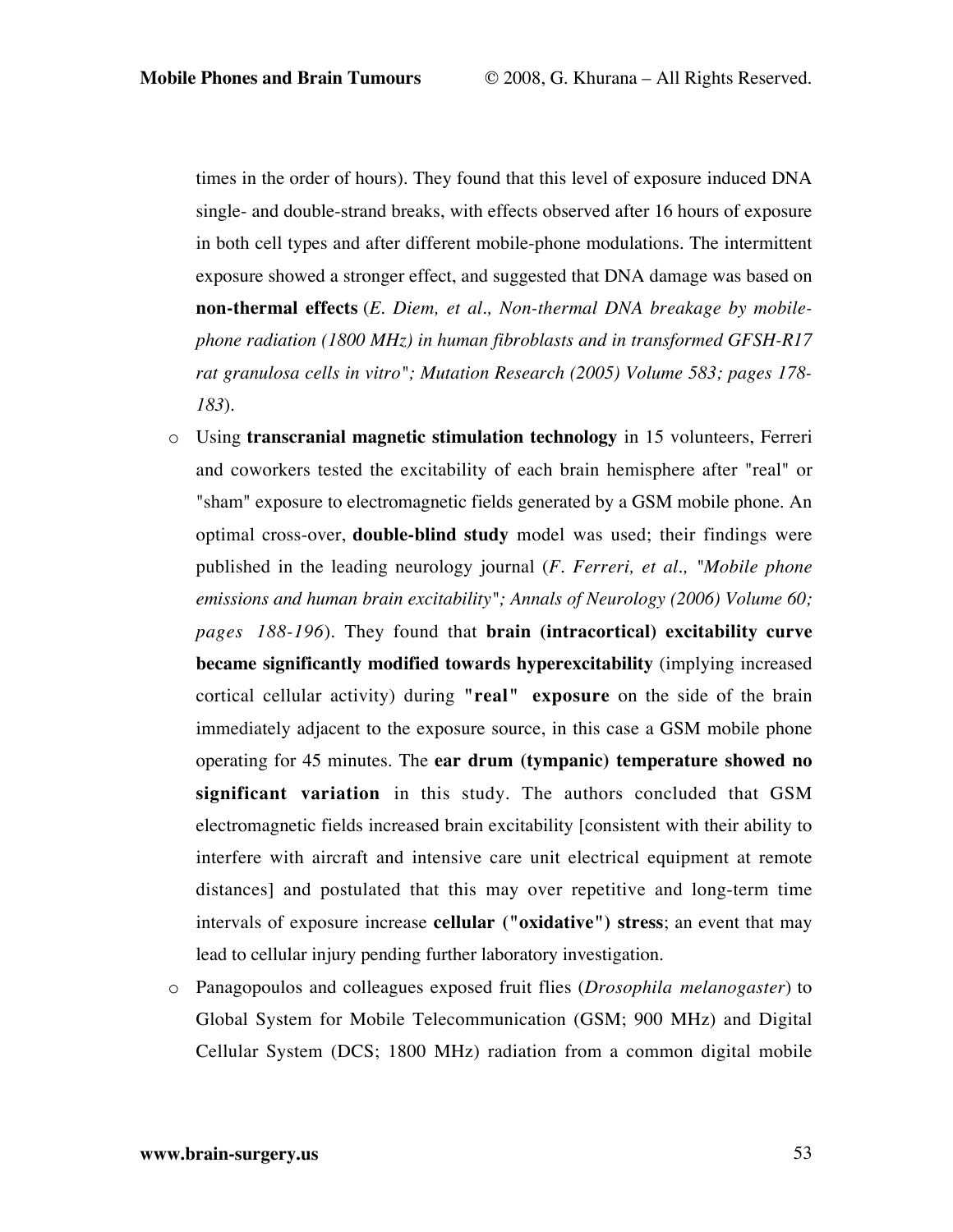phone for a few minutes a day during the first 6 days of their adult lives. They found **increased DNA fragmentation** and (nonphysiological, non-programmed) **cell death** induced by both types of mobile telephony radiation (*D.J. Panagopoulos, et al., "Cell death induced by GSM 900-MHz and DCS 1800-MHz mobile telephony radiation"; Mutation Research (2007) Volume 626; pages 69- 78*). Weisbrot and colleagues showed that even discontinuous (akin to intermittent or pulsed) radiofrequency signals from mobile phones (900  $\&$  1900 MHz; SAR 1.4 W/kg) caused **significant gene and protein changes**, and also resulted in increased numbers of offspring when fruit flies were irradiated during the 10-day developmental period from egg laying through pupation. Interestingly, they found **rapid induction of heat shock protein 70** (hsp70; a protein involved in protecting certain cellular molecules from injury) within minutes by non-thermal radiofrequency stress (*D. Weisbrot, et al., "Effects of mobile phone radiation on reproduction and development in Drosophila melanogaster; Journal of Cellular Biochemistry (2003) Volume 89; pages 48-55*).

o Consistent with the ability of cell phone radiation to cause cellular changes, Remondini and colleagues exposed a variety of human cell lines to 900 and 1800 MHz electromagnetic radiation ("exposed"; 1 to 44 hours; SAR 1 - 2.5 W/kg, **continuous or intermittent/pulsed exposures**) versus no radiation ("sham"), and in certain of these cell lines found dozens of **up- and down-regulated genes** (i.e., genes whose "expression" was increased or decreased), mainly subserving the function of cell **metabolism** (although **heat shock protein 90**, a relative of heat shock protein 70, was found to be downregulated in endothelial cells). Interestingly, up- or- down-regulation of certain genes varied according to the type of exposure, i.e., continuous versus intermittent (*D. Remondini, et al., "Gene expression changes in human cells after exposure to mobile phone microwaves"; Proteomics (2006) Volume 6; pages 4745-4754*). Further, **human sperm motility** has been shown to be **significantly impaired** following exposure to 5 minutes of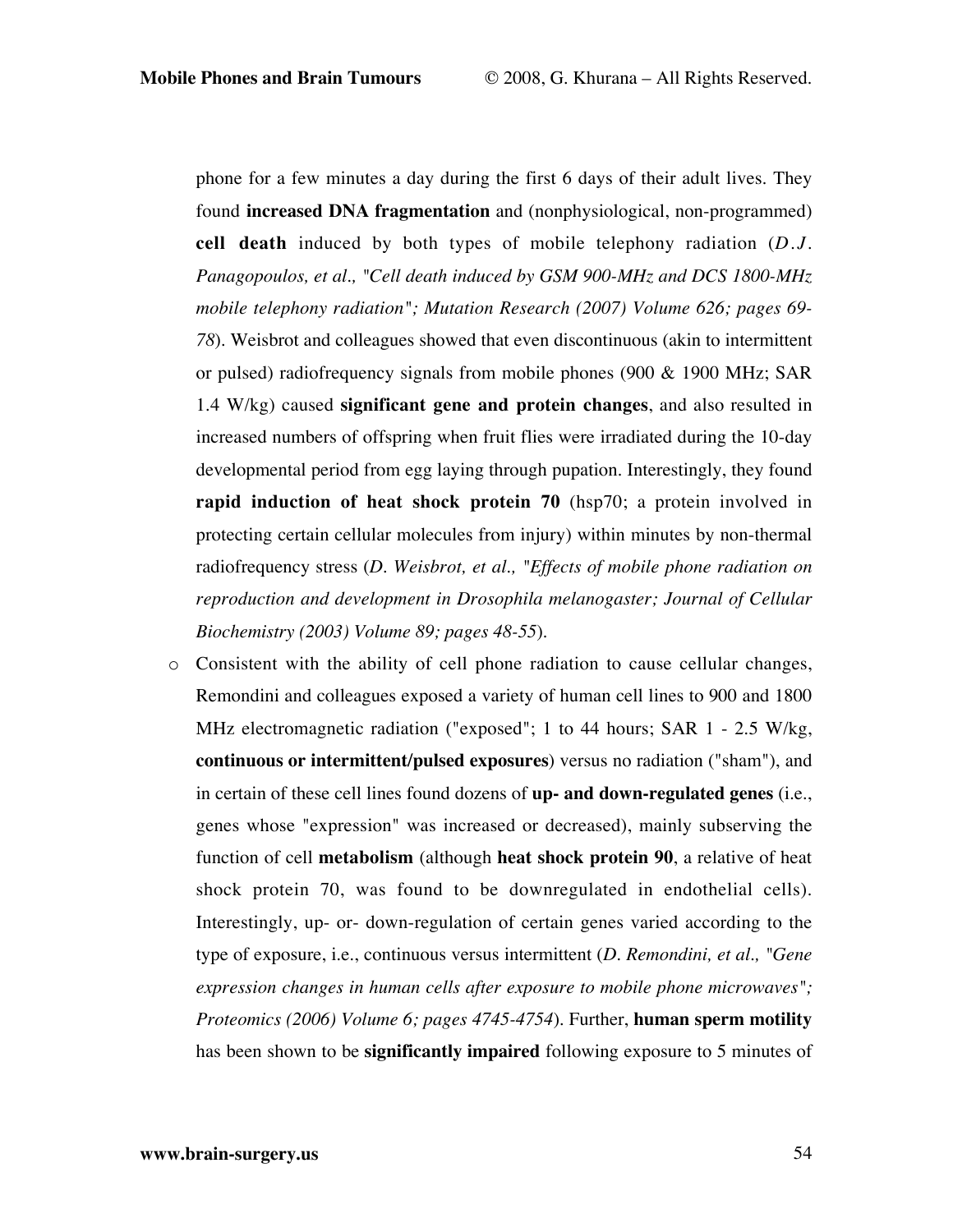900 MHz cell phone radiation at standard power output and power density (*O. Erogul, et al., "Effects of electromagnetic radiation from a cellular phone on human sperm motility: An in vitro study"; Archives of Medical Research (2006) Volume 37; pages 840-843*).

o Mashevich and colleagues exposed human white blood cells to 830 MHz electromagnetic fields, exposure occurring for 72 hours with specific absorption rates (SARs) of 1.6 - 8.8 W/kg (per the US FCC, the current maximum SAR for the head is 1.6 W/kg). They found a **dose-response of cellular/genetic abnormalities**, namely a linear increase in **chromosome 17 aneuploidy** (a major "somatic" mutation leading to "**genomic instability**" and cancer), the degree of aneuploidy increasing with SAR. They concluded that, per their experimental model, "**the genotoxic effect of the electromagnetic radiation is elicited via a non-thermal pathway**" (*M. Mashevich, et al., "Exposure of human peripheral blood lymphocytes to electromagnetic fields associated with cellular phones leads to chromosomal instability"; Bioelectromagnetics (2003) Volume 23; pages 82- 90*).

**(ii) "NEGATIVE" LABORATORY STUDIES** - i.e., those studies that **show NO association** between electromagnetic radiation and cellular changes that can lead to tumour development.

o The effects of 860 MHz radiofrequency radiation (**continuous and pulsed** from local cage antennae with 1 W average power output; SAR 1 W/kg averaged over the brain) for **6 hours a day, 5 days a week from 2 months to 24 months** on tumour development was studied in hundreds of rats, as reported by Zook and Simmens. They found **no statistically significant evidence** that this type and extent of radiation exposure caused or promoted any type of tumour in rat brain or spinal tissues. Although the study was very comprehensively constructed, it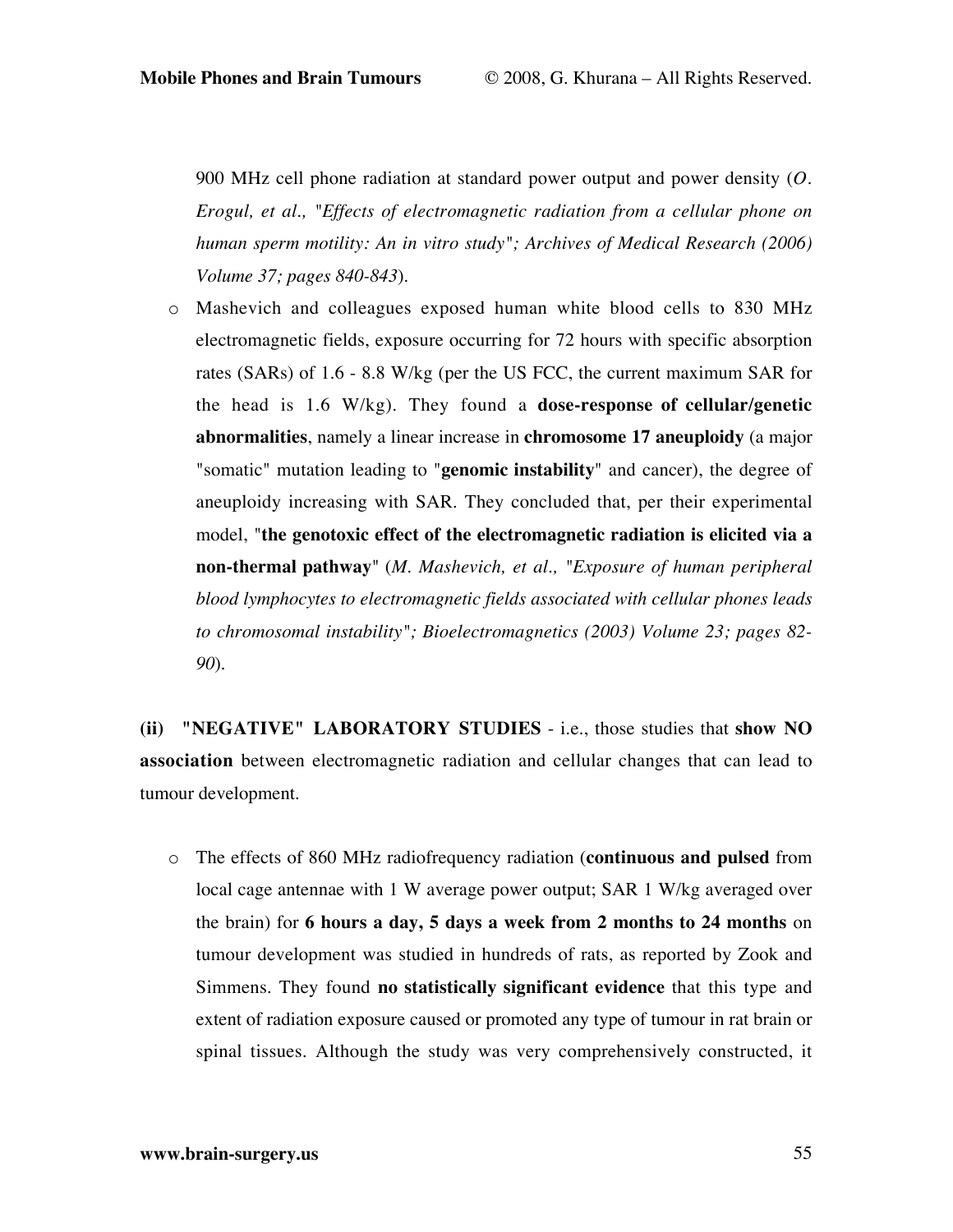limited follow up to **2 years maximum** in rats and assumed that this follow-up was an equivalent period to at least 10 years of brain tumour induction times in humans. The study was **funded by Motorola Corporation**, leading to ethical concerns regarding conflict of interest. Finally, the **natural occurrence of rat brain tumours is 1 - 2%,** but this study found that even their **"unexposed" ("control") rats** showed brain **tumour rates of 7 - 8%,** i.e., much higher than expected and for unknown reasons (? chance; or perhaps even "unexposed" rats were **inadvertently close to antennae** used on other "exposed" rats in this study; B*.C. Zook & S.J. Simmens, "The effects of 860 MHz radiofrequency radiation on the induction or promotion of brain tumours and other neoplasms in rats"; Radiation Research (2001) Volume 155; pages 572-583*).

o Sakuma and colleagues (*S. Sakuma, et al., "DNA strand breaks are not induced in human cells exposed to 2.1425 GHz band CW and W-CDMA modulated radiofrequency fields allocated to mobile radio base stations"; Bioelectromagnetics (2006) Volume 27; pages 51-57*) examined the effects of **cordless phone base station radiation** (2.1425 GHz or 2143 MHz; 2 hr and 24 hr exposure times; continuous wave **SAR of up to 80 mW/kg** [averaged over the body; corresponding to the limit of the whole body SAR for general public exposure as defined by the International Commission on Non-Ionizing Radiation Protection (**ICNIRP**) guidelines]) on **highly abnormal human glioblastoma** cells and normal human lung fibroblasts. They found that low level exposures do not act as a genotoxicant up to a SAR of 800 mW/kg (or 0.8 W/kg). Reasons for the use of the most highly malignant (molecularly unstable) brain tumour cell line in this experimental paradigm remains unclear. **Why a variety of radiation levels were not tested** (i.e., more robust testing for dose-dependence) also remains unclear. Similar "negative" results (i.e., no DNA damaging effects) were reported by Malyapa and colleagues in these cell types exposed to radiofrequency radiation for 24 hrs (800 - 900 MHz; 0.6 W/kg; *R.S. Malyapa, et al., "Measurement of DNA*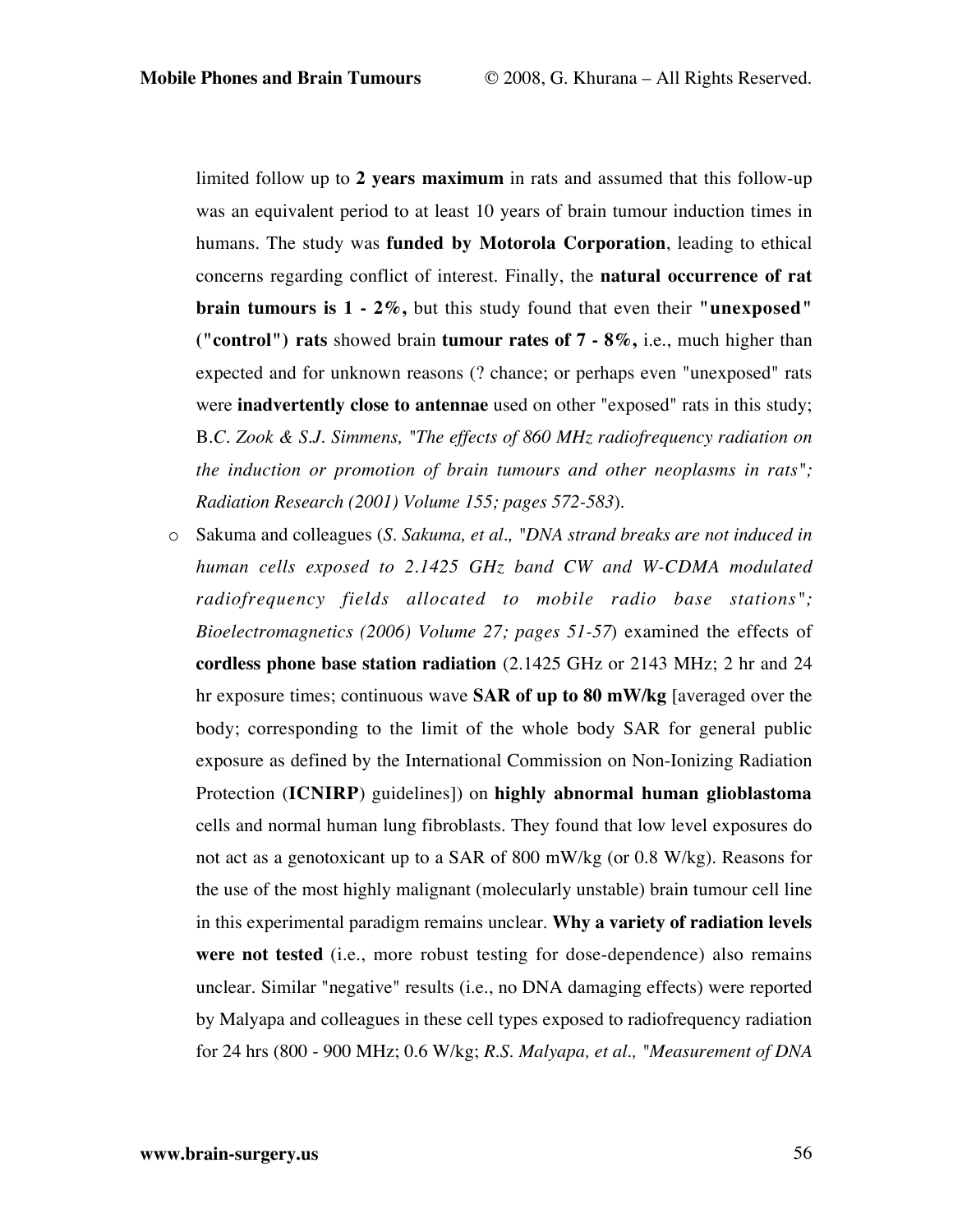*damage after exposure to electromagnetic radiation in the cellular phone communication frequency band (835.62 and 847.74 MHz); Radiation Research (1997) Volume 148; pages 618-617*). **No clear relationship of this exposure level (in cell culture) to the FCC or ICNIRP recommended levels (whole body and head) was detailed.**

- o Lee and colleagues exposed **abnormal human T-lymphocytes** (**Jurkat cells** derived from a malignant leukaemia in a child 40 years ago) and normal rat brain astrocytes to 1763 M Hz radiation (SAR 2 W/kg or 20 W/kg) for 30 minutes or 1 hour. They found no effect on heat shock protein (HSP) expression or the activation of mitogen-activated protein kinases (MAPK) -- parts of cell signaling associated with cell stress response/cell injury (*J.S. Lee, et al., "Radiofrequency radiation does not induce stress response in human T-lymphocytes and rat primary astrocytes"; Bioelectromagnetics (2006) Volume 27; pages 578-588*).
- o A well designed study by Thorlin and colleagues found no effect of 900 MHz microwave radiation (SAR 3-27 W/kg; exposures up to 24 hrs) on the leaching molecular markers for cell damage (interleukin 6, IL-6; tumour necrosis factor alpha, TNF-a; glial fibrillary acid protein; GFAP) into the culture medium. Nor did they find evidence for microscopic cell damage. They concluded that: "this study does not provide evidence for any effect of the microwave radiation used on damage-related factors in glial cells in culture" (*T. Thorlin, et al., "Exposure of cultured astroglial and microglial brain cells to 900 MHz microwave radiation"; Radiation Research (2006) Volume 166; pages 409-421*). Again, **it is unclear how a short-term period of radiation of cells correlates to life-long radiation exposure to the body, or intermittently high near-field exposures to the head.**
- o A summary of positive and negative clinical and laboratory studies prior to 2005 can also be found in the article by Moulder and colleagues (*J.E. Moulder, et al., "Mobile phones, mobile phone base stations and cancer: a review"; International Journal of Radiation Biology (2005) Volume 81; pages 189-203*).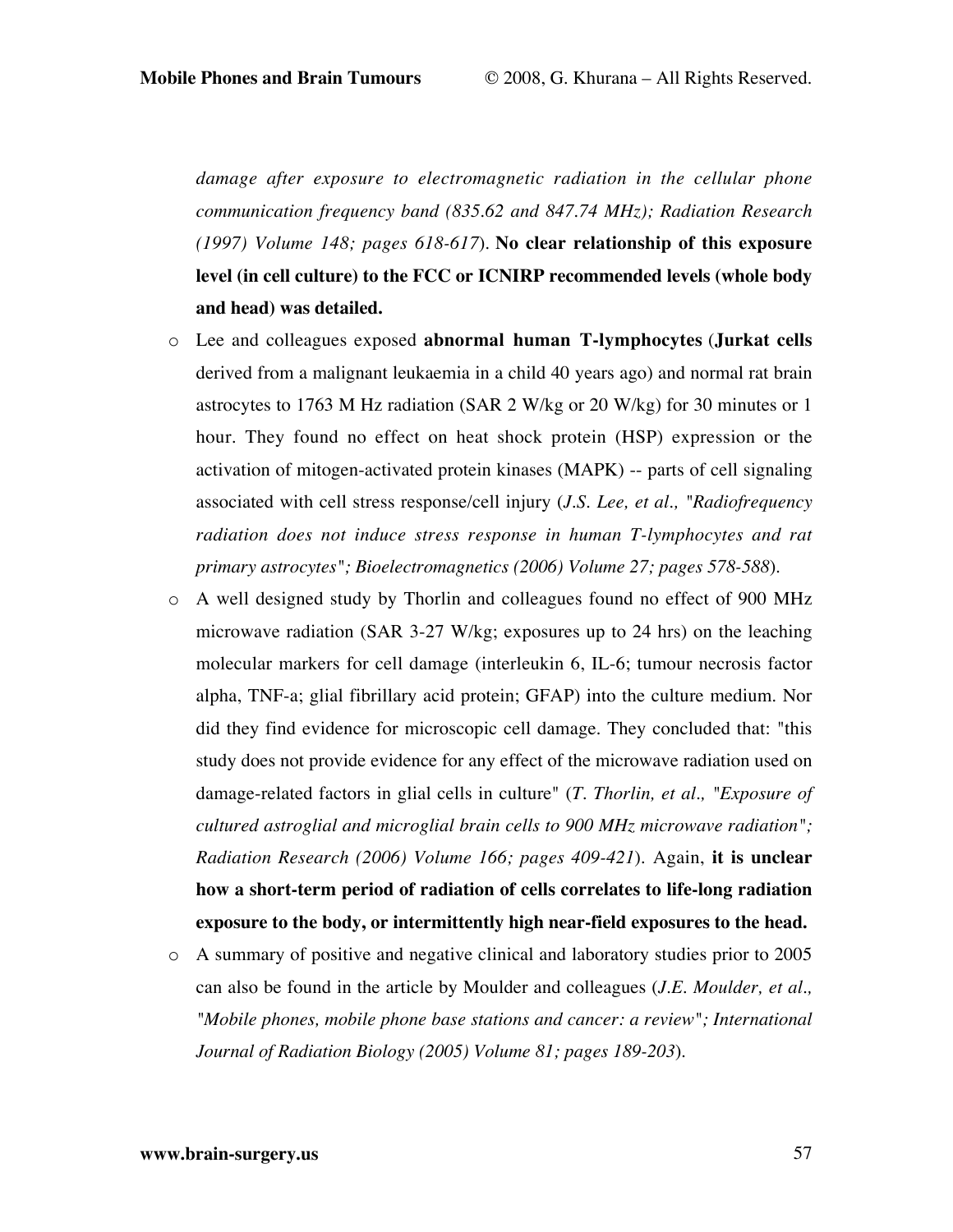#### **C. Critiques of the clinical studies:**

**(i) Criticising a "negative" clinical study:** Those who have criticised "negative clinical studies" that demonstrated no statistically significant link between mobile phone usage and brain tumours frequently report **one or more of the following reasons**. Namely, the negative clinical study may have:

- o **Failed to include the heaviest users**, e.g., corporate users or people using mobile phones for hours in a day over extended periods of time. That is, such studies were suboptimal due to "**selection bias**";
- o Involved a **relatively short follow-up time**, i.e., < 10 years of mobile phone usage. That is, a length of time too short to meaningfully associate with brain tumour development and detection;
- o Been **partly funded by the Telecommunications Industry** itself (representing a potentially serious "**conflict of interest**"). In such cases, the contract may have also stipulated that the industry has the right to be informed about the results prior to the publication of the study, with obvious implications;
- o Not focused on the types of brain tumours related to electromagnetic radiation such as **astrocytoma** (the most common type of "glioma"), meningioma, and **acoustic neuroma** (aka vestibular Schwannoma);
- o Not considered the **favoured side of the head** that the mobile phone was used, and the side of the head that the brain tumour developed;
- o Failed to have used an **appropriate "control"** group such as persons who rarely use cell phones and who rarely use cordless phones;
- o Had **low participation rates**.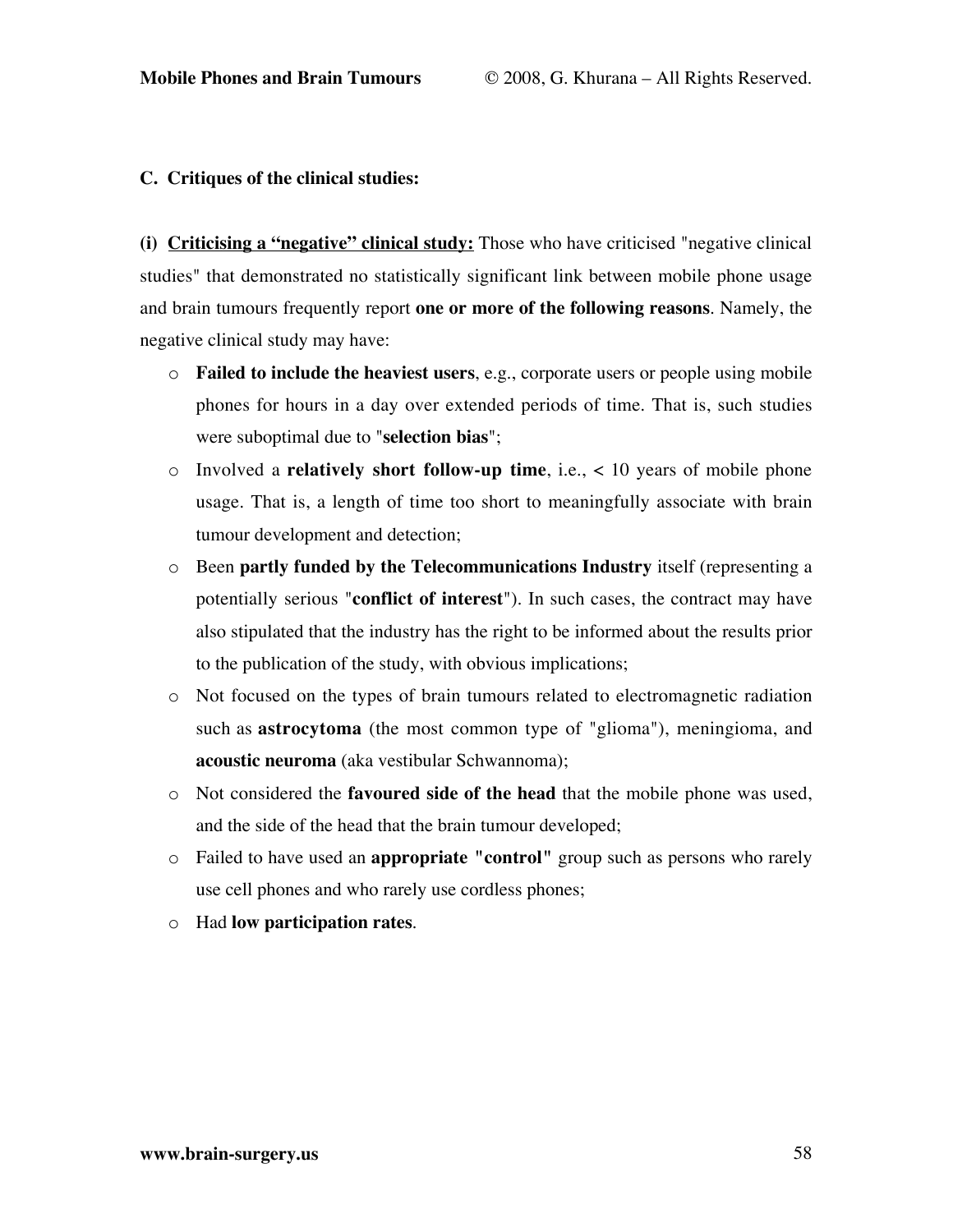**(ii) Criticising a positive clinical study:** Those who have criticised "positive clinical studies" that demonstrated a statistically significant link between mobile phone usage and brain tumours frequently report **one or more of the following reasons**. Namely, the positive clinical study may have:

- o Relied on **self-reported duration and frequency** of mobile phone usage (deemed to subject to "**recall bias**" and therefore inaccurate compared with computerised logs of incoming AND outgoing calls for each user -- unfortunately such logs may not be maintained or made available by Telecommunication companies);
- o Relied on **self-reported favored sided of head** for mobile phone usage (deemed to be subject to "**recall bias**"; i.e., if the user developed a brain tumour on one side of the head, they may, owing to their knowledge of which side of their head the tumour was found, inaccurately "recall" that they used the mobile phone more on that side of the head);
- o Relatively **small numbers** of long-term users;

As an aside, some "negative" studies have been re-analysed, and found to in fact be "positive". That is, where certain studies originally reported "no association" between cell phone usage and brain tumours, reanalysis by astute individuals has shown in fact that their data indeed supports an association between cell phone usage and brain tumours. Further, **it is notable that the lead authors of two of the most influential "negative studies" in print –** namely, **the massive Denmark study** quoted earlier **(***J. Schuz, et al., "Cellular telephone use and cancer risk: update of a nationwide Danish cohort"; Journal of the National Cancer Institute (2006); Volume 98: 1707-1713*), and a **"negative" "meta-analysis" (***A. Lahkola, et al., "Meta-analysis of mobile phone use and intracranial tumours"; Scandinavian Journal of Work and Environmental Health (2006) Volume 32; pages 169-170*) - **have subsequently published studies with findings to the contrary (i.e., now with data supporting a link between mobile phones and brain tumours).**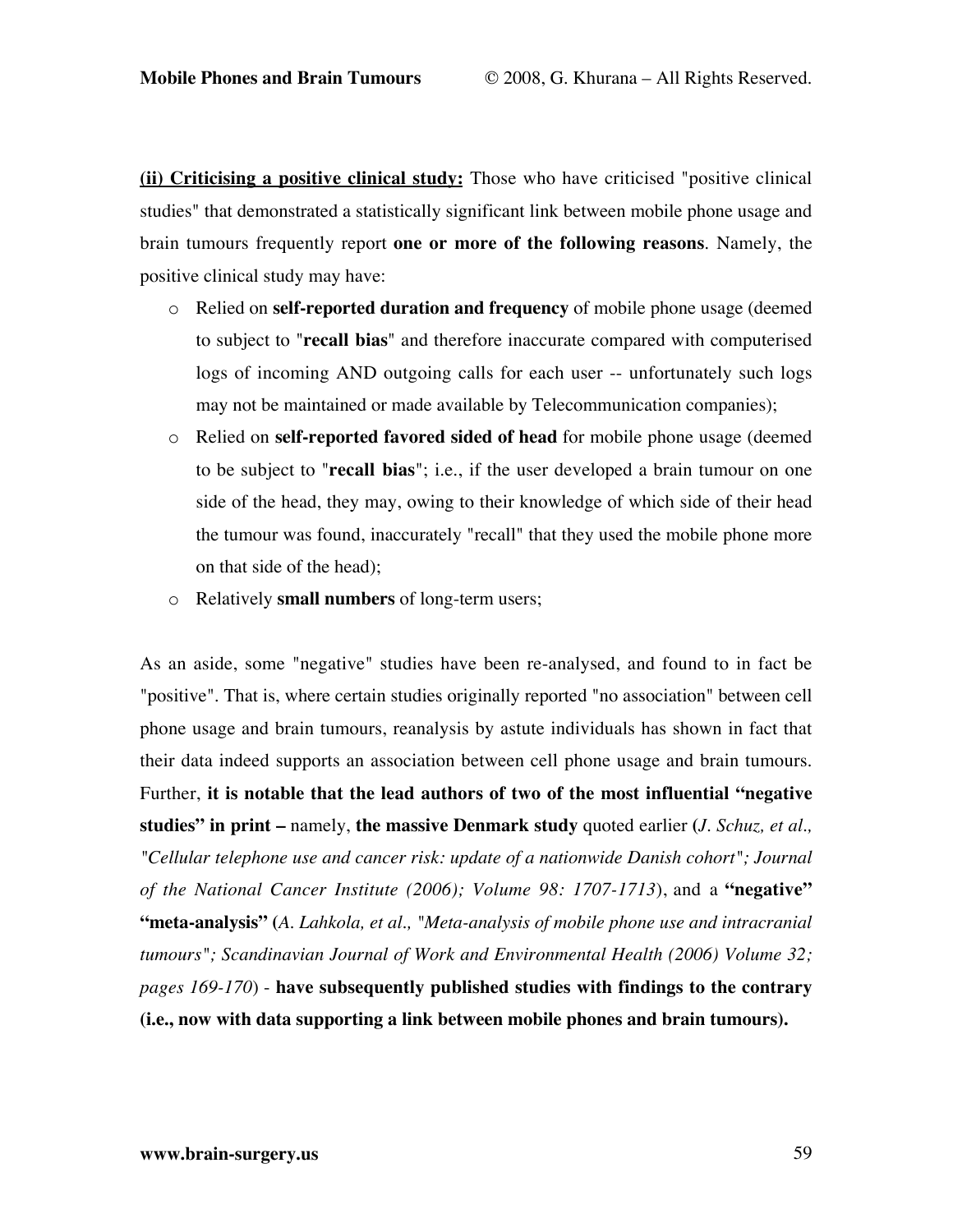## **8. CONCLUSIONS:**

*The Conclusions section represents a concise statement of the main findings of the study and its message.*

Emerging concepts and concerns:

- o **Electromagnetic radiation** such as that emitted by mobile and cordless phones can **heat the side of the head** or **pulse it non-thermally** and potentially thermoelectrically interact with its organic electrical content, the brain.
- o **Bluetooth devices and unshielded headsets** can convert the user's head into an effective, potentially **self-harming antenna**.
- o **Malignant brain tumours** may take **several years to develop**, and the **incidence** of malignant brain tumours is **increasing**.
- o There is a growing and statistically significant body of evidence reporting that brain tumours such as **vestibular Schwannoma** (acoustic neuroma) and **astrocytoma** are associated with **"heavy" and "prolonged" mobile phone** use, particularly on the **same side** as the "preferred ear" for telephony.
- o Certain **"heavy" mobile-phone** users may be more susceptible to developing malignant brain tumours compared with others reporting similar patterns of mobile phone usage, and this may be **genetically predetermined** if the pattern and source of exposure are the same.
- o In order to adequately observe and potentially confirm this association, a solid scientific study must observe "heavy" mobile phone users for a **period of at least 10-15 years** and in this subgroup of "heavy" users examine the relationship between the side of any newly diagnosed acoustic neuroma or astrocytoma and the "preferred side" for mobile phone usage.
- o While mobile and cellular phones are convenient and useful, and in some situations life-saving, the Telecommunications Industry and its regulators are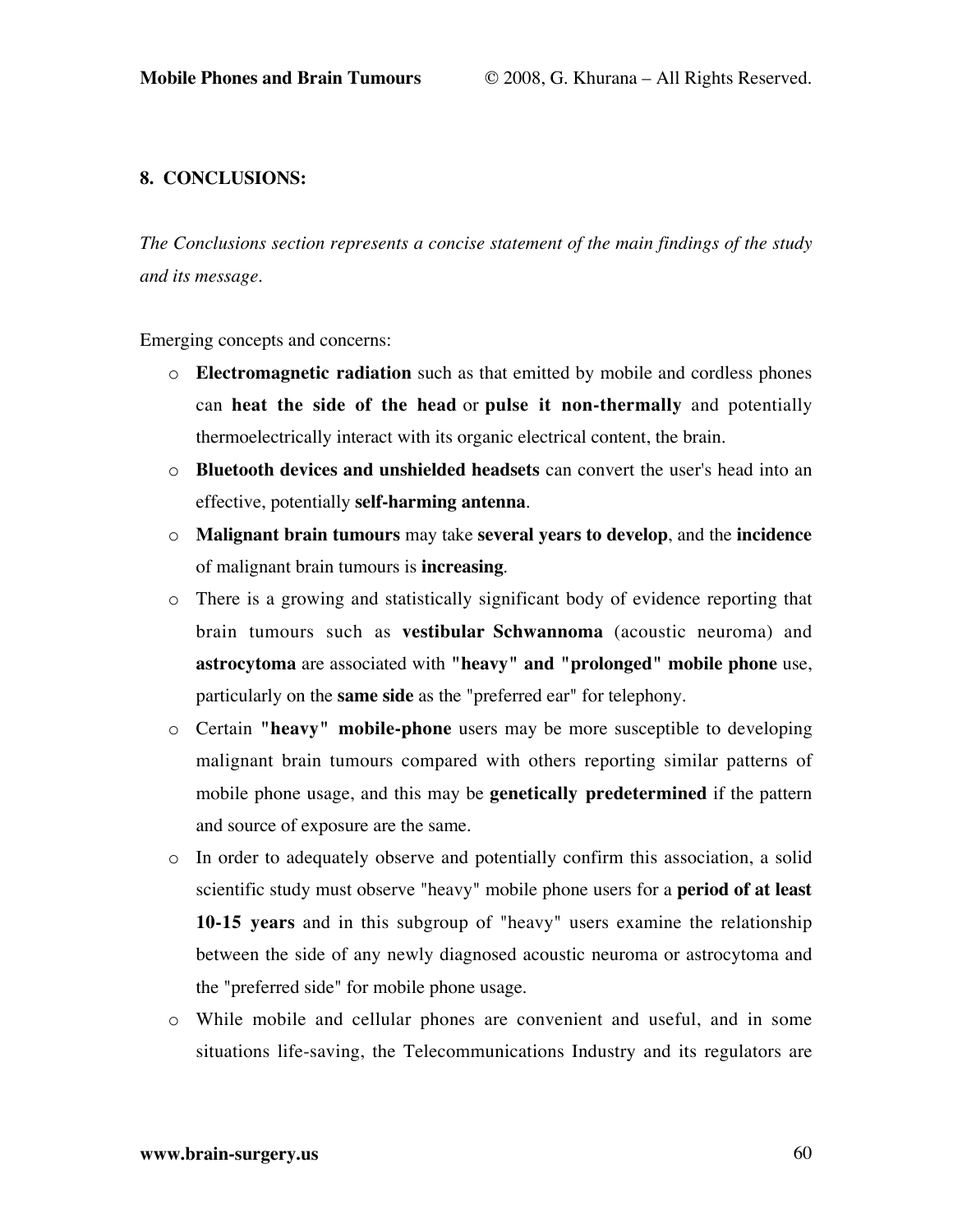**implored to make these technologies and their accessories decidedly safer** and then available to consumers.

- o We are currently experiencing a relatively unchecked and dangerous situation related to both **"consumption at all costs"** and **"production at all costs"**.
- o Worldwide availability and use of **appropriately shielded** cell phones and handsfree devices including headsets, **increased use of landlines** and pagers instead of current mobile and cell phones, and restricted use of **cellular and cordless** phones among children and adults alike are likely to limit the effects of this physically "invisible" danger.
- o The author fears that unless the Industry and Governments take immediate and decisive steps to openly **acknowledge and intervene** in this situation, even while waiting definitive confirmation by large and well-constructed multi-centre studies worldwide, **malignant brain tumour incidence** and its associated death rate will be observed globally to rise within a decade from now, by which time it may be far too late to meaningfully intervene, especially for those who are currently children and young adults.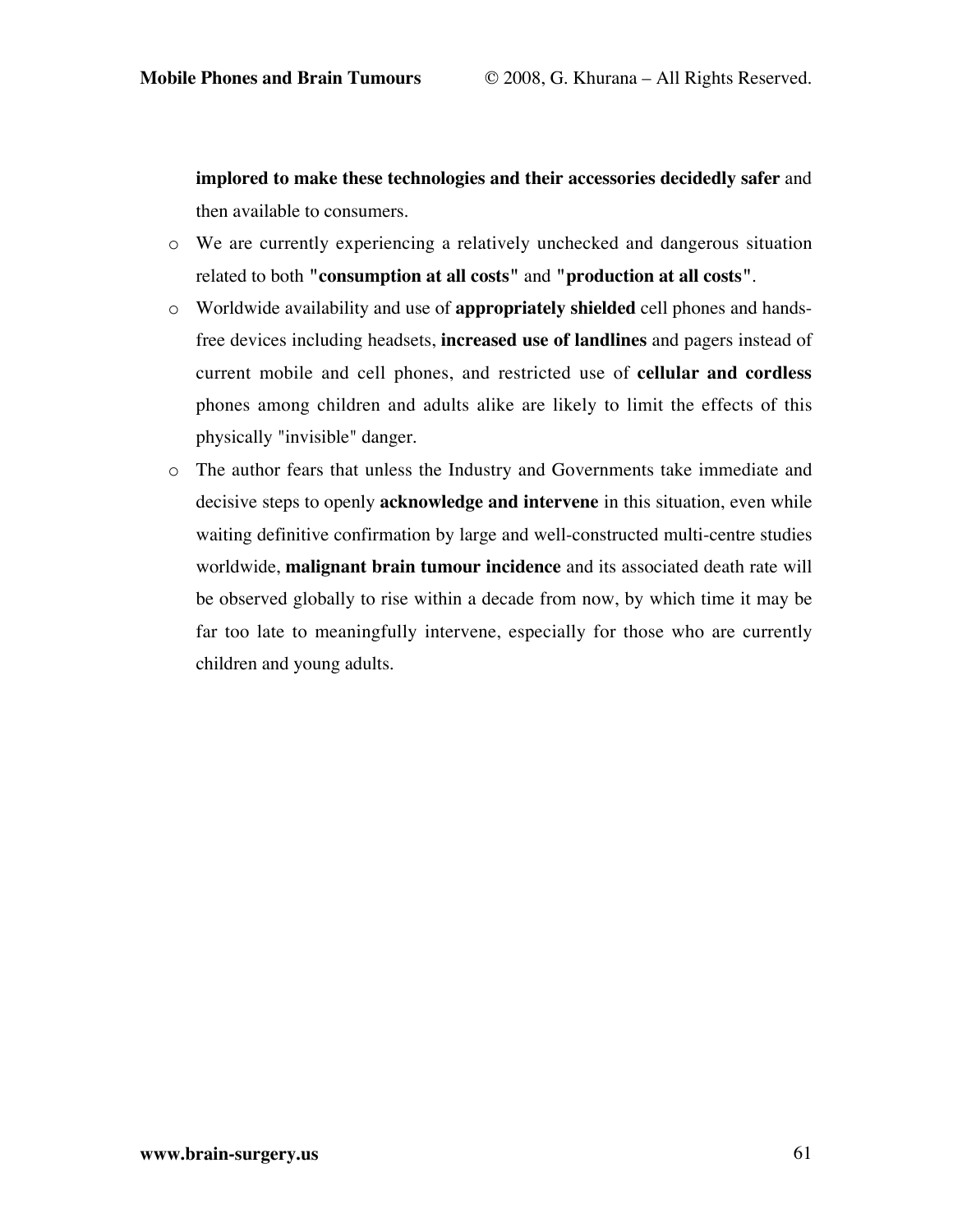## **9. PRECAUTIONARY RECOMMENDATIONS:**

*The Precautionary Recommendations lays out in point form the evidence-based personal health and safety guidelines recommended by the author regarding mobile phones.*

#### **For members of the General Public**:

- o Avoid directly exposing the "hearing system" and brain to electromagnetic radiation by **using a regular "landline"** in preference to a hand-held mobile or cordless phone;
- o When requiring to use a mobile phone, **increase the physical distance** between the device and the side of the head by using its "speaker phone" mode (with at least 20 cm separation) or "in-vehicle hands-free" mode;
- o Avoid converting the head into a **mobile antenna** by **minimising** the use of current **Bluetooth** devices and **unshielded wired-earphones** for mobile phones;
- o **Minimise the time** spent using mobile and cellular phones for all adults;
- o **Restrict the use** of mobile and cellular phones by children to emergency situations.

## **For members of the Telecommunications Industry:**

- o Expedite the **research, development and promotion** of safe and economical shielding devices for mobile and cellular phones and their Bluetooth and headset accessories - some of these are already available but currently poorly marketed;
- o Further **refine the quality** of hands-free "speaker phone" mode.

#### **For members of the Health and Scientific Communities:**

o **Objectively reanalyse** all previous large-scale population studies that reported "no link between mobile phones and brain tumours", particularly from the perspectives of whether those "apparently negative or inconclusive studies"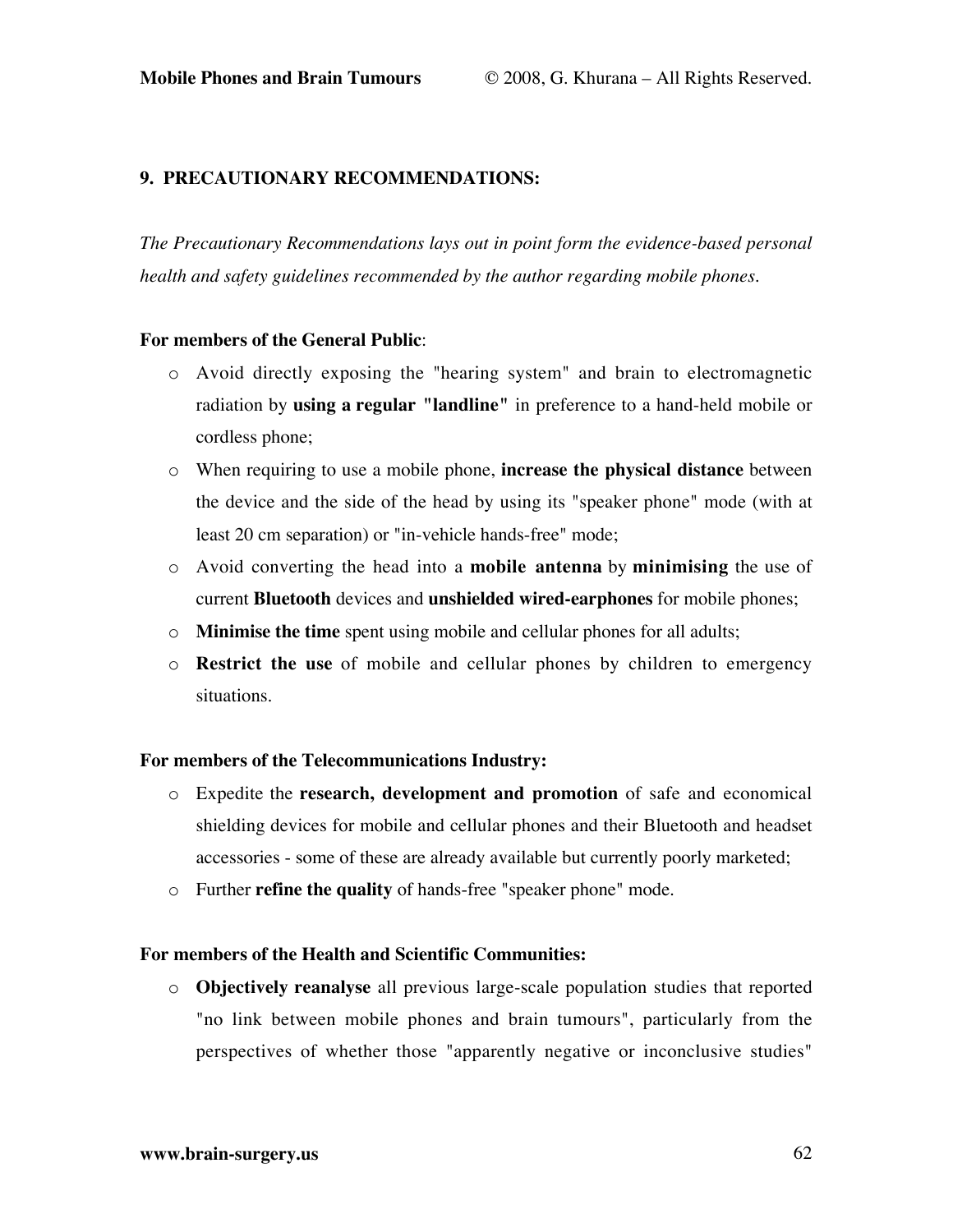examined: (i) the length of usage of mobile phones greater than 10 years; (ii) following a cohort of "heavy" mobile phone users for more than 10 years; (iii) the occurrence of acoustic neuroma (vestibular Schwannoma) and/or astrocytoma in the study population (the two types of potentially malignant brain tumours reportedly associated with prolonged ipsilateral mobile phone usage); and (iv) the concept of "lateralisation" - that is, the relationship between the side of the brain tumour and the "preferred side" for mobile phone usage particularly in "heavy" users who developed brain tumours;

o Carry our **further large-scale studies** taking all of the aforementioned perspectives into account. Such studies are recommended and encouraged by the author in order to definitively validate or refute the findings of this paper.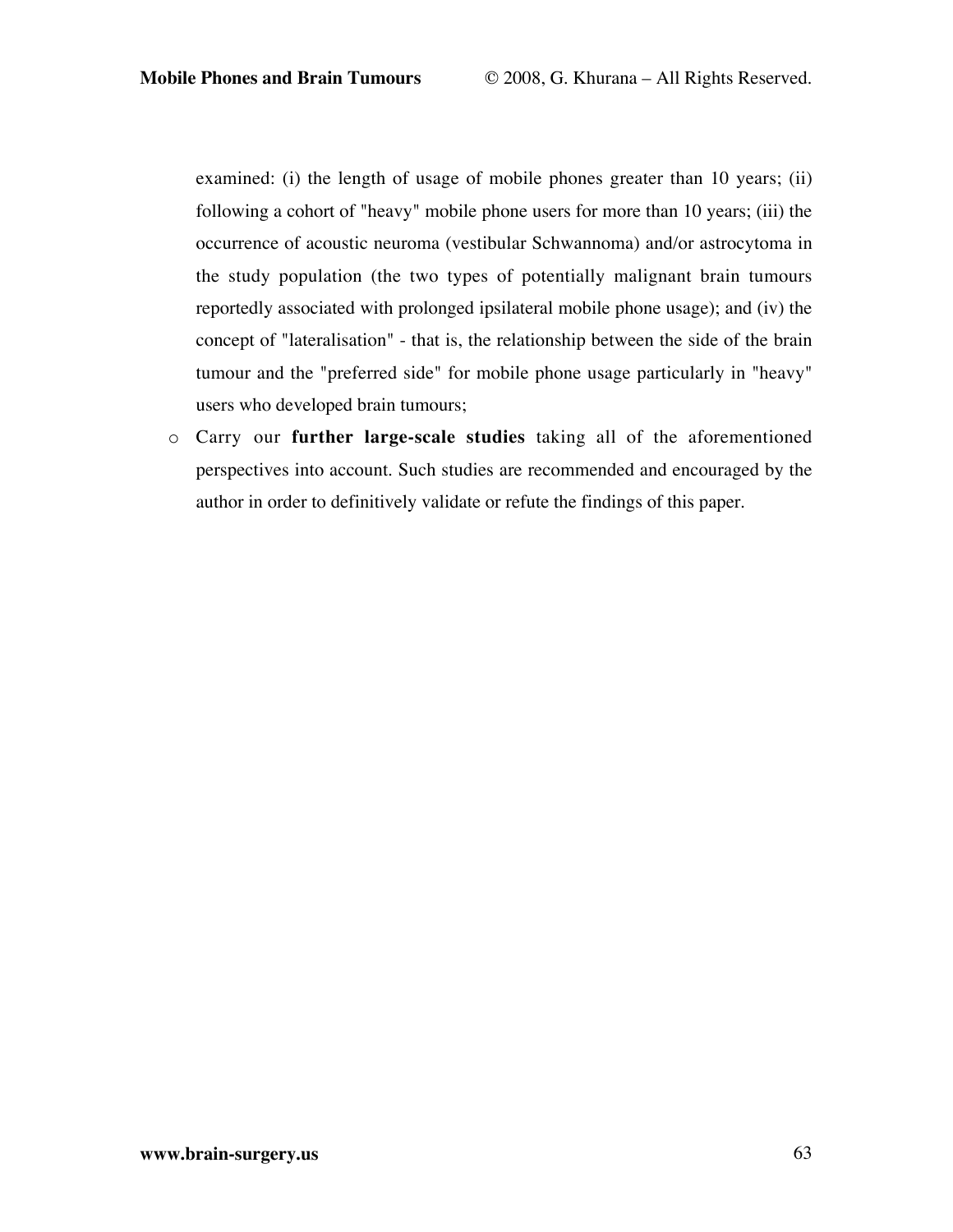## **10. BIBLIOGRAPHY (REFERENCES)**

1. Auvinen A., et al., "Brain tumours and salivary gland cancers among cellular phone users"; Epidemiology (2002) Volume 13; pages 356-359

2. Cardis E., et al., "International case-control study of adult brain, head and neck tumours: Results of the feasibility study"; Radiation Protection Dosimetry (1999) Volume 83; pages 179-183

3. Chou C.K., et al., "Long-term, low-level microwave irradiation of rats"; Bioelectromagnetics (1992) Volume 13; pages 469-496

4. Collatz-Christensen H., et al., "Cellular telephones and risk for brain tumours"; Neurology (2005) Volume 64; pages 1189-1195

5. Diem E., et al., "Non-thermal DNA breakage by mobile-phone radiation (1800 MHz) in human fibroblasts and in transformed GFSH-R17 rat granulosa cells in vitro"; Mutation Research (2005) Volume 583; pages 178-183

6. Divan H.A., et al., "Prenatal and postnatal exposure to cell phone use and behavioral problems in children"; Epidemiology (2008) Volume 19; pages 523-529

7. Dreifaldt A.C., et al., "Increasing incidence rates of childhood malignant diseases in Sweden during the period 1960-1998"; European Journal of Cancer (2004) Volume 40; pages 1351-1360

8. Erogul O., et al., "Effects of electromagnetic radiation from a cellular phone on human sperm motility: An in vitro study"; Archives of Medical Research (2006) Volume 37; pages 840-843

9. Ferreri F., et al., "Mobile phone emissions and human brain excitability"; Annals of Neurology (2006) Volume 60; pages 188-196

10. Grieg N.H., et al., "Increasing annual incidence of primary malignant brain tumours in the elderly"; Journal of the National Cancer Institute (1990) Volume 82; pages 1621- 1624

11. Hardell L., et al., "Case-control study on radiology work, medical x-ray investigations, and use of cellular telephones as risk factors for brain tumours"; Medscape General Medicine (2000) Volume 2: E2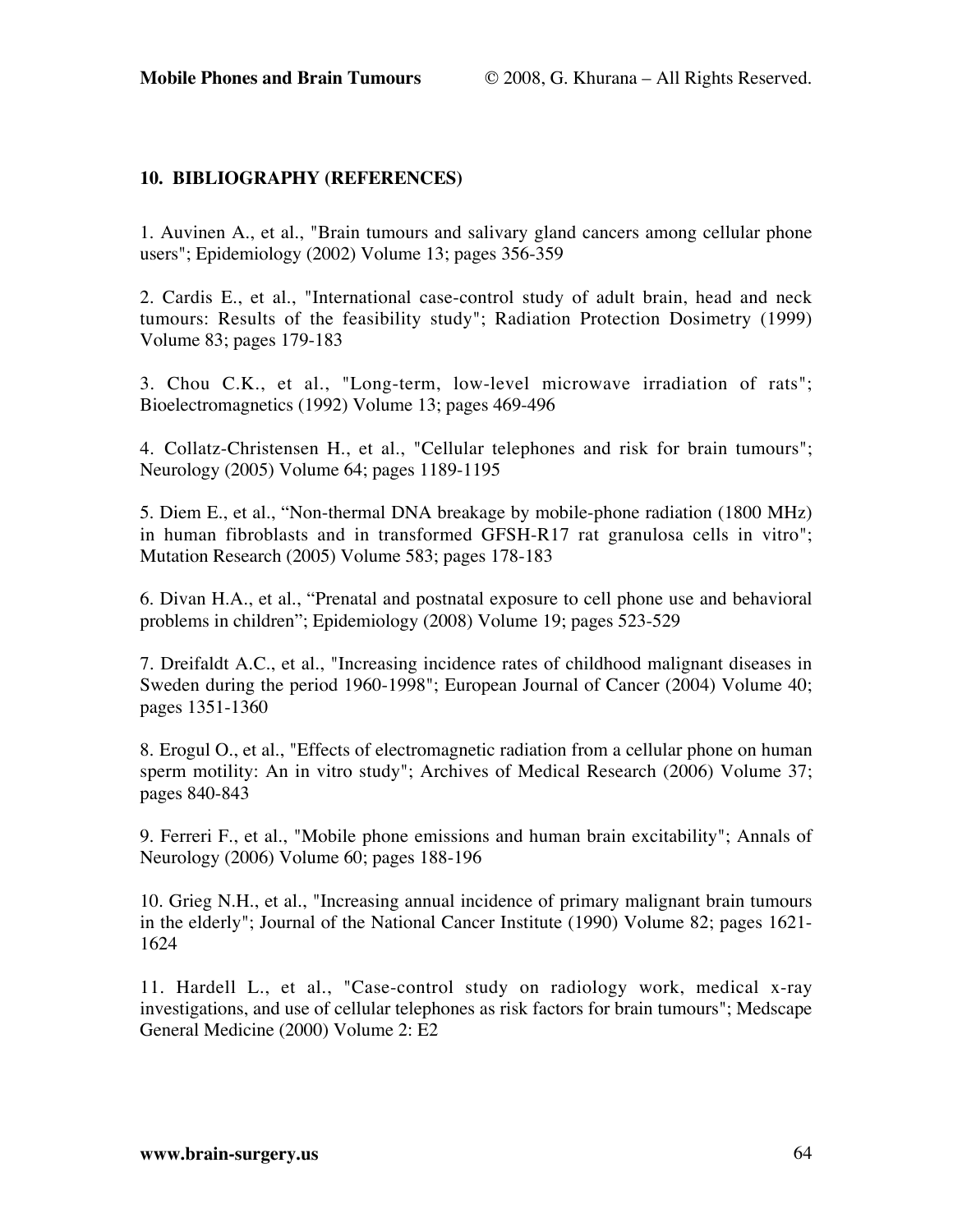12. Hardell L., et al., "Case-control study on the use of cellular and cordless phones and the risk for malignant brain tumours"; International Journal of Radiation Biology (2002) Volume 78; pages 931-936

13. Hardell L., et al., "Further aspects on cellular and cordless telephones and brain tumours"; International Journal of Oncology (2003) Volume 22; pages 399-407

14. Hardell L., et al., "Use of cellular telephones and brain tumour risk in urban and rural areas"; Occupational and Environmental Medicine (2005) Volume 62; pages 390-394

15. Hardell L., et al., "Case-control study of the association between the use of cellular and cordless telephones and malignant brain tumours diagnosed during 2000-2003"; Environmental Research (2006) Volume 100; pages 232-241

16. Hardell L., et al., "Tumour risk associated with use of cellular telephones or cordless desktop telephones"; World Journal of Surgical Oncology (2006) Volume 4: 74

17. Hardell L., et al., "Long-term use of cellular phones and brain tumours: increased risk associated with use for  $> = 10$  years"; Occupational and Environmental Medicine (2007) Volume 64: pages 626-632

18. Hardell L., et al., "Use of cellular and cordless telephones and risk of testicular cancer"; International Journal of Andrology (2007) Volume 30; pages 115-122

19. Hepworth S., et al., "Mobile phone use and risk of glioma in adults: case-control study"; British Medical Journal (2006) Volume 332; pages 883-887

20. Hutter H.P., et al., "Subjective symptoms, sleeping problems, and cognitive performance in subjects living near mobile phone base stations"; Occupational and Environmental Medicine (2006) Volume 63; pages 307-313

21. Inskip P.D., et al., "Cellular telephone use and brain tumours"; New England Journal of Medicine (2001) Volume 344; pages 79-86

22. Jolly C. & Morimoto R.I., "Role of heat-shock response and molecular chaperones in oncogenesis and cell death"; Journal of the National Cancer Institute (2000) Volume 92; pages 1564-1761

23. Jukich P.J., et al., "Trends in incidence of primary brain tumours in the United States, 1985-1994"; Neuro-Oncology (2001) Volume 3; pages 141-152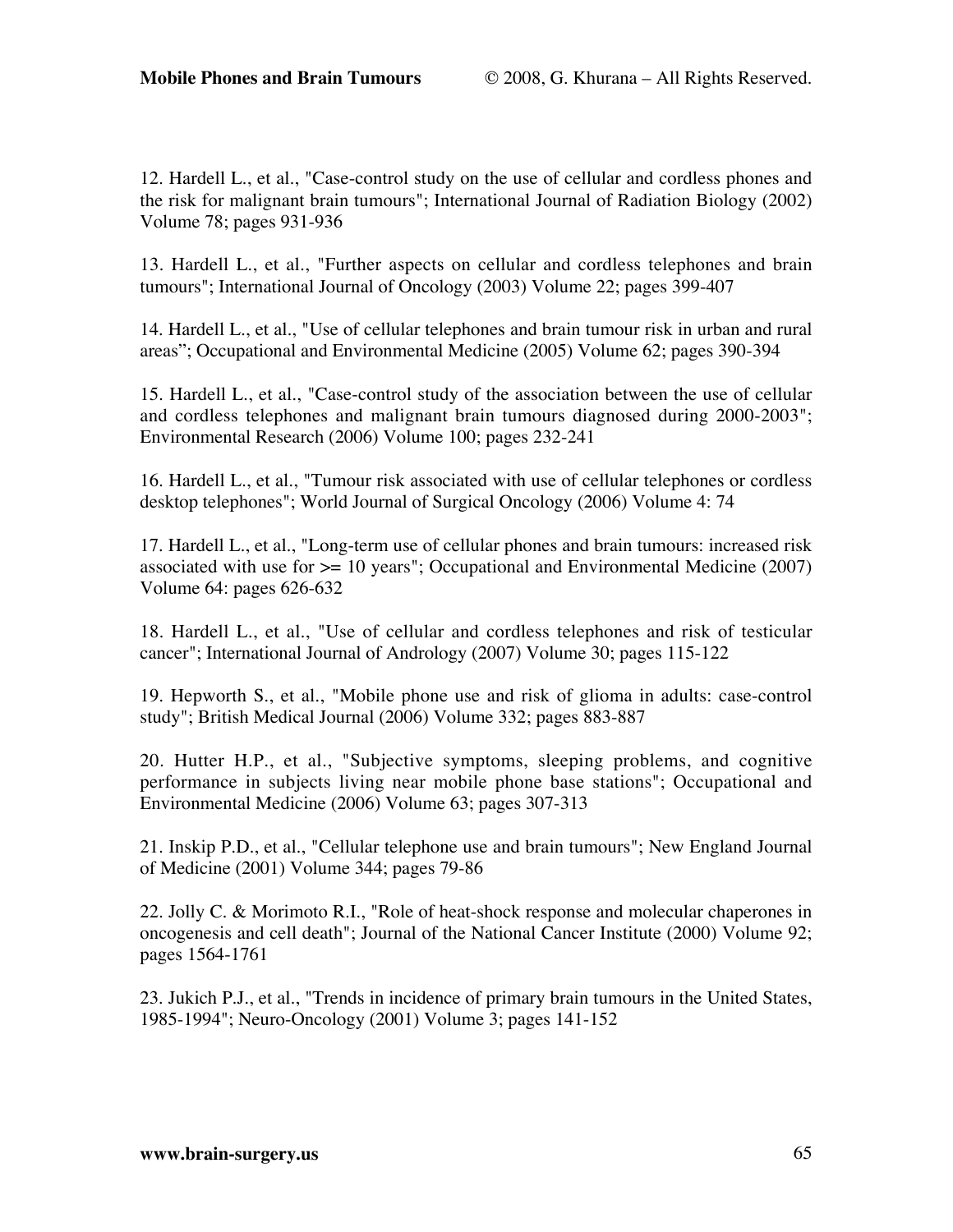24. Kheifets L., et al., "The sensitivity of children to electromagnetic fields"; Pediatrics (2005) Volume 116, pages 303-313

25. Kundi M., Letter to the Editor; British Medical Journal (2006) Volume 332; pages 1035-1036

26. Lahkola A., et al., "Meta-analysis of mobile phone use and intracranial tumours"; Scandinavian Journal of Work and Environmental Health (2006) Volume 32; pages 171- 177

27. Lahkola A., et al., "Mobile phone use and risk of glioma in 5 North European countries"; International Journal of Cancer (2007) Volume 120; pages 1769-1775

28. Lai H. & Singh N.P., "Acute low-intensity microwave exposure increases DNA single-strand breaks in rat brain cells"; Bioelectromagnetics (1995) Volume 16: pages 207-210

29. Lai H. & Singh N.P., "Melatonin and a spin-trap compound block radiofrequency electromagnetic radiation-induced DNA strand breaks in rat brain cells"; Bioelectromagnetics (1997) Volume 18: pages 446-454

30. Lee J.S., et al., "Radiofrequency radiation does not induce stress response in human T-lymphocytes and rat primary astrocytes"; Bioelectromagnetics (2006) Volume 27; pages 578-588

31. Lonn S., et al., "Output power levels from mobile phones in different geographical areas; implications for exposure assessment"; Occupational and Environmental Medicine (2004) Volume 61; pages 769-772

32. Lonn S., et al., "Mobile phone use and the risk of acoustic neuroma"; Epidemiology (2004) Volume 15; pages 653-659

33. Lonn S., et al., "Long-term mobile phone use and brain tumour risk"; American Journal of Epidemiology (2005) Volume 161; pages 526-535

34. Maisch D., "Mobile phone use: it's time to take precautions"; Journal of the Australasian College of Nutritional and Environmental Medicine (2001) Volume 20, pages 3-10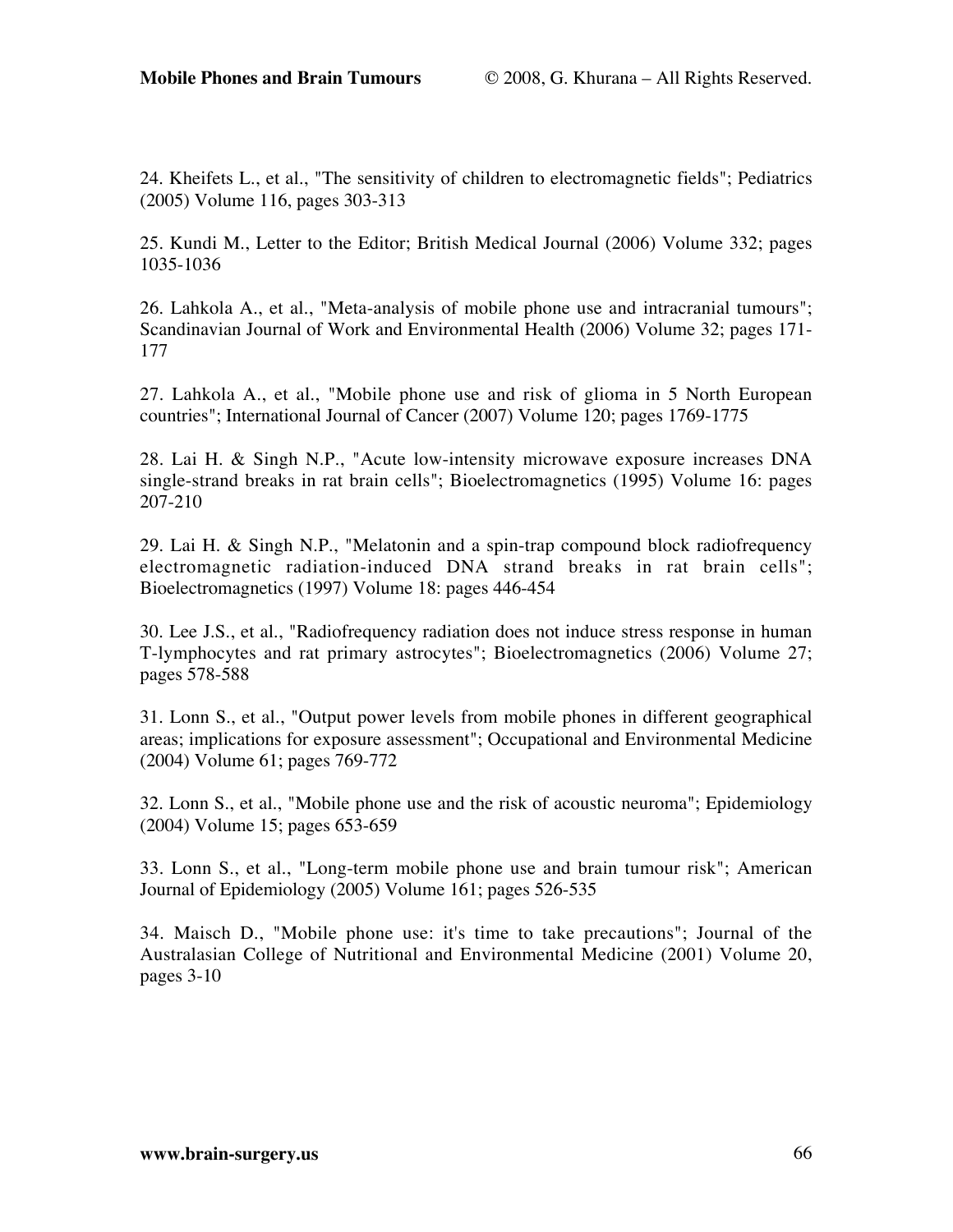35. Malyapa R.S., et al., "Measurement of DNA damage after exposure to electromagnetic radiation in the cellular phone communication frequency band (835.62 and 847.74 MHz)"; Radiation Research (1997) Volume 148; pages 618-617

36. Mashevich M., et al., "Exposure of human peripheral blood lymphocytes to electromagnetic fields associated with cellular phones leads to chromosomal instability"; Bioelectromagnetics (2003) Volume 23; pages 82-90

37. Milham S., Letter to the Editor; British Journal of Cancer (2006) Volume 94; page 1351

38. Morgan L.L., Letter to the Editor; British Medical Journal (2006) Volume 332; page 1035

39. Morgan L.L., Letter to the Editor, American Journal of Epidemiology (2006); Volume 164; pages 294-295

40. Moulder J.E., et al., "Mobile phones, mobile phone base stations and cancer: a review"; International Journal of Radiation Biology (2005) Volume 81; pages 189-203

41. Muskat J., et al., "Mobile telephones and rates of brain cancer"; Neuroepidemiology (2006) Volume 27; pages 55-56

42. Nelson P.D., et al., "Trends in acoustic neuroma and cellular phones: Is there a link?"; Neurology (2006) Volume 66; pages 284-285

43. Panagopoulos D.J., et al., "Cell death induced by GSM 900-MHz and DCS 1800- MHz mobile telephony radiation"; Mutation Research (2007) Volume 626; pages 69-78

44. Petrucci N., "Exposure of the critically ill patient to extremely low-frequency electromagnetic fields in the intensive care environment"; Intensive Care Medicine (1999) Volume 25; pages 847-851

45. Remondini D., et al., "Gene expression changes in human cells after exposure to mobile phone microwaves"; Proteomics (2006) Volume 6; pages 4745-4754

46. Repacholi M.H., et al., "Lymphomas in Eu-Pim1 transgenic mice exposed to pulsed 900 MHz electromagnetic fields"; Radiation Research (1997) Volume 147; pages 631- 640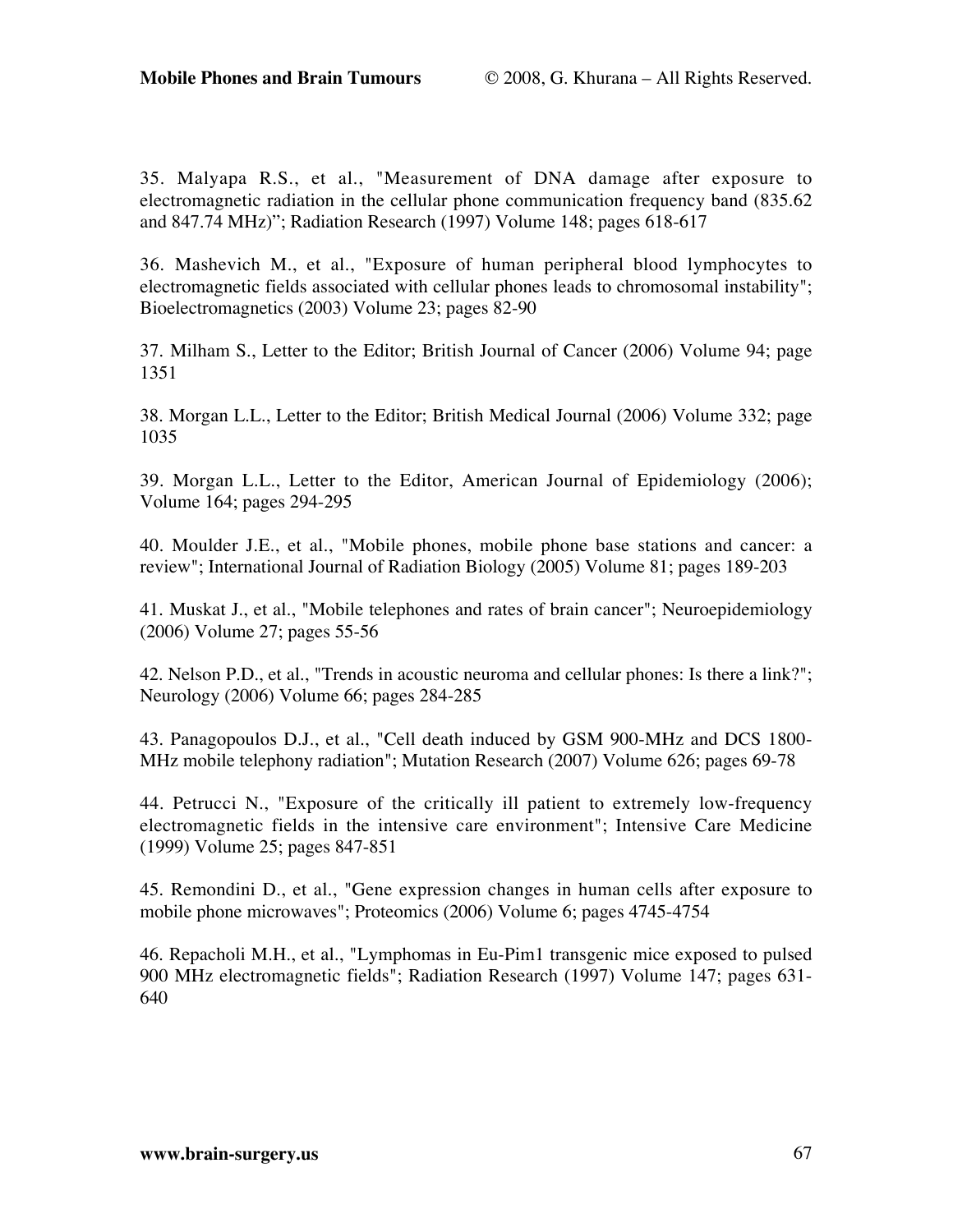47. Richter E.D., et al., "Brain cancer with induction periods of less than 10 years in young military radar workers"; Archives of Environmental Health (2002) Volume 57; pages 270-272

48. Roosli M., et al., "Cellular telephone use and time trends in brain tumour mortality in Switzerland from 1969 to 2002"; European Journal of Cancer Prevention (2007) Volume 16; pages 77-82

49. Rubin G.J., et al., "Are some people sensitive to mobile phone signals? Within participants double blind randomised provocation study"; British Medical Journal (2006) Volume 332; pages 886-891

50. Ruder A.M., et al., "The Upper Midwest Health Study: A case-control study of primary intracranial gliomas in farm and rural residents"; Journal of Agricultural Safety and Health (2006) Volume 12; pages 255-274

51. Sadetzki S., et al., "Cellular phone use and risk of benign and malignant parotid gland tumors – A nationwide case-control study"; American Journal of Epidemiology (2008) Volume 167; pages 457-467.

52. Sakuma S., et al., "DNA strand breaks are not induced in human cells exposed to 2.1425 GHz band CW and W-CDMA modulated radiofrequency fields allocated to mobile radio base stations"; Bioelectromagnetics (2006) Volume 27; pages 51-57

53. Schoemaker M.J., et al., "Mobile phone use and risk of acoustic neuroma: results of the Interphone case-control study in five North European countries"; British Journal of Cancer (2005) Volume 93; pages 842-848

54. Schuz J., et al., "Radiofrequency electromagnetic fields emitted from base stations of DECT cordless phones and the risk of glioma and meningioma (Interphone Study Group, Germany)"; Radiation Research (2006) Volume 166; pages 116-119

55. Schuz J., et al., "Cellular phones, cordless phones, and the risks of glioma and meningioma (INTERPHONE Study Group, Germany)"; American Journal of Epidemiology (2006) Volume 163; pages 512-520

56. Schuz J., et al., "Cellular telephone use and cancer risk: update of a nationwide Danish cohort"; Journal of the National Cancer Institute (2006); Volume 98: 1707-1713